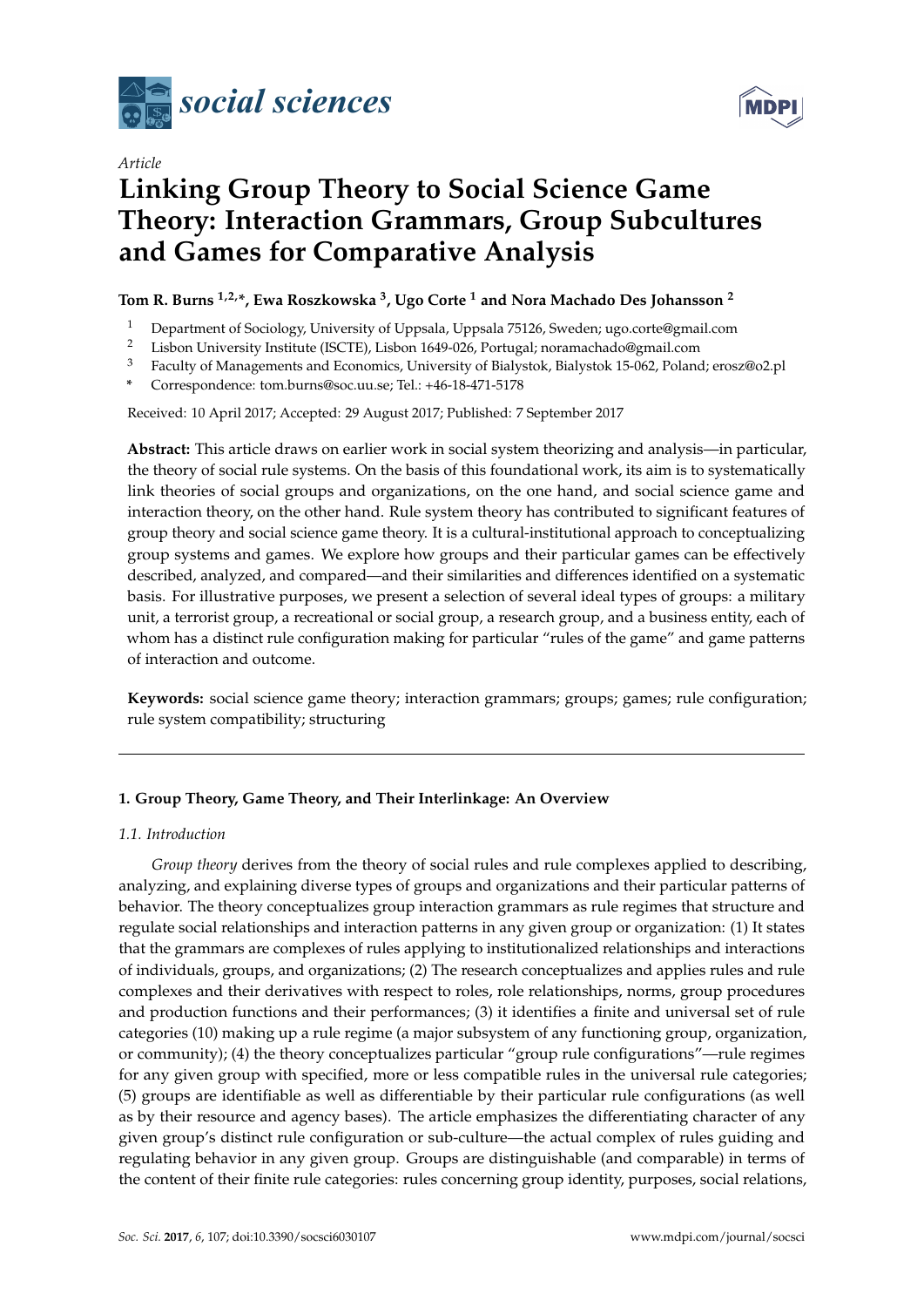production algorithms, internal and external governance, time and place rules. Groups may change rules in their configuration in response to external and/or internal changes, pressures, incentives, performance failings.

*Social science game theory* (SGT) is based on the formulation of a theory of rules and rule systems with a systematic grounding in contemporary social sciences. Sociological concepts such as norm, value, belief, role, social relationship, and institution can be defined in a uniform way in SGT in terms of rules, complexes of rules, and rule regimes. Group rule configurations provide a conceptual linkage between group theory and game theory. They are the core of "rules of the game" and the rule-based patterning of interactions and outcomes for different types of groups. The theory is applied to games such as classical games (e.g., cooperative and non-cooperative games, PD games, zero-sum games, etc.) At the same time, the theory is applicable to non-strategic situations, in particular routine, institutionalized interactions (many role interactions are of this sort), rituals, ceremonies—with little or no significant decisions or choice activities.

## *1.2. Rule Regimes, Group Properties (Relations/Structures), and Group Differentiation*

In this section, the theory of social rules and rule regimes is applied to group theory for describing, analyzing, and explaining diverse types of groups. (As indicated above, the same theory is also used in the formulation of a social science game theory.<sup>1</sup>) Rule system theory provides a model which identifies key specific rule categories which underlie or, when enacted, generate particular group or organizational properties and patterns: the rules concern a group's particular participants and their relations and social structure, its times and places, its values and goals, its activities and procedures and productions, its materials and technologies used in group activities and production functions. They concern the finite and universal rule base of group social action and interaction, its material, social structural, and agential conditions.

The rule regime conceptualization is a basis to describe, differentiate, and explain groups (consisting of collective identity membership, social structure, particular patterns of activities, and outputs (products, types of performance, developments)).

## 1.2.1. Rule Regimes and Social Relations/Structures

Most human social activity—in all of its extraordinary variety—is organized and regulated by socially produced and reproduced rules and systems of rules [\(Burns and Flam](#page-33-0) [1987;](#page-33-0) [Giddens](#page-34-0) [1984;](#page-34-0) [Harre](#page-34-1) [1979\)](#page-34-1).<sup>2</sup> *Such rules are not transcendental abstractions. Rule regimes are carried, applied, adapted, and transformed by concrete human agents (individuals, groups, and communities)—in their language, customs*

<sup>1</sup> The main goal of the article is not, however, presentation of strict mathematical tools "*for modeling behaviour of diverse groups*" and technical formalization; rather, it provides the conceptual, methodological and descriptive foundations for such modelling. However, we have accomplished some technical formalization. One of our collaborators, Anna Gomolinska has developed "technical machinery" such as soft applicability of rules, as well granular computing [\(Gomolinska](#page-34-2) [2008,](#page-34-2) [2002\)](#page-34-3). [Gomolinska](#page-34-4) [\(2005\)](#page-34-4) studied soft applicability of rules (including decision rules) within the framework of rough approximation spaces. Such a form of rule applicability, called rough applicability, is based on various kinds of rough satisfiability of sets of rule premises, where granulation of information plays an important role. [Gomolinska](#page-34-5) [\(2010\)](#page-34-5) has presented the rough granular view on the problem of satisfiability of formulas (defining some conditions) by objects under incomplete information about the objects and the situation. Judgement of formula satisfiability is important, e.g., when making the decision whether or not to apply a rule to an object. Data granulation and granular computing are some of the methods for modelling and processing imprecise and uncertain data. In general, granular computing can be viewed as: (i) a method of structured problem solving; (ii) a paradigm of information processing; and (iii) a way of structured thinking [\(Skowron and](#page-35-0) [Jankowski](#page-35-0) [2016;](#page-35-0) [Skowron et al.](#page-35-1) [2016;](#page-35-1) [Loia et al.](#page-35-2) [2016\)](#page-35-2).

<sup>2</sup> In the social science literature a standard distinction is made between formal and informal rules. Formal rules are found in sacred books, legal codes, handbooks of rules and regulations, or in the design of organizations or technologies. Informal rules, in contrast, are generated and reproduced in ongoing interactions—they appear more spontaneous, although they may be underwritten by iron conduct codes. The extent to which the formal and informal rule systems diverge or contradict one another varies. Numerous organizational studies have revealed that official, formal rules are seldom those that operate in practice [\(Burns and Flam](#page-33-0) [1987\)](#page-33-0). More often than not, the informal unwritten rules not only contradict formal rules but in many instances take precedence over them, governing organizational life.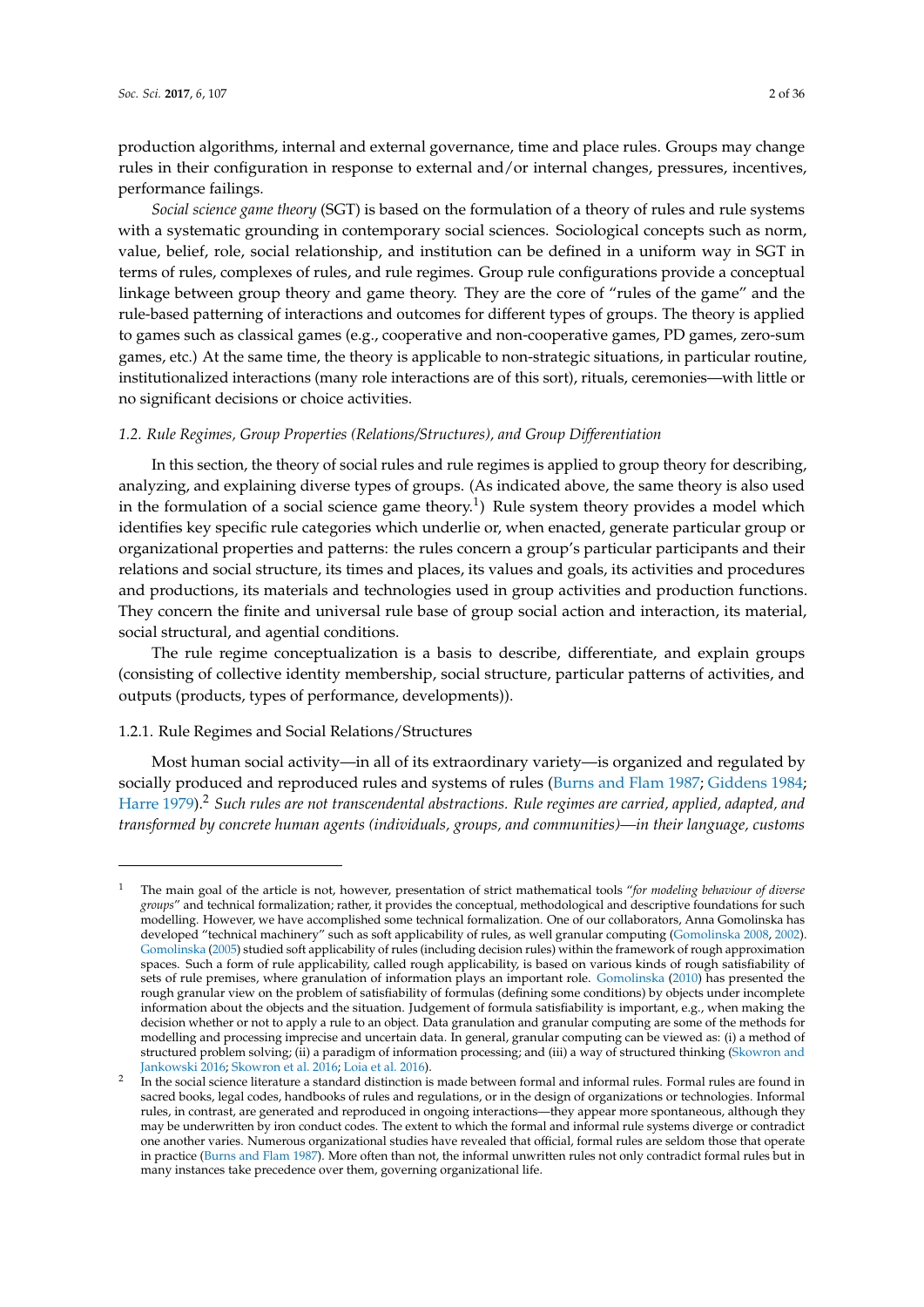and codes of conduct, norms, and laws and in the social institutions of the modern world, including family, community, market, business enterprises and government agencies. The agents interact, exchange, struggle, and exercise power in their particular group and organizational contexts, in large part based on the rule regimes regulating them and which they maintain, adapt, and transform.

The making, interpretation, and implementation of social rules are universal in human societies, as are their reformulation and transformation. Human agents (individuals, groups, organizations, communities, and other collectivities) produce, carry, and reform these systems of social rules, but this frequently takes place in ways they neither intend nor expect. $3$ 

On the macro-level of culture and institutional arrangements, we speak of established rule system complexes or rule regimes such as the language, cultural codes and forms, shared paradigms, norms and "rules of the game".<sup>4</sup> *On the actor level these translate into roles, particular norms, strategies, action paradigms, and social grammars* (for example, procedures of order, turn-taking and voting in committees and democratic bodies).<sup>5</sup> Social grammars of action are associated with culturally defined institutional domains and roles, indicating particular ways of thinking, judging, and acting. For instance, in the case of gift giving or reciprocity in defined social relationships, actors display their social and cultural competence in knowing when and to whom a gift should be given or not, how much it should be worth, or, if one should fail to give it or if it lies under the appropriate value, what excuses, defenses and justifications might be acceptable. Rules and rule systems serve three (at least) basic functions/uses in all social life: (1) coordination/direction of social action and interaction; (2) understanding/simulation of what is going on or will go on in the future; and (3) referents in giving and asking for accounts, generating normative discourses, for instance of praise and of critique.<sup>6</sup>

The rules making up rules regimes consists of three qualitatively different kinds of rules: descriptive or declarative rules describing or defining reality, action or directive/regulative rules, and evaluative rules defining what is worth-while, good, valuable (or their opposites, "bads").

One of the contributions of rule system theory has been in conceptualizing universal interaction grammars [\(Burns and Flam](#page-33-0) [1987\)](#page-33-0). Such grammars are complexes of rules applying to social action and interaction of individuals, groups, and organizations. These grammars consist of a finite set of rule types or categories that are identified in the following section.<sup>7</sup>

<sup>3</sup> Social rule systems play a key role on all levels of human interaction [\(Burns et al.](#page-34-6) [1985;](#page-34-6) [Burns and Flam](#page-33-0) [1987;](#page-33-0) [Burns and](#page-33-1) [Hall](#page-33-1) [2012;](#page-33-1) [Giddens](#page-34-0) [1984;](#page-34-0) [Goffman](#page-34-7) [1961,](#page-34-7) [1974;](#page-34-8) [Harre](#page-34-1) [1979;](#page-34-1) [Harre and Secord](#page-34-9) [1972;](#page-34-9) [Lotman](#page-35-3) [1975;](#page-35-3) [Posner](#page-35-4) [1989;](#page-35-4) among others), producing potential constraints on action possibilities but also generating opportunities for social actors to behave in ways that would otherwise be impossible, for instance, to coordinate with others, to mobilize and to gain systematic access to strategic resources, to command and allocate substantial human and physical resources, and to solve complex social problems by organizing collective actions.

<sup>4</sup> [Lotman](#page-35-3) [\(1975\)](#page-35-3) and [Posner](#page-35-4) [\(1989\)](#page-35-4) offer valuable semiotic perspectives with important (not yet analyzed on our part) parallels. <sup>5</sup> There are not only role grammars but semantics and pragmatics, hence processes of meaning, interpretation, and adaptation associated with rule application and implementation.

<sup>6</sup> [Zelizer](#page-35-5) [\(2012\)](#page-35-5) points out the importance of account-giving (as part of any established relationship); she refers to how people "repair" relations by justifying or explaining their actions which have caused damage or problems: "someone tells a story to show that the damage was inadvertent or unavoidable—"accidental"—and, therefore, despite appearances, does not reflect badly on the relationship between the actors. "Why" or "what were you thinking".

<sup>7</sup> The determination of the universal rule categories for groups, diverse social organizations, and institutions was based on: (1) language categories that are reflected in "questions" and definitions/descriptions of socially regulated interaction situations: who, what, for what, how, where, when [\(Burns et al.](#page-34-6) [1985;](#page-34-6) [Burns and Flam](#page-33-0) [1987\)](#page-33-0); (2) interaction descriptions and analysis (of contextualized games, C-games) [\(Burns and Gomolinska](#page-33-2) [2000a;](#page-33-2) [Burns and Roszkowska](#page-33-3) [2005,](#page-33-3) [2007,](#page-33-4) [2008\)](#page-34-10); (3) comparative institutional analysis [\(Burns and Flam](#page-33-0) [1987\)](#page-33-0).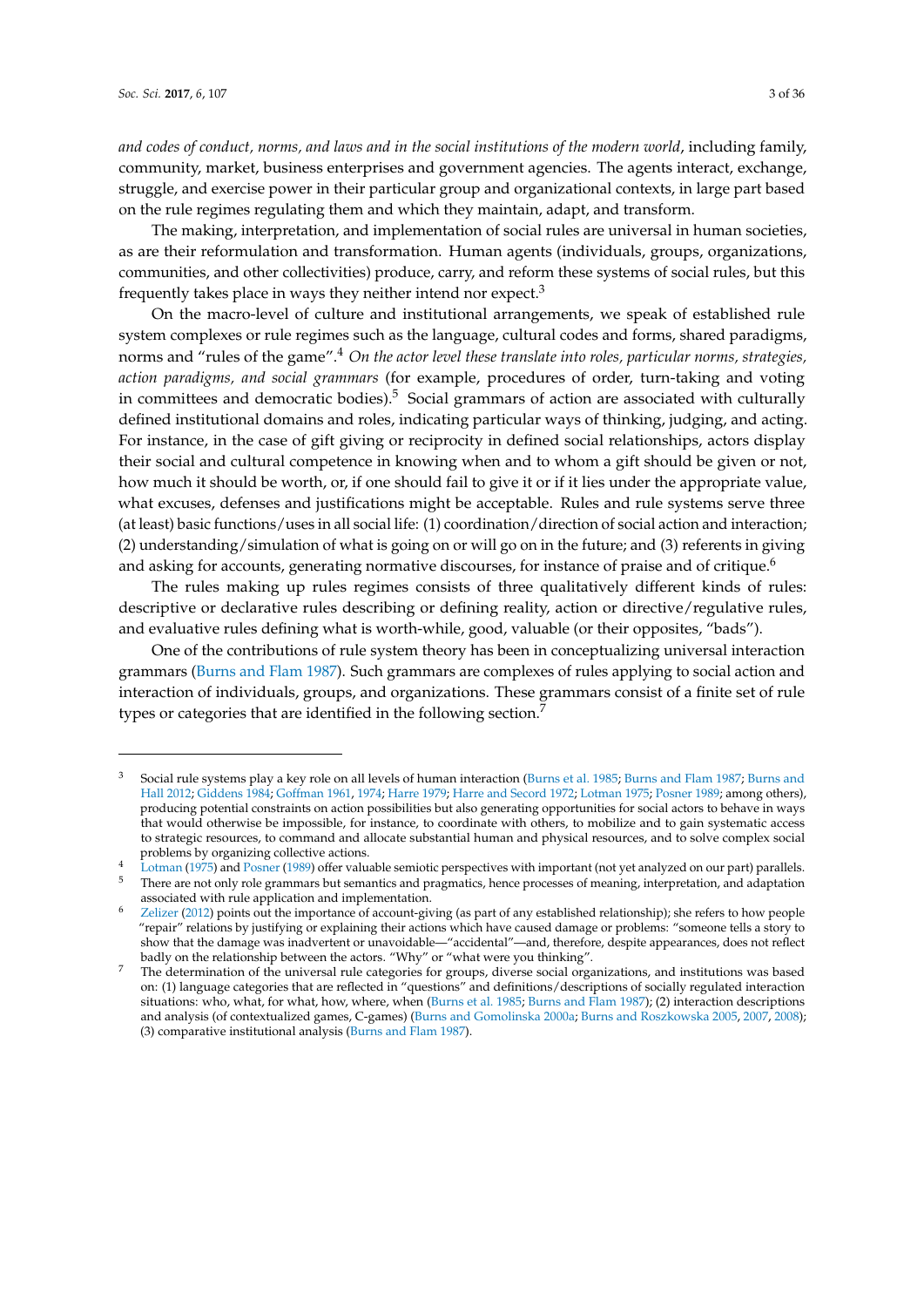## <span id="page-3-1"></span>1.2.2. Universal Interaction Grammars $8$

We have identified and applied universal rule grammars—in a comparative perspective—to human interaction and games as well as diverse institutions and institutional arrangements: bureaucracies, judicial systems, markets, democratic associations, etc.<sup>9</sup>

The conceptualization of universal interaction grammars enables us to systematically investigate and analyze group and organizational structures, interaction situations and performances, which rule regimes socially defined and regulated—*and to do this comparatively*—as one would compare the grammars of different languages. This is done in [Burns and Flam](#page-33-0) [\(1987\)](#page-33-0) in terms of defining social relationships and interaction patterns of diverse institutions.<sup>10</sup>

In the model of group and organizational rule regimes, ten (10) categories of rules are identified (see Tables [1](#page-3-0)[–3\)](#page-16-0) concerning group agency conditions, social structure, interaction, material conditions, and time and space: (A) Four categories concern agency relating to: Identity (I), Group membership (II), Share values, ideals, and goals (III), and Shared knowledge and beliefs (IV); (B) Group social relations and structure (category V); (C) Group action and interaction orders/patterning (VI, VII, VIII); (D) Material and resource conditions of group action and interaction (IX); and (E) Rules relating to group times and space conditions for group meetings and interactions.<sup>11</sup>

| <b>Rule Types</b> | <b>Definitions</b>                                                                                                                                                                                                                                                                                                                                         |
|-------------------|------------------------------------------------------------------------------------------------------------------------------------------------------------------------------------------------------------------------------------------------------------------------------------------------------------------------------------------------------------|
| Type I            | Identity rules—"Who are we?" "What symbolizes or defines us?"                                                                                                                                                                                                                                                                                              |
| Type II           | Membership, Involvement, and Recruitment Rules—"Who belongs, who doesn't?" "What characterizes<br>members?" "How are they recruited?"                                                                                                                                                                                                                      |
| Type III          | Rules concerning shared value orientations and ideals—"What does the group consider good and bad?"                                                                                                                                                                                                                                                         |
| Type IV           | Rules concerning shared beliefs and models—"What do we know and believe about ourselves, our<br>group behavior, and our environment".                                                                                                                                                                                                                      |
| Type V            | Social relational, group structuring, and governance rules. "How do we relate to one another, what is<br>our social structure?" "What are the authority and status differences characterizing the group?" "How<br>do we interact and reciprocate with one another and with the leadership?" "What are the rules of<br>internal governance and regulation?" |
| Type VI           | Rules for dealing with environmental factors and agents ("external governance"). "How do we cope<br>with, make gains in the environment, dominate, or avoid environment threats?"                                                                                                                                                                          |
| Type VII          | Group production and activity rules. "What are our characteristic activities, practices, production<br>programs, ceremonies and rituals?" "How do we coordinate activities and make collective decisions?"                                                                                                                                                 |
| Type VIII         | Rules and procedures for changing the rule regime, or for changing core group conditions and<br>mechanisms. "How do we (or should we) go about changing group structures and processes, our goals,<br>or our practices?"                                                                                                                                   |
| Type $IX$         | Technology and resource rules. "What are appropriate technologies and materials we should use in our<br>activities (and possibly those that are excluded)?"                                                                                                                                                                                                |
| Type $X$          | Time and Place Rules-"What are our appropriate places and times?"                                                                                                                                                                                                                                                                                          |

<span id="page-3-0"></span>Table 1. Key Types of Rule Categories Specifying Group Conditions, Structures, and Processes.<sup>12</sup>

<sup>8</sup> The focus here is on *relational and organizational grammars*. There are other types of social grammars such as those of language and money [\(Burns and DeVille](#page-33-5) [2007\)](#page-33-5).

Although the focus of the research is on modern social organizations, the theory is applicable to families, clans, communities, etc. The theoretical and empirical research clearly demonstrated that there is no scale problem.

In the sociological game theory work of [Burns and Gomolinska](#page-33-2) [\(2000a,](#page-33-2) [2000b\)](#page-33-6), Burns, Gomolinska, and Meeker [\(Burns et](#page-34-11) [al.](#page-34-11) [2001\)](#page-34-11), and [Burns and Roszkowska](#page-33-3) [\(2005,](#page-33-3) [2007,](#page-33-4) [2008\)](#page-34-10), games and established interaction settings are characterized and distinguished in terms of their particular grammars—grammars which allow one to predict the interaction patterns and equilibria of interaction settings and games.

<sup>&</sup>lt;sup>11</sup> Rules and rule regimes need not be explicit buy may be tacit, or partially tacit. At the same time, group members and outsiders may have misconceptions about the rules and their application. Thus, group members may deceive themselves and others about what rules they are applying and what they mean in practice, deception may be institutionalized in the form of ready-made discourses defining or explain a regime as just or efficient or optimal—for example, a market regime—when it is not. Members as well as outsiders may see what they have been led to see and understand.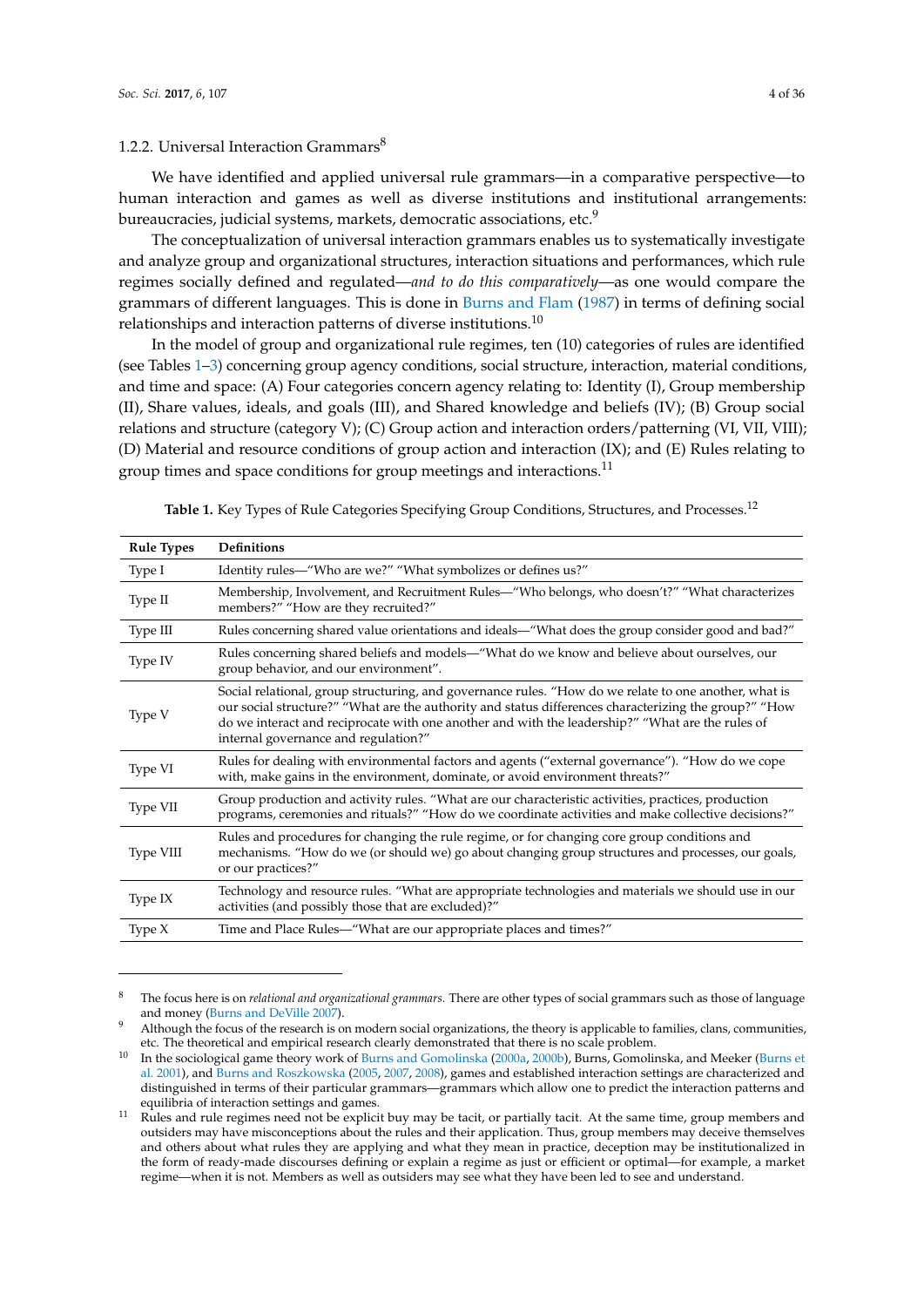This regime is the basis of a cognitive-normative framework defining among other things group identity, its purposes, structural architecture, role relations including status and authority relations, groups divisions, procedures, characteristic activities, and patterns of interaction and production/outputs.<sup>13</sup> The regime may be understood as consisting of a collective codebook, cultural tools and social organizational principles. There is an architecture of any rule regime, the cognitivenormative basis of the formation and functioning any group or organization (see Appendix [A](#page-26-0) for illustrations).

Rules that are part of a group's rule regime are to a greater or lesser extent "known" to group members (some or many tacitly known); they are normally useable/implementable or applicable (provided requisite technologies and resources are available to the actor(s); and are considered functional or appropriate (or legitimate, as rules in an established regime). A group's regime provides the cognitive-normative basis of members to coordinate with one another, to collaborate and exchange in particular ways; to understand what is going on in the group, to simulate groups interactions and developments, and to refer to in giving and asking for accounts and in making normative judgments, criticisms as well as eulogies.

The theory does not require that the participants in interaction are in agreement with the rule regime (or any of its sub complexes). Group actors in diverse roles are expected to perform according to different grammars, but they may disagree and struggle over the appropriate grammars, the contents of particular categories of rules, or even details of a particular rule. As stressed in [Burns and Flam](#page-33-0) [\(1987\)](#page-33-0) (also see [Burns and Hall](#page-33-1) [2012\)](#page-33-1), there is at one time or another a "politics" (or potential politics) to social rules, those rules that are supposed to apply generally as well as the rules associated with particular roles, role relationships, production functions, and governance activities.

The ten universal rule categories presented here may not be fully specified in all interaction situations. Typically, the process of "institutionalizing" a group or a complex of relationships may entail overtime a piecemeal specification of the rules in the different categories. Long established institutionalized—groups and their relationships usually have rules specified in all the categories. However, this is an empirical question.<sup>14</sup> Also, disruptions may occur as a result of political, economic, technological, or other social changes. Rules in particular categories that were taken for granted earlier may no longer be accepted or applied. Relationships which were hierarchical (with rule specifications appropriate to such relationships) are transformed into egalitarian relationships. Or the values and norms considered appropriate for particular relationships (whether in a family, religious community, work organization, political association) are transformed, shift, or are prioritized in radically different ways.<sup>15</sup>

 $12$  In Appendix [A,](#page-26-0) we present in more detail these universal rule types/categories (10) that make up a group or organizational rule regime.

<sup>13</sup> This is not some "laundry list", hence our emphasis on the structure or *architecture of* rule regimes [\(Carson et al.](#page-34-12) [2009\)](#page-34-12). The specification and analysis of rule complexes making up architectures goes back almost 40 years and was the basis of a reconceptualization of the theory of games and human interaction, a sociological theory of games [\(Burns](#page-33-7) [1990;](#page-33-7) [Baumgartner et al.](#page-33-8) [2014;](#page-33-8) [Burns and Gomolinska](#page-33-2) [2000a;](#page-33-2) [Burns et al.](#page-34-11) [2001\)](#page-34-11), and [Burns and Roszkowska](#page-33-3) [\(2005,](#page-33-3) [2007,](#page-33-4) [2008;](#page-34-10) among other articles).

<sup>&</sup>lt;sup>14</sup> A rule regime does not necessarily consist of formal, explicit rules. It may be an implicit regime, which members of a group do not reflect upon (unless or until there is a crisis or performance failings, a "failed group experience"). The degrees of completeness as well as institutionalization of the regime are variables (see Footnote 4).

<sup>15</sup> Shifts in the rules of public policy paradigms governing areas of policy and regulation are investigated and identified in [Carson et al.](#page-34-12) [\(2009\)](#page-34-12); the shifts concern values and goals, agents considered responsible, expertise, appropriate means, among other key rule changes.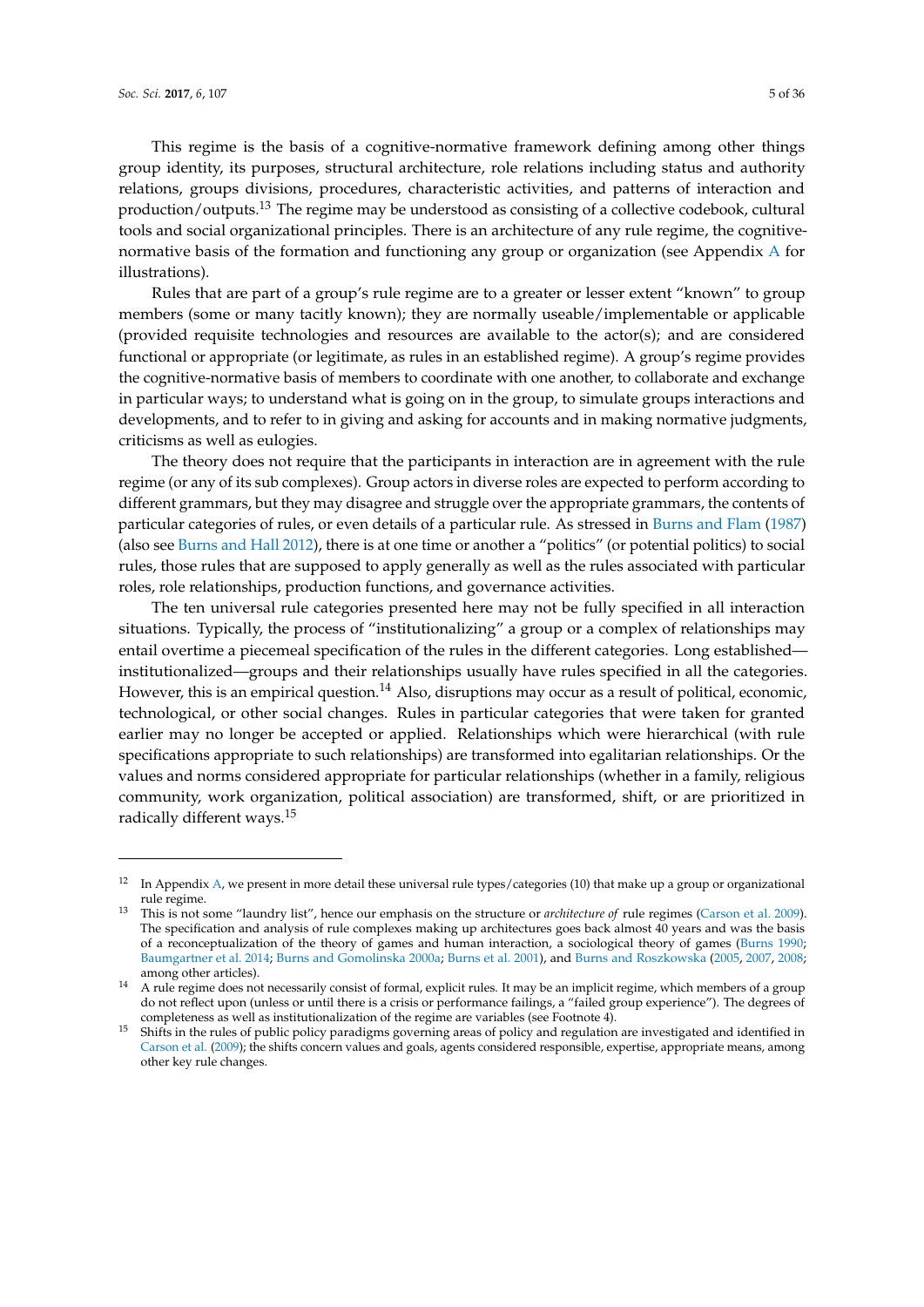## *1.3. Social Science Game Theory in a Nutshell (SGT)*<sup>16</sup> *1.2. Social Science Game Theory in a Nutshell (SGT)16*

In SGT games consist of (1) participating, mutually aware agents whose actions are interdependent; In SGT games consist of (1) participating, mutually aware agents whose actions are  $(2)$  rule regimes (cultural and institutional conditions and forms); and (3) resources (technologies, material conditions). Most games are embedded in rule systems making up social institutions and cultural foundations [\(Burns and Flam](#page-33-0) [1987\)](#page-33-0).

(1) SGT theory is developed and applied to multi-agent interaction situations where there are (1) SGT theory is developed and applied to multi-agent interaction situations where there are interdependencies among two or more of the agents (as in classical game theory). interdependencies among two or more of the agents (as in classical game theory).

(2) A SGT game consists of a set of actors whose actions and action outcomes are interdependent; (2) A SGT game consists of a set of actors whose actions and action outcomes are interdependent; they interact in complex social and psychological contexts, subject to particular rule regimes they interact in complex social and psychological contexts, subject to particular rule regimes (institutions, cultural formations (see Figure [1\)](#page-5-0)) as well as material and technological constraints. (institutions, cultural formations (see Figure 1)) as well as material and technological constraints. Games are socially embedded—normative, relational, and institutional contexts are identified and Games are socially embedded—normative, relational, and institutional contexts are identified and taken into account in their influence on interaction conditions and perceptions, judgments, and actions of the participating actors.

<span id="page-5-0"></span>

**Figure 1.** Two Role Model of Interaction Embedded in Cultural-Institutional and Natural Contexts. **Figure 1.** Two Role Model of Interaction Embedded in Cultural-Institutional and Natural Contexts.

Ī <sup>16</sup> SGT involves the extension and generalization of classical game theory through the formulation of the mathematical theory the more general SGT) [\(Burns et al.](#page-34-11) [2001,](#page-34-11) [2005,](#page-33-3) [2017;](#page-34-14) [Burns and Gomolinska](#page-33-9) [1998,](#page-33-9) [2000a,](#page-33-2) [2000b;](#page-33-6) [Burns and Roszkowska](#page-33-3) 2005, [2006,](#page-33-10) [2007\)](#page-33-4). Sociological concepts such as norm, value, belief, role, social relationship, and institution as well as classical game theory concepts can be defined in a uniform way in SGT in terms of rules, rule complexes, and rule systems (which in formalized SGT are also defined as mathematically objects). These tools enable one to model social interaction taking into<br> deced in certionary social psychologically and candidate aspects as well as considering games which incomplexe, inpredict of<br>even false information. This approach has been developed by Tom Baumgartner, Walter Buckley, Tom DeVille, Anna Gomolinska, David Meeker, and Ewa Roszkowska, among others. of rules and rule systems and a systematic grounding in contemporary social sciences (the classical theory is a special case of account economic, social psychological, and cultural aspects as well as considering games with incomplete, imprecise or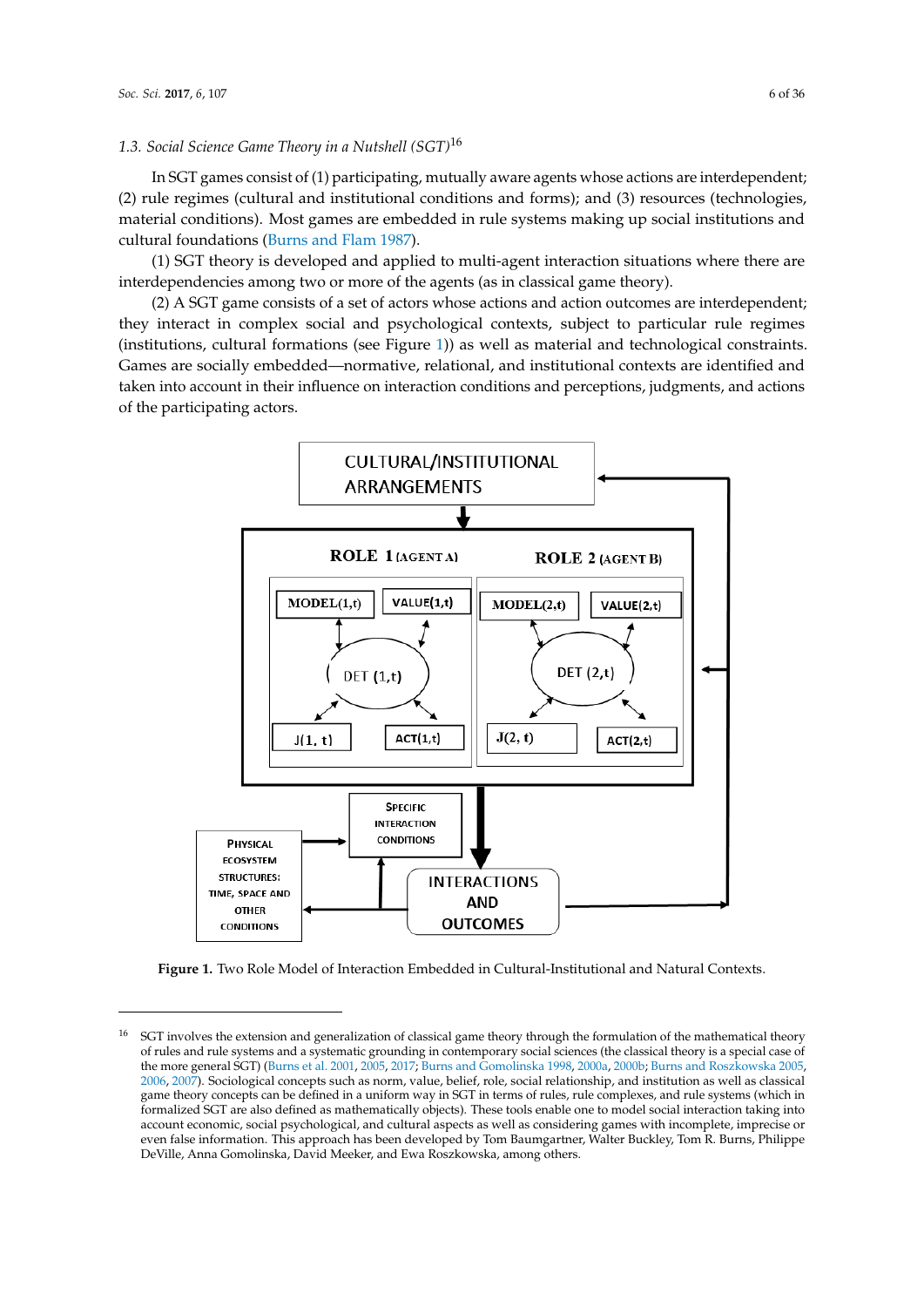Interaction and group behavior, its outputs (and consequences) are patterned in large part through actors performing their roles and adhering to norms; at the same time, they may make strategic choices, take strategic actions to better achieve a goal or to realize a role or norm (games are open).

(3) SGT provides a cultural/institutional basis for the conceptualization and analysis of games in their social context, showing precisely the ways in which social norms and rule complexes of social relationships, values, institutions, and social relationships come into play in shaping and regulating game agents and their interactions.

(4) The SGT approach to game theorizing rejects assumptions of super-rationality and maximization of one-dimensional utility. Instead, it stresses human choice and action based on social rule systems—in many of not most instances implementing norms, roles, and institutional arrangements.<sup>17</sup> Typically, some or many properties of interactions and outcomes are unknown (unanticipated and unintended outcomes of actions and interactions are an inherent part of the SGT conceptualization).

(5) SGT distinguishes between open and closed games. The rule regime or structure of a closed game is fixed. In open games, actors have the capacity to structure, restructure, and transform game components such as the role components or the general "rules of the game". Even external agents ("third parties") may have the power ("meta-power") to structure and transform games (hence, "the prisoners' dilemma game has been analysed in SGT as a three-person game").<sup>18</sup> Each player has one or more roles in the game; in her role an actor has a set of given strategies *in closed games; in open games, she may* develop strategies as the interactions among players evolve. In general, actors may to a greater or lesser extent change the strategies or option as well as the rules, roles, norms, players, context, etc.

(6) Rules governing Communicative actions. Communication conditions and forms are specified by the rules defining action opportunities and repertoires in any given game situation.

In whatever ways the norms and institutional arrangements are established and maintained, the sociological approaches provide a language and analytic tools to describe and analyze a wide variety of communication situations distinguishable by their particular group norms and institutional arrangements.<sup>19</sup>

(7) Extraordinary Social Knowledge. While SGT readily and systematically incorporates the principle that human actors have bounded factual knowledge and computational capability, it emphasizes their extraordinary socio-cultural and institutional knowledge and competences: in particular, their knowledge of diverse cultural forms and institutions such as in the context of family, market, government, business or work organization, hospitals, and educational systems, among others, knowledge which they bring to bear in framing and engaging in their social relationships and game interactions.

(8) Action Determination Array. The action determination array ( $DET[G, S, i]$ ) consists of a finite set of algorithms for determining action (including response(s) in relation to the actions of others). Each modality has one or more algorithms that generate actions or make selections of action, for instance, algorithms for implementing or "following" a ritual, norm, role, role relation (together

<sup>17</sup> SGT, in addition to its empirical grounding, provides the conceptual and mathematical foundations of rules and rule systems [\(Burns and Gomolinska](#page-33-2) [2000a;](#page-33-2) [Burns and Roszkowska](#page-33-3) [2005,](#page-33-3) [2007\)](#page-33-4)—ironically, classical theory defined games as systems of rules but never developed a conceptualization and mathematics of rules and rule systems.

<sup>18</sup> Open games—with their opportunities for creativity and innovation—are obviously less predictable in their interaction and outcome patterns than closed games with fixed action repertoires and given outcomes. Even in many closed games the actors vary to a greater or lesser extent in their interpretations, adjustments, and enactments of the norms and algorithms associated with their roles, introducing variation in the situation (for instance, in superordinate-subordinate interactions, in peer group interactions, or in gender interactions).

<sup>19</sup> SGT readily incorporates the possibilities of "communication among players" and the making of binding agreements—which are the bases of what are referred to in classical game theory as "cooperative games". But there is much greater variety and complexity in human interaction—in particular, communication—than the distinction between cooperative and non-cooperative games would suggest.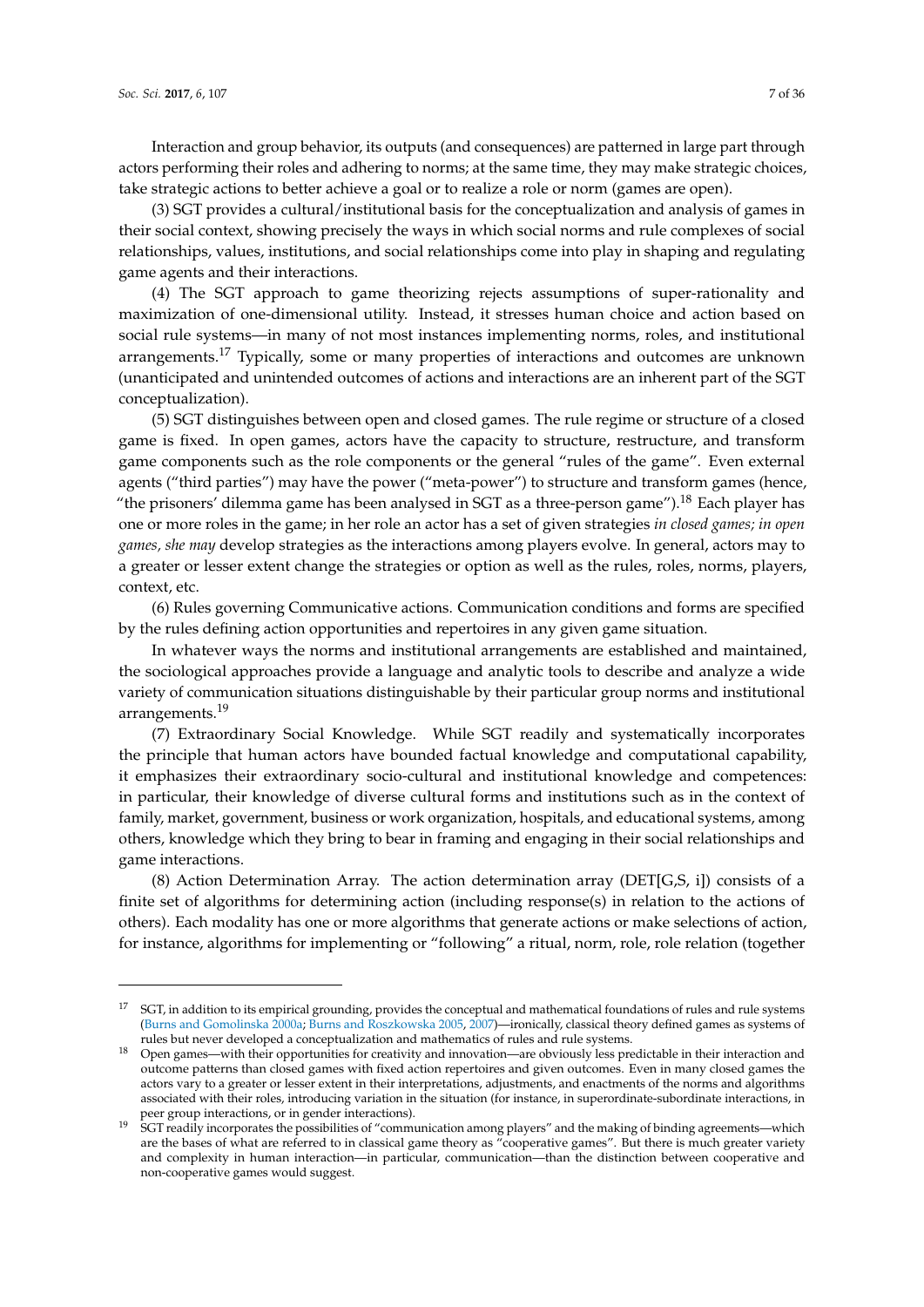with others), or an institutional arrangement; judgment algorithms for choosing or shaping action alternative(s). $20$ 

The concept of action determination refers to the basis on which actors perform and action, make choices among given alternative actions, or construct their actions. Games in the SGT perspective range from rule prescribed social actions and interactions to actions and interactions that entail various degree of choice. Three main classes of ideal-type algorithms of action determination are distinguished: algorithms for implementing a rule or rule complex, algorithms or procedures for choosing among alternatives, and algorithms and strategies for constructing or creating an action.

A. DET-I: Following or implementing an appropriate or prescribed norm, role, institutional arrangement (with multiple participants), that is a rule complex or algorithm is implemented. Social actions and interactions are routinized, ritualistic; performance or enactment is matched with a specified norm or procedure in a given interaction situation S and game G, with actors i,j,k... in their role and role relationships. If two actors, A and B, in a 2-person game have established paired rule complexes to implement, the interaction is routine/predictable. Even if content changes—within some limits—the interaction is produced in routine and predictable ways.

The procedures for following or implementing a rule or rule complex: There is activation of the rule or rule complex and the performer compares and "matches" the experience or perception of the act with the qualities or details specified by the rule or rule complex. (Whole production systems operate more or less in this way: organ transplantation systems [\(Machado](#page-35-6) [1998\)](#page-35-6); hydro-power planning and decision-making frameworks [\(Burns and Flam](#page-33-0) [1987\)](#page-33-0)).

B. DET-II: This type of algorithm applies to assessing and choosing among alternatives. An agent is faced with a "crossroad," alternative actions, multiple possible strategies, or distinct modalities of action determination

For instance, there is choice between two or more action alternatives; or a choice is made between an action of normative realization or action promising instrumental gain. Or choosing between an extreme emotional expression (emotional modality) and an instrumental one (limiting emotional expression for the purpose of gaining from another agent such as an employer). Procedures or algorithms to make individual and/or collective choices. However, on what basis? Such procedures or algorithms chooses the alternative most similar to an applicable norm or value; that is, the various alternatives are compared to the relevant norm or value, and their degree of similarity is assessed. The actors choose the most similar alternative—or the one that is ranked highest in terms of similarity.

C. DET-III: This modality entails finding or constructing one or more action alternatives in an initial phase. A second phase entails the decision to approve or accept the constructed or derived actions. In case of alternative options, the agent(s) makes an assessment and choice among the alternatives, that is uses a DET-II modality.

Because of a blockage of an established activity, or its failure to do what it is supposed to do, the agent is driven to construct or generate one or more action alternatives. Similarly, agents are engaged in creative or innovative efforts.

Note that the "determinations" DET-II and DET-III are finalized through DET-I modalities of rule following or enactment. Note also that the conception of action determination replaces the more limited notion of "decision-making" and entails, as outlined above, either "following or enacting a rule", selecting or choosing among rules, or constructing or adopting new rules.

(9) Game transformation. Game re-structuring and transformation is conceptualized in SGT through constructive actions of game agents and/or external agents. It is based on the innovative or creative capabilities of game participants; exogenous agents also engage in shaping and reshaping games. In such "open games", the players may restructure and transform the game, its norms, its roles,

<sup>&</sup>lt;sup>20</sup> Emotional judgment algorithms result in particular actions in "emotionally charged situations". Expressive or communication action entails enacting a script in a defined or appropriate situation.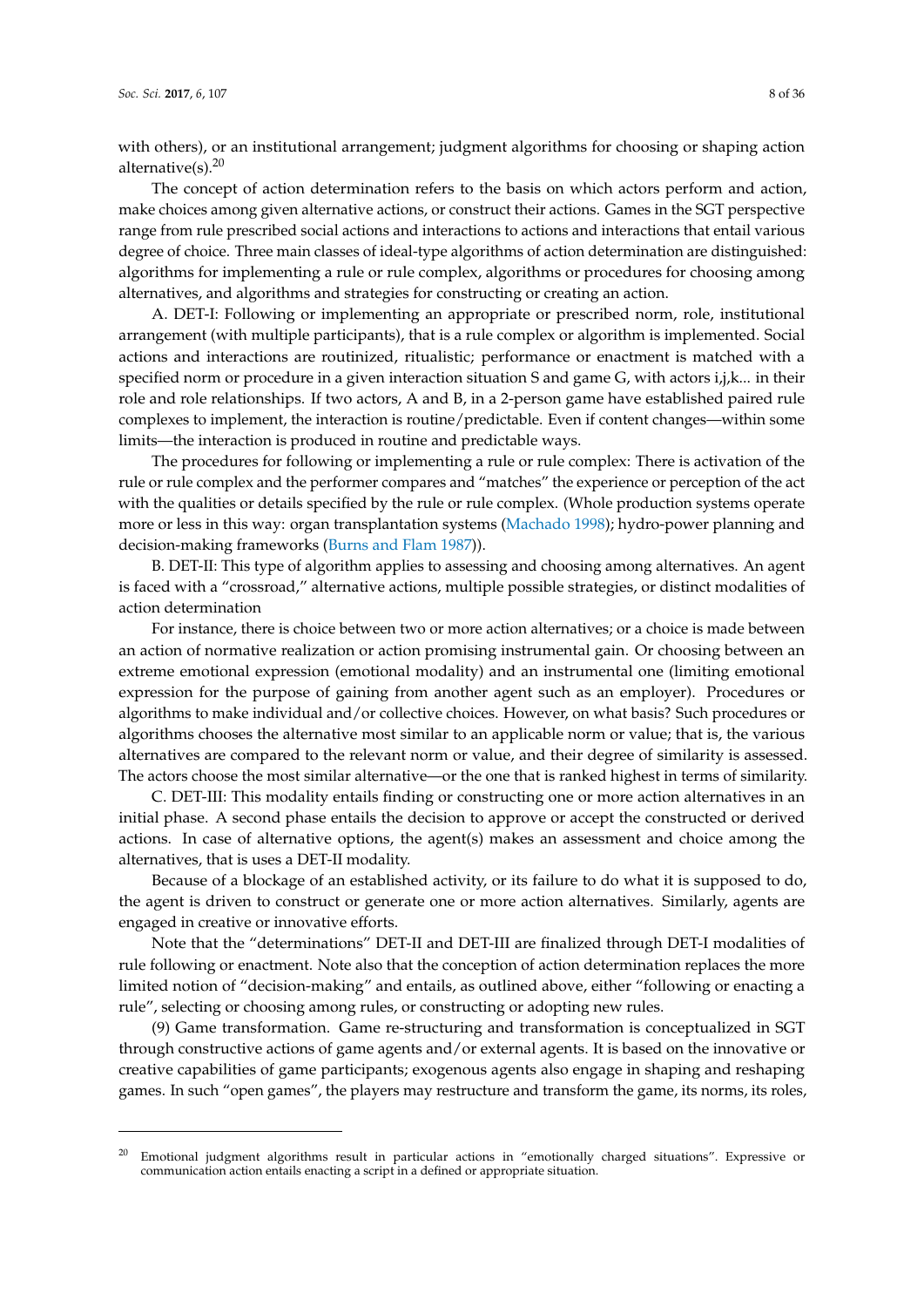and role relationships and, thereby, the conditions of further actions and interactions. SGT agents are, in part, creative, moral and ritualistic, as well as transformative beings, in part strategic (that is, "rational" but with limited ("bounded") rationality).

(10) Normative equilibria. In SGT, games and interaction processes result in the production and manipulation of institutions, social relationships, roles, norms—and these serve, in general, as equilibria, normative equilibria (right actions, distributive justice, etc.), which is the basis of much social regulation and order.

SGT encompasses strategic behavior, on the one hand, and routine and institutionalized activity as well as ritualistic and symbolic behavior, on the other hand.<sup>21</sup> Of course, some interactions approach the pure or ideal ritual or symbolic; others approach the pure strategic. In addition, of course, as [Goffman](#page-34-15) [\(1959,](#page-34-15) [1969\)](#page-34-16) and also [Zelizer](#page-35-5) [\(2012\)](#page-35-5) stress, people are capable of combining ritual and strategic modalities (in some cases, possibly having to "work hard" at it or drawing on rich culturally established traditions to produce complex patterns).

In a sociological perspective, actors' attention may be less to outcomes (as in classical game theory) than to situationally appropriate symbols and rituals. Also, actors attend to the production of a "self", an "image", a "self-presentation", or a group, community, or national "identity" [\(Goffman](#page-34-15) [1959\)](#page-34-15). For instance, actors work at producing or realizing the symbols and properties of gender [\(Zelizer](#page-35-5) [2012\)](#page-35-5) as well as the production or realization of a particular body form, male or female, in many instances, as "attractive" as possible—with aesthetic goals in the interaction situation.

SGT encompasses theoretically in a seamless manner collaborative interactions, on the one hand, and conflict situations, on the other hand. In collaboration and other forms of cooperation, the participants share information, avoid actions that would contradict or undermine the collaborative relationship.<sup>22</sup> In a hostile relationship (which is more than simply a "zero-sum" situation), the participants are likely to choose actions to harm one another; even at great cost to oneself or the loss of opportunities for mutual gains; in extreme cases, they reject gainful collaborative opportunities, and seek situations or to produce situations with zero-sum properties.<sup>23</sup> When it comes to questions of the use and abuse of information, the differences are clear-cut. Collaborators are predisposed to share information—except for information about themselves or their behavior, which would undermine their mutual good-will and collaborative relation—facilitating their collaboration on relevant tasks and production processes. Although positive to one another, they may engage in "benign" forms of deception, for instance, not revealing or denying instances of hostility, deception, or performance failure. In contrast, actors having hostile relationships not only withhold information that would be helpful to the other, for instance, in avoiding harmful or risky actions. Lying, deception, and cheating are consistent with the character of the relationship (but would be incompatible with a cooperative or collaborative relationship).

<sup>21</sup> At the same time, ASD's theory of social action and interaction rejects the conception of an abstract, super-rational actor underlying rational choice, economics and game theories. Or more precisely, it treats games be-ween "rational egoists" as only a special, limiting case. ASD assumes, instead, that human agency—choice, action and interaction—are socially embedded [\(Granovetter](#page-34-17) [1985\)](#page-34-17). The focus is on socially constituted agents, their roles, role relationships, cultural and institutional frames that orient and constrain them in their interactions. The theory identifies the organizing principles, social relationships and rules that actors apply to specified interaction situations and that make for particular action and "interaction logics" [\(Karpik](#page-34-18) [1981;](#page-34-18) [Wittrock](#page-35-7) [1986\)](#page-35-7) or socially conditioned rationalities [\(Burns and Flam](#page-33-0) [1987\)](#page-33-0). In other words, rationality is a function of the rules, rather than rules being a simple expression of rationality (see [Mirowski](#page-35-8) [1986;](#page-35-8) [1981,](#page-35-9) p. 604).

<sup>&</sup>lt;sup>22</sup> There are many institutionalized forms of cooperation: from classical game theory 'minimalist' forms where the actors can communicate and make binding agreements to cooperative forms entailing sharing group identity, powerful solidarity, and compelling normative framework defining correct (and, of course, incorrect) relations of cooperation.

<sup>&</sup>lt;sup>23</sup> As in the case of cooperative and collaborative relations, there are multiple forms of "conflict" relations: from classical game theory's "zero-sum" interaction situation (defined in terms of payoff structure) to relationships with mixed orientation among the actors (positive and negative feelings) as well as to relationships strong emotional hostility, even hatred.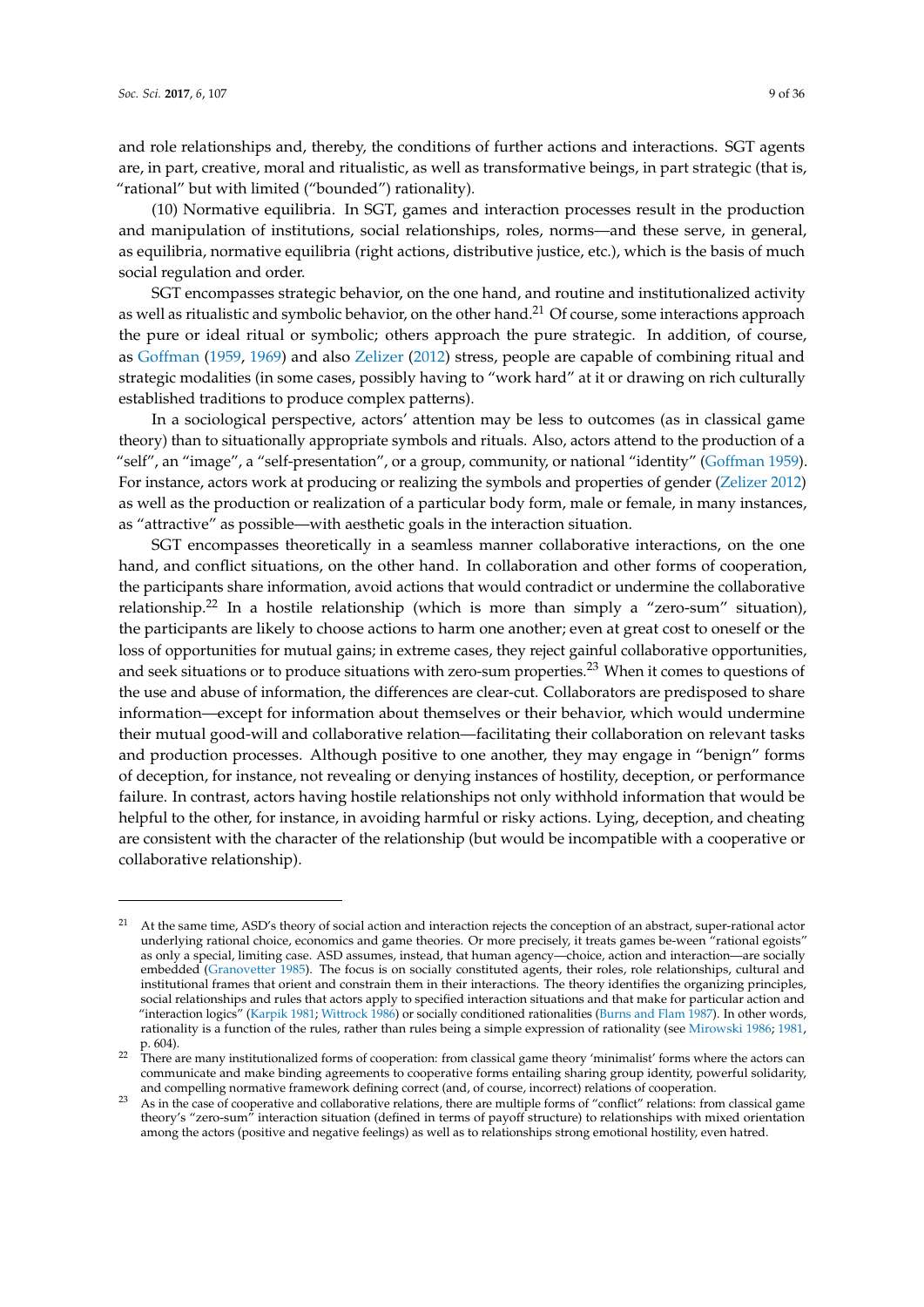Established relations are, in a SGT perspective, maintained and reproduced in interaction patterns and equilibria. Social relationships among participants in a group or organization influence, of course, the way they act vis-à-vis one another and the outcomes of their interaction.

- Established relationships even influence actors' selection of interaction situations, or their avoidance of certain situations, or their adjusting or transforming certain situations so that they are compatible with—or match—the relationships and normative order. For example, a group of research colleagues often restructure a meeting place to be more like a seminar for peers rather than a lecture hall (unless, of course, a lecture is planned).
- When a negative interaction situation cannot be controlled or restricted by the participants, they try to "act under the circumstances" in ways appropriate to their cooperative relationships. Unless one or more decide to give up on a relationship, and bracket it. In other words, they may play the "situational" game as it should be played and bracket their friendship or kinship while the game—with its rules diverging from friendship or kinship relations—is being played.
- Earlier [\(Burns and Roszkowska](#page-33-3) [2005,](#page-33-3) [2006\)](#page-33-10), we modeled how the norms of asymmetrical relationships, such as status relationships based on gender, education, ethnicity, professional association (including military, hospital and educational systems), indicate appropriate and equilibrium interaction behavior and outcomes, namely asymmetrical ones. [Zelizer](#page-35-5) [\(2012\)](#page-35-5) speaks in terms of the actors "conducting relational work" in order to select or produce interactions and outcomes that are compatible with the relationship—they try to find and reproduce patterns that confirm their sense of what the relationship is all about and try to maintain these patterns or practices. In general, actors try to match their interactions, for instance, economic transactions, with the "meaning of the particular relation". "Relational work consists in creating viable matches among those meaningful relations, transactions, and media". She continues, "In *Purchase of Intimacy* (2007) I note that relational work becomes especially consequential when relations resemble others that have significantly different consequences for the parties. In such cases, people make extra efforts to distinguish the relations and mark their boundaries: To the extent that two relations are easily confused, weighty in their consequences for participants, and/or significantly different in their implications for third parties, participants and third parties devote exceptional effort to marking what the relationship is and is not; distinctions among birth children, adopted children, foster children, and children taken in for day care, for instance, come to matter greatly for adult-child relations, not to mention relations to the children's other kin".

Notice the importance of the coherence of a group rule configuration at the same time that it is distinguished from those of other groups. *The performances and practices that are generated are expected to reflect the distinctions among groups*—otherwise there would be confusion and disorder (see later discussion).

Establishing new relations or changing established relations. Such a mechanism has been specified and analyzed in SGT investigations as well as conceptualized in terms of meta-processes, the exercise of meta-power and relational control [\(Burns et al.](#page-34-6) [1985;](#page-34-6) [Burns and Hall](#page-33-1) [2012\)](#page-33-1).<sup>24</sup>

In the perspective of SGT social relationships and institutional arrangements—the social rules, roles, and role relationships of groups, formal organizations, communities, networks, etc.—are continually maintained and reproduced as well as modified through group interaction and negotiation as well as social structural and ecological selectivity.<sup>25</sup> The modifications are substantial in some

<sup>24</sup> [Zelizer](#page-35-5) [\(2012\)](#page-35-5) (and also C. Tilly) refer to this type of phenomenon in terms of creating, maintaining, transforming, or terminating (interpersonal) relations. Zelizer identifies four kinds of such relational or meta-power work: (A) creation of new relations; (B) maintaining existing relations (among other things, "affirming" existing relations); (C) negotiating shared definitions of relations (including situational definitions); (D) correcting or regulating immediate deviations; (E) repairing damaged relations; (F) restructuring or transforming relations.

<sup>25</sup> Social rule system theory [\(Burns](#page-33-11) [2008;](#page-33-11) [Burns et al.](#page-34-6) [1985,](#page-34-6) [Burns and Flam](#page-33-0) [1987;](#page-33-0) [Flam and Carson](#page-34-19) [2008\)](#page-34-19) was formulated and developed in the 1980s making a modest contribution to the new institutionalism [\(Powell and DiMaggio](#page-35-10) [1991\)](#page-35-10).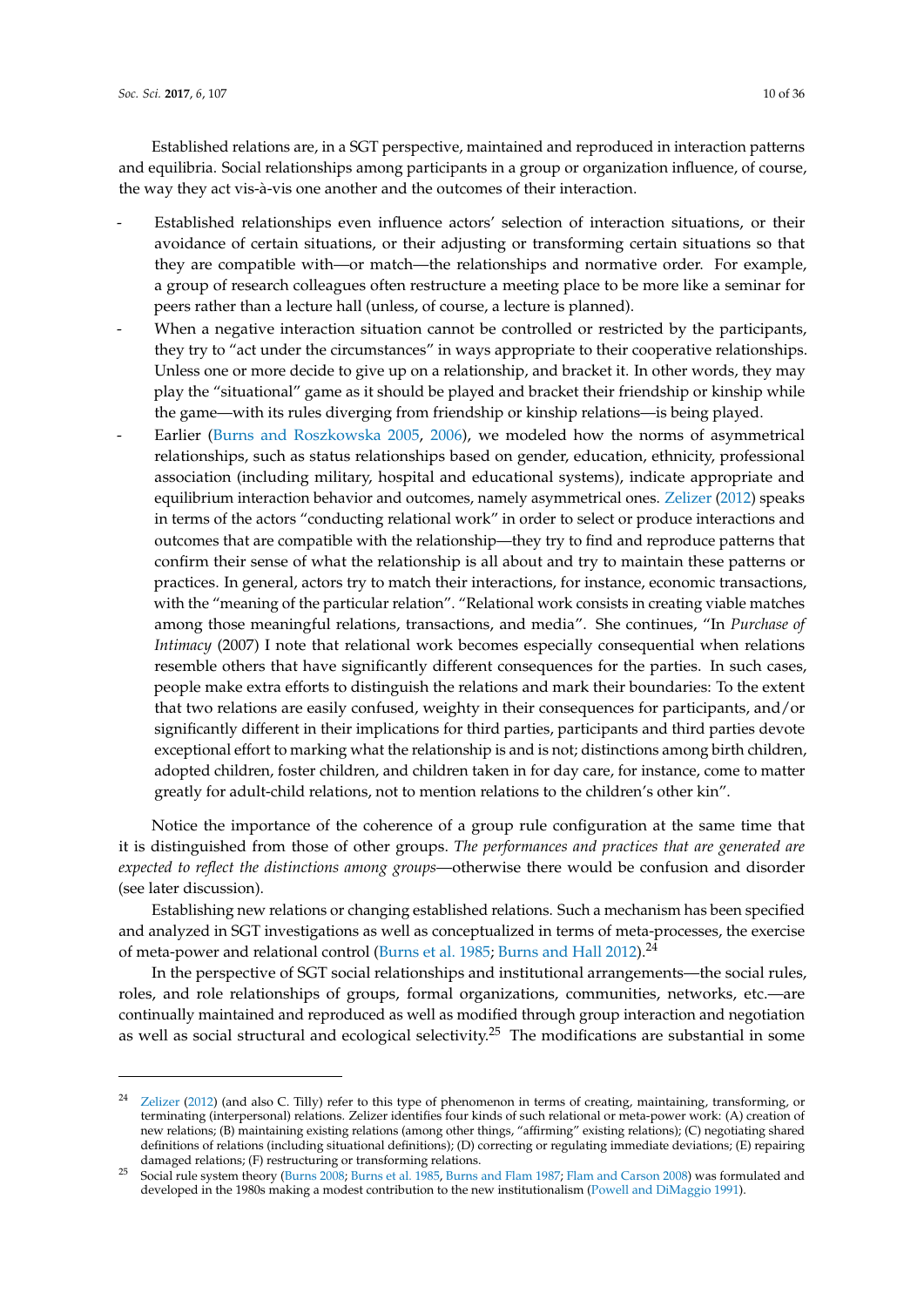instances, entailing shifts between, or transformations of, core organizing principles and particular normative rules and systems of rules (e.g., family and gender relations, the relations of the rational-legal bureaucracy, democratic forms, and market arrangements) in modem societies. Various social agents—actively and creatively engaging in such processes—determine to a greater or lesser extent which rule regime or social order is to govern a complex of relationships in a particular sphere of activity or social setting [\(Burns and Flam](#page-33-0) [1987\)](#page-33-0). Agents with relevant commitments and vested interests struggle to maintain established systems, or to limit changes in them. Others act openly or covertly to modify, avoid or transform the systems.

At the core of the SGT framework are concepts such as norms, values and judgment processes, enabling one to describe and analyze actors' orientations about right and wrong and good and bad in their particular interaction situations.<sup>26</sup>

The SGT approach to reforming game theory—or more precisely, formulating an alternative emphasizes, as would be expected, the importance of taking into account and analyzing such factors as the social context, the particular social relationships, roles, and norms of the 'actors'.These factors contribute to defining many if not most of the "rules of the game". In such a perspective, games or interaction situations are "socially contextualized or embedded" [\(Burns et al.](#page-34-6) [1985;](#page-34-6) [Granovetter](#page-34-17) [1985\)](#page-34-17).<sup>27</sup>

In general, SGT considers a rich variety of relationships and their interaction patterns: friendship, enmity, neutral relationships, superior-subordinate relationships institutionalized in groups and organizations such as those involving leadership. Classical closed games in different socio-cultural contexts results in diverse interaction patterns and outcomes as a function of the norms of particular social relationships—and they are also common-sensical, since most know what to do or what to expect in these different relationships. In groups and organizations with well-defined solidary role relationships, participants in "zero-sum" or "PD" type situations tend to act cooperatively (and predictably) rejecting the "rational" patterns of interactions and outcomes. For instances, subordinates make sacrifices for their superiors so that interaction patterns and outcomes are congruent with their defined role relationship. If there are no options congruent with their role relationship, they are likely to try to restructure or transform the situation into one with congruent patterns—or to avoid such situations altogether.

In open game situations, actors have opportunities to individually and/or collectively develop new strategies or action opportunities. Actors in solidary relationships will tend to collaborate in solving problems-in-common. Participants in enmity relations would not tend to collaborate and work out.

Whyte in his *Street Corner Society* (*REF*) reports on ways that in a street corner gang lower status members were psychologically and socially driven *to* lose at bowling when playing with their higher status members—regardless of being in some cases unmistakably more capable. These patterns contributed to safeguarding the group's social structure and ultimately the group's very existence by acting in ways to maintain social relationships and the social order. Established status ritual and discourses typically play an important role in such social structuring work ("relational control") [\(Burns and Hall](#page-33-1) [2012\)](#page-33-1).

Additionally, social actors involved in a variety of interactions *may purposefully avoid situations involving conflicts such as zero-sum situations* because those outcomes could entail unacceptable results for

<sup>&</sup>lt;sup>26</sup> In contrast, rational choice and game theories provide little or no analytical capability to address such matters, in large part because they lack conceptual tools to deal with such universal matters as social values, norms, social structures, institutional and cultural formations, value dilemmas and conflicts. The utilitarian foundation is simply all too constraining.

 $27$  Some like [Peterson](#page-35-11) [\(1994\)](#page-35-11), but also [Swedberg](#page-35-12) [\(2001\)](#page-35-12), claim that Game Theory has proved only sporadically useful to sociologists, while [Abell](#page-33-12) [\(2000\)](#page-33-12) argues it ought to have a greater influence in sociology, and [Edling](#page-34-20) [\(2002\)](#page-34-20) claims that it has mostly affected mathematical sociology, but that its core—yet most basic principle " . . . that social actors interact, and are affected by game outcomes, albeit in different ways, by that interaction" is basic sociology. While [Swedberg](#page-35-12) [\(2001\)](#page-35-12) long ago pondered the possibility of developing a distinctively sociological game theory approach without acknowledging earlier initiatives such as IGT and SGT, he mostly saw and partially articulated the idea of game theory in order to theorize "counterfactuals". But, of course, given its empirical failings, it would be a poor tool for generating 'counterfactuals'.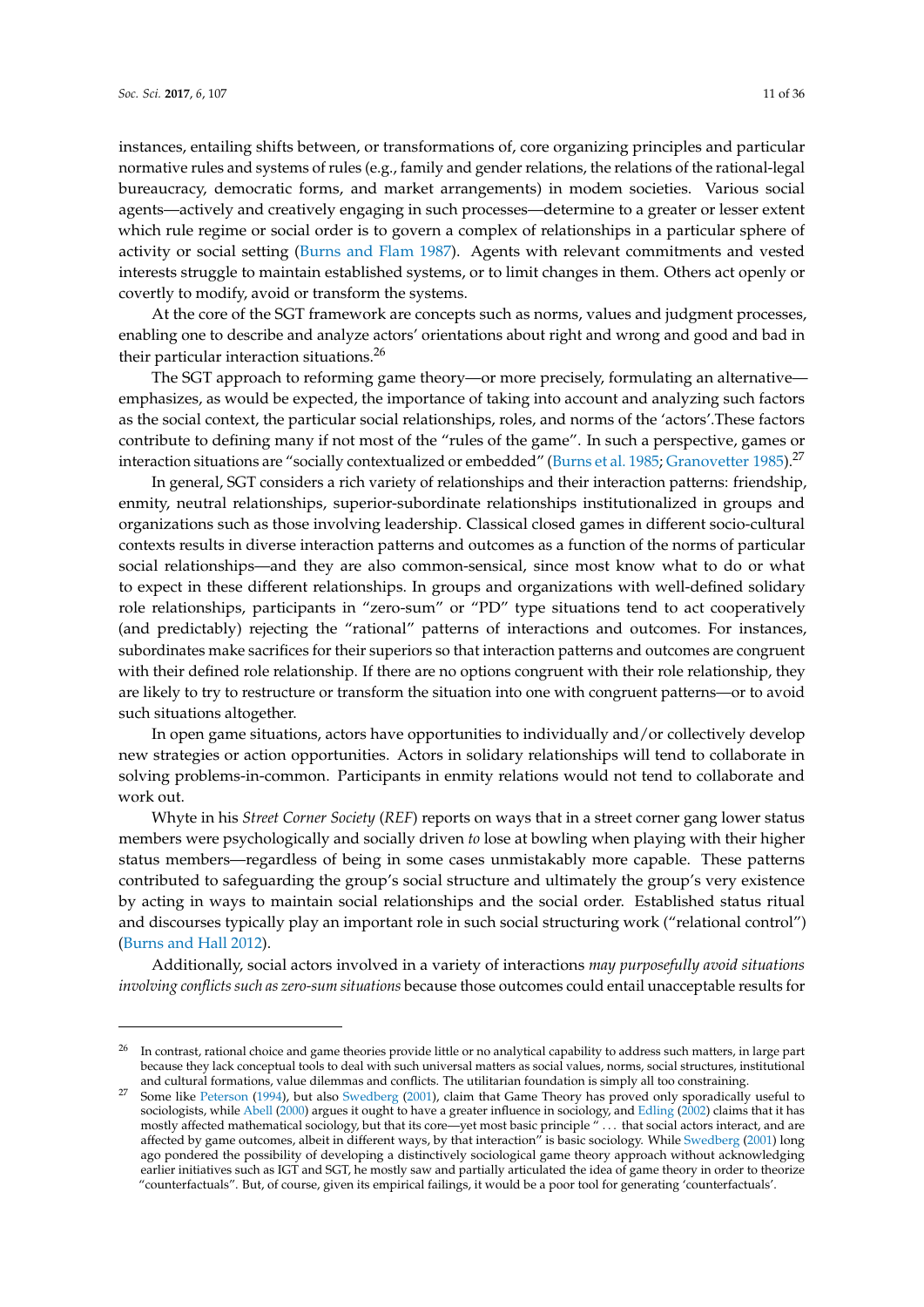self and others; this is particularly the case of actors with solidarity relationships such as, for example, friendship, as well as for those involving status or authority hierarchies as in the example above from *Street Corner Society*.

Informal gender interactions are typically highly codified, and do not involve a maximization of outcomes, but instead entail the use of cultural scripts and rituals to maintain a particular social relationship or order (often underlying the preservation of hegemony by one type of actor or group over another).<sup>28</sup>

These cases help us see how much complexity is involved in many forms of interaction which classical game theory lacks the language, the conceptual tools to effectively describe and analyze.<sup>29</sup>

The following sections elaborate GT and SGT conceptualizations in applications to the description and systematic differentiation of groups and organizations and their comparative analyses.

## **2. Elaboration of Group and Game Theories and Their Interrelationships**

#### *2.1. Group Differentiation According to Group Rule Configurations*

For any given group in its material and social context, the different content rules in the universal rule categories make up stable sub-complexes—subcultures—linking, for instance, particular value/goal rules relate to involvement/recruitment rules and group identity rules as well as production and resource rules. In other words, *a given group fills up the contents of the universal rule categories in its own particular ways—which has an identifiable logic*. <sup>30</sup> That is, the various *content rules* relate to one another systemically for a given collective.

One can envision a matrix of rule interdependencies with compatibility constraints among the rules. We refer to such interrelationships as *group rule configurations* (which for an established, enduring group are often social equilibria [\(Burns and Roszkowska](#page-33-10) [2006\)](#page-33-10)).<sup>31</sup> An important class of rule configurations entail linkages among group identity rules (category I), group purpose and value orientation rules (category III), involvement/recruitment rules for involving and socializing committed and capable actors (category II), an appropriate set of relations and roles for the tasks of accomplishing group productions/performances (V), appropriate production programs or functions for realizing or accomplishing group goals/values (VI), appropriate resources (materials and technologies) (IX) for the production functions, and appropriate/legitimate time and places to conduct these group activities (X). Table [2](#page-12-0) presents one illustration of a rule configuration, in this case, the 9/11 terrorist group [\(Dermott](#page-34-21) [2005;](#page-34-21) [Kean](#page-34-22) [2014;](#page-34-22) see also later).

<sup>28</sup> Concerning gender, women use makeup, utilize "sexy" or "feminine" clothes (especially, lipstick and other face makeup, bras, high-heel shoes, dresses) to express or to emphasize their identity. At the same time that they are constructing their female identities, men may misinterpret this behavior as an 'invitation', a "come-on", revealing a "readiness for sex". It is not surprising that young girls may hardly understand the full meaning of what they are doing as they try to become "women".

<sup>&</sup>lt;sup>29</sup> Examples of complex games comes from Ugo Corte's ethnographic work on the social world of surfing and big wave surfing in particular. Surfers' scarce resources are waves. Surfers compete with one another, and also collaborate, to catch as many of the best waves during a specific day without letting any major waves go by un-ridden and thus wasted. Surfing is a subtle and complex social game—with strategic as well as rule following and ritual behavior—in a natural context of waves to be used in performance, but in some instances entailing danger and risk part of it derived from the activity itself, while the rest having to do with the releant complex of social norms.

<sup>&</sup>lt;sup>30</sup> The methodological approach linking universal rule categories to the particular rule contents in these categories may have parallel's with Simmel's formalism where universal grammars with respect to which actors behave in ways characterized by the particularity of their contexts [\(Gross](#page-34-23) [2009\)](#page-34-23).

<sup>&</sup>lt;sup>31</sup> The linkages may vary in the tightness (or looseness) of their couplings. In a loosely coupled configuration, a disturbance or shift in the rules of one category may not readily spread to the rules of other categories. On the other hand, in a tightly coupled configuration, a disturbance in the rules of one category tend to destabilize others.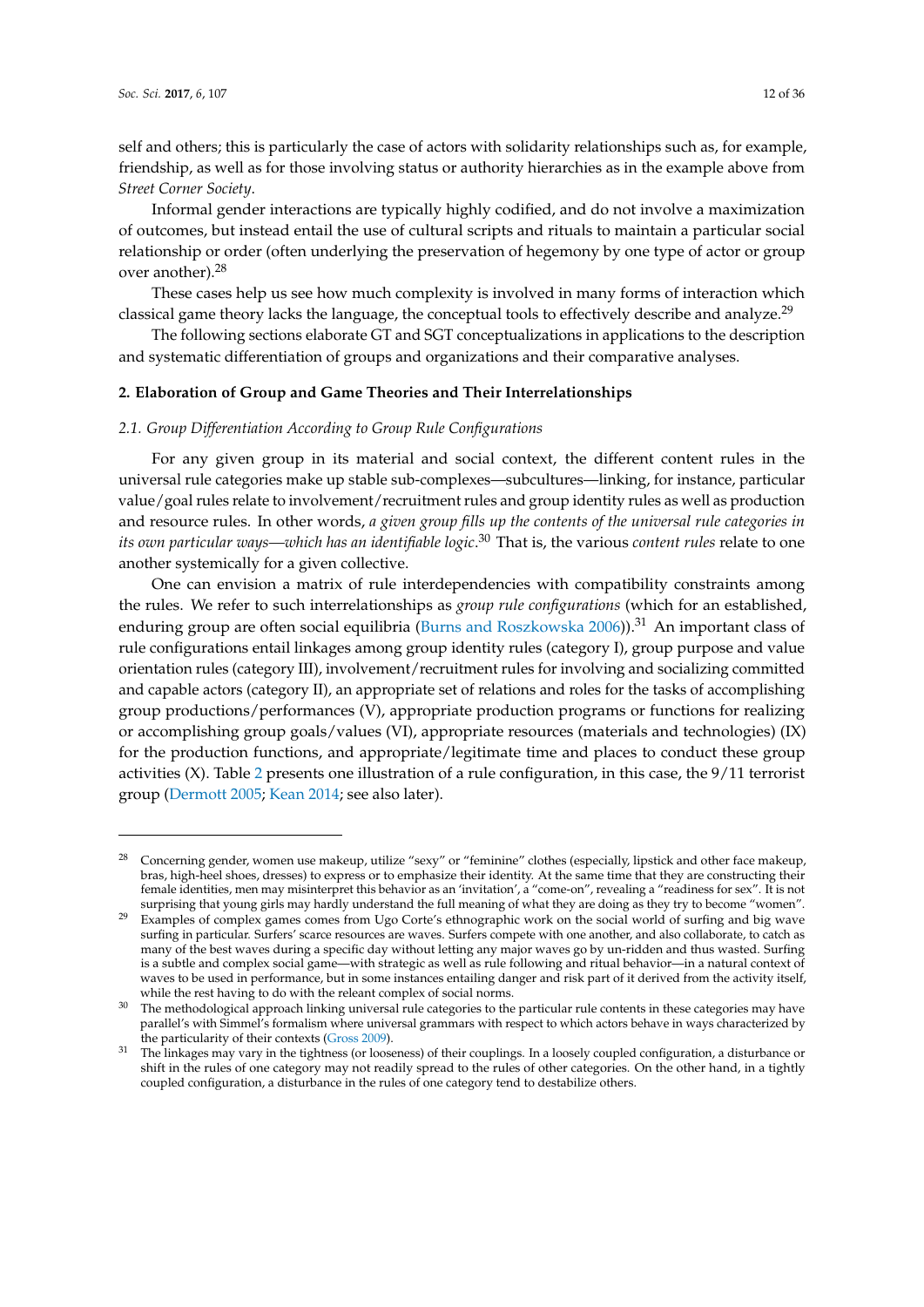<span id="page-12-0"></span>

| <b>Rule Type</b>                                                                                                  | Terrorist Group Rule Configuration (For instance, the 9/11 Group;<br>see Dermott 2005; Kean 2014; also Table 3)                                                                                                                    |  |  |  |
|-------------------------------------------------------------------------------------------------------------------|------------------------------------------------------------------------------------------------------------------------------------------------------------------------------------------------------------------------------------|--|--|--|
| Defining Identity (I)                                                                                             | Group name, possibly logo. Identity associated with the terrorist goals and<br>possibly with the particular methods or strategies used. "Negative" dress code to<br>conceal identity when operating clandestinely.                 |  |  |  |
| Recruitment of Membership<br>Participation/Involvement (II)                                                       | Recruitment and training of capable and committed members, willing and able to<br>carry out terror acts. Covert participation. Dress code and code of silence to<br>conceal identity. Strict obedience to leaders and group rules. |  |  |  |
| Shared Value(s), Purposes,<br>Goals $(III)^{32}$                                                                  | Orientation to carry out deadly attacks against designated categories of targets;<br>accomplish destabilizing actions, create terror.                                                                                              |  |  |  |
| Shared beliefs/Model of reality<br>rules $(IV)$                                                                   | The world is divided between Muslim believers and non-Muslim believers:<br>the latter are enemies, polluters that will undermine and destroy Islam.<br>Even some "quasi" Muslim groups are a threat to a holy Islam.               |  |  |  |
| Group Relations of Reciprocity<br>and Leadership (V)                                                              | Strict hierarchy, maintenance of strict separation among members<br>(thus, independent cells).                                                                                                                                     |  |  |  |
| Production and Output<br>Functions (group protection<br>and maintenance; hostile and<br>destructive actions) (VI) | Deployment and use of terrorist weapons; actions to conceal identity and<br>operations. Procurement of weapons, safe houses, financing; Appealing to<br>potential recruits.                                                        |  |  |  |
| Relations with the<br>Environment (VII)                                                                           | Identification of enemies and targets; concealment, avoiding detection and<br>monitoring. Identification of potential recruits.                                                                                                    |  |  |  |
| Rules and Procedures for<br>Changing the Rule Regime,<br><b>Particular Rules</b>                                  | Ways the group changes rules, roles, and policies. Typically, part of an<br>authoritative hierarchy.                                                                                                                               |  |  |  |
| Group Resources (IX)<br>(materials and technologies)                                                              | Weapons of destruction; safe houses. Sufficient funding to obtain weapons and<br>establish effective concealment; and to engage in the preparations such as<br>training and travel.                                                |  |  |  |
| Times and Places for Group<br>Activities $(X)$                                                                    | 24-7 readiness, available safe group spaces, training camps.                                                                                                                                                                       |  |  |  |

**Table 2.** Illustration of a Particular Group Rule Configuration.

In the following sub-section, we differentiate and compare selected groups according to their particular rules specified in the universal categories, that is, their group rule configuration.

## *2.2. Group Rule Configurations and Differentiation among Groups*

Groups are distinguishable according to their value orientations and purpose(s) (spiritual, economic interests, artistic creation, coercive and/or sadistic engagements), social structure (for instance, hierarchical, egalitarian, mixed), basis of group involvement and commitment (e.g., normative, affinity-attraction, remunerative, coercive), resource dependence, characteristic patterns of group behavior, and impact on the environment. Group research enables the systematic identification and specification of the major contents of universal rule categories.

The conceptualization of rule configuration is operationalized for a selection of several group systems in Table [3](#page-16-0) characterizing diverse *ideal types of groups*. The cases are selected for their diversity and illustrate eight rule categories for each type of group (see Section [1.2.2](#page-3-1) and Appendix [A\)](#page-26-0).<sup>33</sup>

 $32$  The purposes are "legitimate" ones—and ideal types at that. But military as well as police purposes may be transformed (or degenerate) into counter-opposition and political repressive missions instead of "national defense" and ordinary "law enforcement functions", respectively, substantially poisoning the institutions and impacting negatively on their societies, processes exemplified in many contemporary Latin American and African countries.

<sup>&</sup>lt;sup>33</sup> Interestingly, [Perrow](#page-35-13) [\(1967\)](#page-35-13) suggested a similar idea for the comparative analysis of organization, although he claimed to reject "systems theoretic" approaches (personal communication). He framed his model in terms of patterns of variables rather than patterns of rules. Of course, rule patterns are translated or implemented in patterns of performances/outputs and practices, therefore, readily expressable in terms of variables. His intuition was that an ideal type of organization would have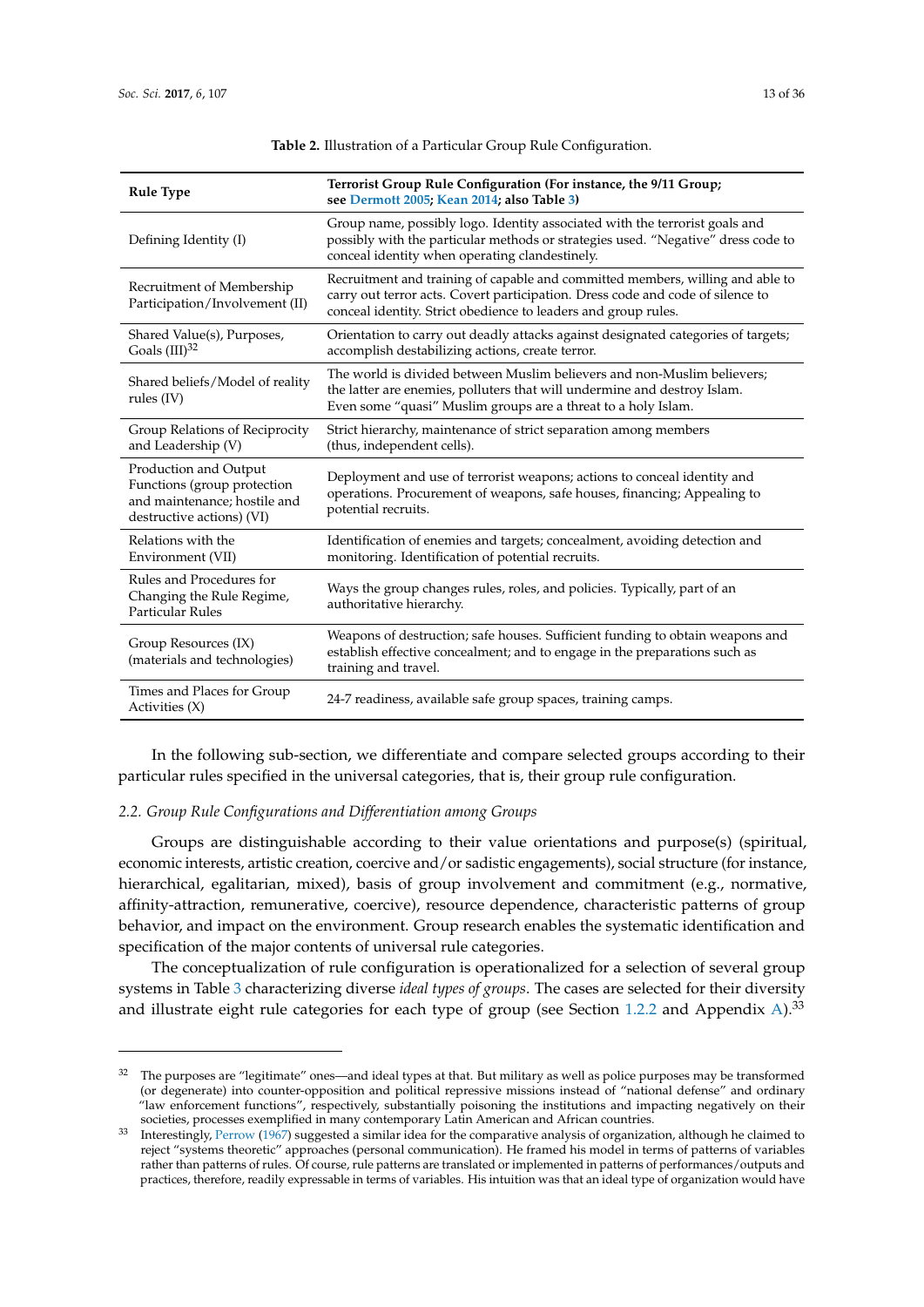We distinguish, on the one hand, self-organizing groups (e.g., gangs, some terrorist groups, friendship groups, and many recreational groups (as well as many research teams and business "partnerships"(Columns B and D (and possibly C))), from, on the other hand, higher order constructed or "legislated" groups (military units, business units, research institutes, administrative groups and organized units at workplaces), established and maintained by a more encompassing organization and leadership (Columns A, C, D, E, F).<sup>34</sup> Groups including alliances, intergroup, and other similar entities may be formed through negotiation among agents.

The illustrations in Table [3](#page-16-0) are fuzzy or rough ideal types, not crisp empirical cases (for SGT's use of concepts of fuzziness, see [\(Burns and Roszkowska](#page-33-13) [2001,](#page-33-13) [2004;](#page-33-14) [Roszkowska and Burns](#page-35-14) [2010\)](#page-35-14).<sup>35</sup>

#### *2.3. The Coherence of Group Rule Configurations*

As indicated above, a group rule configuration does not consist of randomly selected or ad hoc rules, but of rules having some minimum degree of linkage and coherence among them. The group rule configurations presented comparatively in Tables [2](#page-12-0) and [3](#page-16-0) exhibit a degree of coherence imposed by its members and/or by external agents constructing the group.<sup>36</sup> Otherwise, people would not recognize and have stable expectations about the group ideal types; and they would not be able to distinguish identities among different groups due to contradictions and confusion in group properties; the recognition aspect is important in addition to a configuration's key role in actual group functioning.<sup>37</sup> The coherence of a group rule configuration is essential to group social order: to its predictability, understandability, and controllability (through rule based controls) of behavior in the group. To varying degrees, groups try to establish and maintain rule coherency and stringency of implementation for purposes of constructing a predictable social order with reliability (at least for themselves and possibly for others where relevant).<sup>38</sup>

particular properties making up a configuration. And he rightfully suggested that this basis for comparative analysis and distinctions among types was more powerful than the typologies proposed by Talcott Parsons (functionalism) [\(Parsons](#page-35-15) [1951\)](#page-35-15), Amitai Etzioni (the bases of organizational control) [\(Etzioni](#page-34-24) [1975\)](#page-34-24), Peter Blau and Richard Scott (the dimension of who benefits or gains from organizations) [\(Blau and Scott](#page-33-15) [1962\)](#page-33-15), etc.

<sup>&</sup>lt;sup>34</sup> As suggested earlier, any given configuration will have a history and evolutionary dynamic driven and shaped by internal as well as external forces.

<sup>35</sup> In other words, in SGT perspective, the abstract group is an *ideal type*. Any empirical case can be located in a space between the ideal type and its counterpoints in practice, where distances are measured on multiple dimensions, although the notion of a "group" is a fuzzy concept—any empirical group is an approximation to an *ideal type group.* It can usually be distinctly differentiated from its negation or opposite, a collection of non-related actors neither oriented nor committed to any social organizational regime regulating members' behavior and group behavior as a whole.

<sup>36</sup> Another *rule configuration property* would be the *degree of coupling* (*tight vs. loose coupling*) *among rules: the extent to which the activation of one rule or rule complex/algorithm leads to the automatic activation of one or more connected rules or rule complexes/algorithms* (articulated in the work of [Perrow](#page-35-13) [\(1967\)](#page-35-13)). Some rules have buffers between them, or agents making judgments whether or not to pass a signal on—such "loose coupling" may or may not occur through the intervention of human agents or may occur through design of the system. Perrow and others have used considerations such as "tight coupling" to assess the degree of vulnerability of financial systems or other socio-technical systems to go out of control and crash. Consideration of degree of tight coupling and degree of coherence leads to an insightful  $2 \times 2$  table (other properties of rule systems may be taken into account and introduced into such analyses).

<sup>37</sup> This conception of coherence can be related to what the neo-institutionalists refer to—mostly metaphorically—as "*institutional logic*" (or logics).

Notice that the need to coordinate participants and maintain social order is arguably a more decisive factor in general than technology in determining group social organization [\(Perrow](#page-35-13) [1967\)](#page-35-13).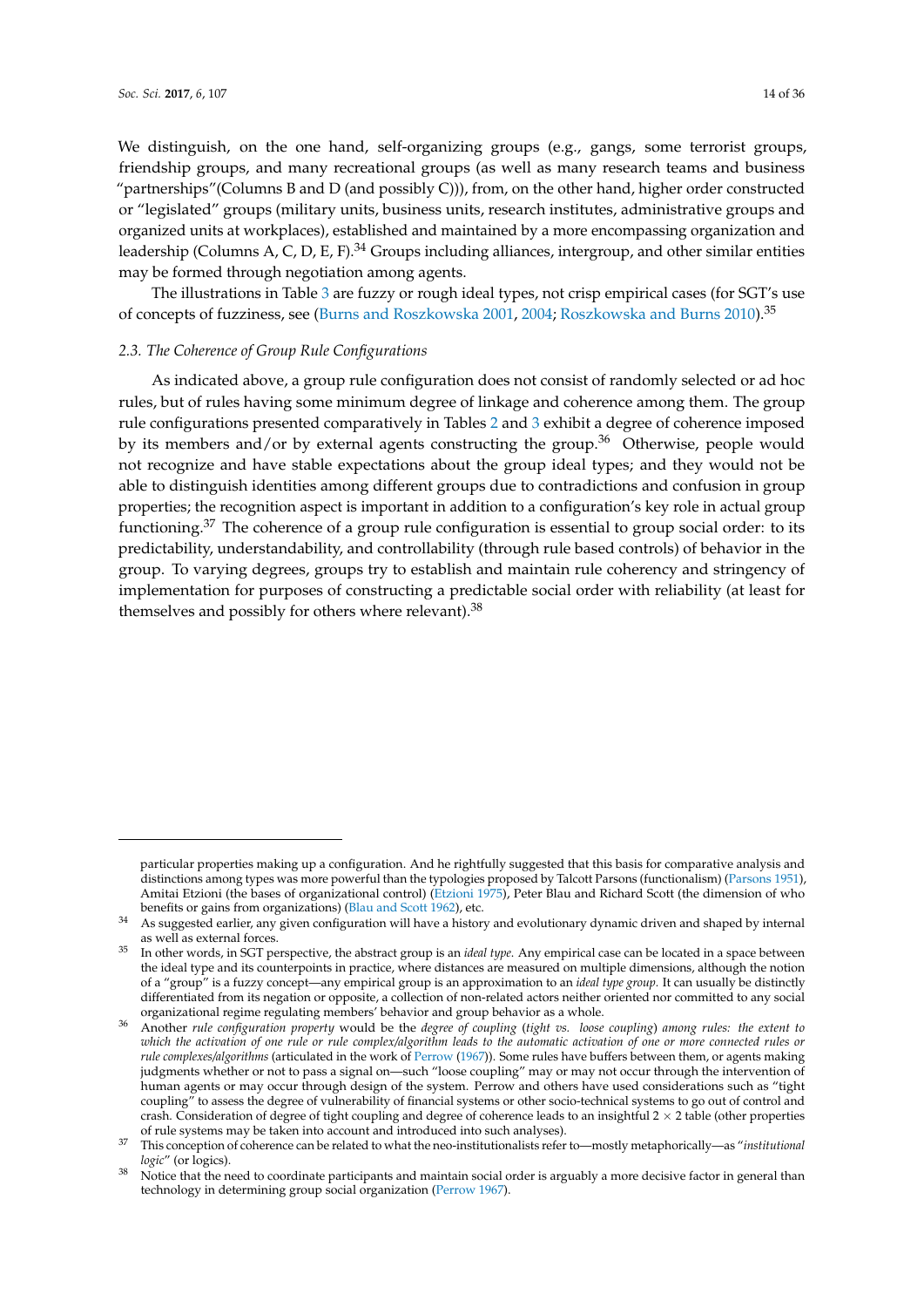## **Table 3.** Illustrations of Group Rule Configurations.

|                                                      | <b>Business Unit (A)</b><br>(Illustration)                                                                                                                                                                                                         | R&D Institute (B)<br>(Illustration)                                                                                                                                                                                                                                     | Recreational, e.g., a Club<br>(C) (Illustration)                                                                                                                            | Professional Army Unit (D)<br>(Illustration)                                                                                                                                                                                                                                     | <b>Terrorist Group</b><br>(Illustration) (E)                                                                                                                                                                     | Prison Institution (F)<br>(Illustration)                                                                                                                                                                                                               |
|------------------------------------------------------|----------------------------------------------------------------------------------------------------------------------------------------------------------------------------------------------------------------------------------------------------|-------------------------------------------------------------------------------------------------------------------------------------------------------------------------------------------------------------------------------------------------------------------------|-----------------------------------------------------------------------------------------------------------------------------------------------------------------------------|----------------------------------------------------------------------------------------------------------------------------------------------------------------------------------------------------------------------------------------------------------------------------------|------------------------------------------------------------------------------------------------------------------------------------------------------------------------------------------------------------------|--------------------------------------------------------------------------------------------------------------------------------------------------------------------------------------------------------------------------------------------------------|
| Defining Identity (I)                                | Trade name, logo; possibly<br>badges, dress code, even<br>uniforms. Likely a particular<br>location or building(s).<br>Identity also defined by the<br>goal orientation to economic<br>gain (which often trumps<br>other goals) (see category III) | Institute name, possibly logo.<br>Minimal or no dress code.<br>Identity associated with the<br>research goals, typically in a<br>particular research area and<br>possibly with the methods or<br>equipment used.                                                        | Group name (e.g., club<br>name), possibly with logo.<br>Minimal or no dress code.<br>Identity associated in part<br>with the particular group<br>activity and its location. | Unit's name, logo or insignia<br>and markings of rank.<br>Particular military uniform<br>as dress code. Possibly a<br>particular location. Identity<br>in part defined by the goal<br>orientation and the means<br>used (military power) (see<br>rule categories (III) and (VI)) | Group name, possibly<br>logo. Identity associated<br>with the terrorist ideology<br>and goals and possibly<br>with the particular<br>methods or strategies<br>used. "Negative" dress<br>code to conceal identity | Prison name. Guards also<br>uniformed. Identity<br>associated with the purposes,<br>means, technologies,<br>characteristics of the prison<br>and its population. Prisoners<br>typically subject to a uniform<br>dress code. Thus, dual<br>social order |
| Recruitment (II)                                     | Skill-based recruitment;<br>Search for persons and<br>groups sufficiently oriented<br>to and acceptant of<br>remuneration levels<br>provided as well as<br>performance demands                                                                     | Recruitment based on<br>expertise/merit, and/or<br>formal education/training of<br>individuals or groups in the<br>relevant field or domain of<br>the group.                                                                                                            | Affinity group of friends,<br>relatives or people with<br>common interest in the<br>recreation ("buffs") and<br>getting together.                                           | Formal recruitment and<br>training of able and willing<br>unit members to obey and<br>perform violent acts (based<br>on honor, payment<br>(mercenaries), conscription<br>(coerced involvement))                                                                                  | Recruitment and training<br>of capable and committed<br>members, willing and<br>able to carry out<br>terror acts                                                                                                 | Guards are recruited. Strictly<br>speaking, prisoners are not<br>"recruited". They have been<br>arrested and confined. Thus,<br>again a dual social order.                                                                                             |
| Membership and<br>Participation/<br>Involvement (II) | Contractual engagement.<br>Members are remunerated<br>and with careers and rewards<br>for high performance.<br>Sanctioning for disloyalty<br>and disobedience.                                                                                     | Members are remunerated<br>and with careers. Informal,<br>relatively lax sanctioning for<br>breaking group norms and<br>values. Loyalty to the<br>knowledge production cause<br>and the professional code of<br>ethics-negative sanctioning<br>for deviance from these. | Informal, relatively lax<br>sanctioning for breaking<br>group norms and values.<br>However, there are limits.                                                               | Members are typically<br>remunerated and with<br>careers in modern armies.<br>Highly codified, harsh<br>punishment for breaking key<br>group rules, in particular<br>those concerning loyalty and<br>obedience to the leadership,<br>group norms, and its symbols                | Covert participation.<br>Dress code and code of<br>silence to conceal identity.<br>Strict obedience and<br>loyalty to leaders, group<br>rules, and symbols.                                                      | Dual social order. Guards are<br>remunerated and with<br>careers-and are expected to<br>obey rules and exhibit loyalty<br>to the prison administration.<br>Prisoners are alienated and<br>generally oppositional.                                      |
| Purposes/Values<br>$(III)^{39}$                      | Pursuit of money-making;<br>possibly also values of<br>making quality goods and<br>services, satisfying clients                                                                                                                                    | Produce new knowledge or<br>technology. Innovate/create<br>and experience "flow",<br>possibly also to achieve<br>symbolic power and<br>scientific prestige as well as<br>"gains in resources".                                                                          | Mutual pleasure, getting<br>together, "having fun"                                                                                                                          | Defense / Offense (external);<br>also, orientation to possibly<br>exercising control internal to<br>the society (coups)                                                                                                                                                          | Orientation to carry out<br>deadly or intimidating<br>attacks against<br>designated categories of<br>targets; create terror,<br>accomplish<br>destabilizing actions.                                             | Maintain law and order.<br>Divided (and divisive<br>purposes) between guards<br>and prisoners.                                                                                                                                                         |

<sup>&</sup>lt;sup>39</sup> The purposes are "legitimate" ones—and ideal types at that. But military as well as police purposes may be transformed (or degenerate) into counter-opposition and political repressive missions instead of "national defense" and ordinary law enforcement functions, respectively, substantially poisoning the institutions and impacting negatively on their societies, processes exemplified in many contemporary Latin American and African countries.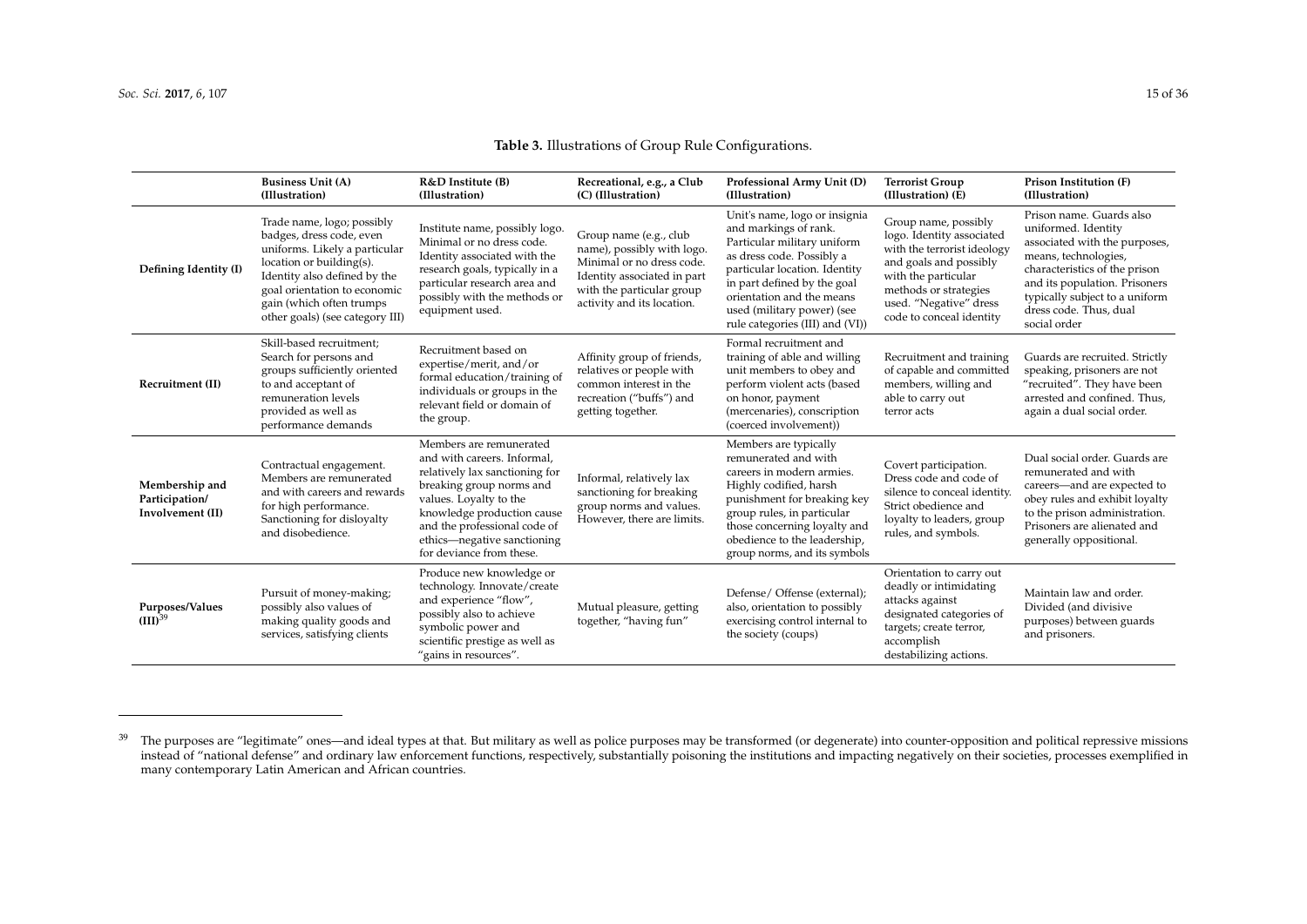## **Table 3.** *Cont.*

|                                                                               | <b>Business Unit (A)</b><br>(Illustration)                                                                                                                                              | R&D Institute (B)<br>(Illustration)                                                                                                                                                                                                 | Recreational, e.g., a Club<br>(C) (Illustration)                                                                                                                                                                           | Professional Army Unit (D)<br>(Illustration)                                                                                                                                                                               | <b>Terrorist Group</b><br>(Illustration) (E)                                                                                                                                                                       | Prison Institution (F)<br>(Illustration)                                                                                                                                                                            |
|-------------------------------------------------------------------------------|-----------------------------------------------------------------------------------------------------------------------------------------------------------------------------------------|-------------------------------------------------------------------------------------------------------------------------------------------------------------------------------------------------------------------------------------|----------------------------------------------------------------------------------------------------------------------------------------------------------------------------------------------------------------------------|----------------------------------------------------------------------------------------------------------------------------------------------------------------------------------------------------------------------------|--------------------------------------------------------------------------------------------------------------------------------------------------------------------------------------------------------------------|---------------------------------------------------------------------------------------------------------------------------------------------------------------------------------------------------------------------|
| <b>Group Relations of</b><br>Governance,<br>Leadership and<br>Reciprocity (V) | Hierarchical social order.<br>Supervisor planning and<br>monitoring of production<br>activities; regulating and<br>sanctioning inappropriate<br>deviance                                | Professional forms of<br>governance and regulation.<br>Likely status differences and<br>symbolic hierarchical order.<br>Exchange, reciprocity, and<br>competition more generally.                                                   | Minimal formality and<br>hierarchy but possibly with<br>status differences. Usually<br>amicable negotiations and<br>agreements among<br>members. Someone or<br>some members expected to<br>plan and<br>coordinate meetings | Strict hierarchy and stringent<br>monitoring and sanctioning<br>of behavor. Possibly high<br>reciprocity and support<br>among members                                                                                      | Strict hierarchy,<br>maintenance of sharp<br>separation among units<br>(individuals and<br>subgroups)                                                                                                              | Prison leadership and guards<br>make up an administrative<br>system. Prisoners form<br>informal groups for<br>recreation, illegal activity                                                                          |
| Production<br><b>Functions and</b><br>Outputs (VI)                            | Gaining necessary materials<br>and technologies. Performing<br>production and commercial<br>activities. Achievement of<br>economic gain from<br>production and commercial<br>activities | Gaining necessary materials<br>and technologies. Performing<br>research. Initiate and<br>accomplish potentially<br>innovative or creative<br>projects along with<br>publishing and gaining<br>scientific recognition<br>and status. | Gaining access to activity<br>space, materials, and<br>technologies for group<br>activities. For instance,<br>engagement in particular<br>sport activities (amateur)                                                       | Gaining access to territory,<br>technologies, and other<br>materials as well as financing.<br>Deployment and exercise of<br>armed force or its threat, for<br>instance in territorial defense<br>or offensive action.      | Procurement of weapons,<br>funding, and access to<br>safe houses. Deployment<br>and use of terrorist<br>weapons; action to<br>conceal identity and<br>operations.                                                  | Prison administration has<br>prison routines and<br>technologies (including<br>weapons) to control<br>prisoners. Prisoners typically<br>try to engage in various<br>illegal or forbidden activities                 |
| Relations with the<br>Environment (VII)                                       | Rules and strategies for<br>dealing with financers,<br>suppliers, competitors, and<br>regulators Oriented<br>dynamically to goods and<br>services markets.                              | Rules and strategies for<br>dealing with funders,<br>suppliers, competitors,<br>regulators, and the<br>professional community.<br>Strategies vis-à-vis funders,<br>competitors, relevant<br>professional communities                | Loose boundaries. But<br>rules and strategies for<br>dealing with suppliers and<br>regulators as well as others<br>in the environment                                                                                      | Strategies for obtaining<br>essential materials,<br>technologies and financing.<br>Dealing with funders,<br>suppliers, and regulators<br>Dealing with external<br>enemies or threats.<br>Maintaining strict<br>boundaries. | Dealing with funders and<br>suppliers as well as with<br>monitors and potential<br>observers. Identification<br>of enemies and targets as<br>well as threats;<br>concealment, avoiding<br>detection and monitoring | Prison administration deals<br>with funders, suppliers, and<br>regulators Prison tries to<br>strictly control prisoner<br>exchanges with the<br>environment.                                                        |
| Rules and<br>Procedures for<br>making or Changing<br>Rules (VIII)             | Dual system. Group<br>management or higher<br>management engages in<br>meta-powering and rule<br>changing                                                                               | Flexible, individual choice, or<br>possible collective choice,<br>either through multi-actor<br>negotiation or voting                                                                                                               | Flexible, Easygoing                                                                                                                                                                                                        | Dual system.<br>Authoritative-either group<br>leaders or higher levels make<br>or change rules.                                                                                                                            | Dual system.<br>Authoritative-either<br>group leaders or superior<br>levels but highly<br>clandestine                                                                                                              | Dual system. Prison<br>administration makes and<br>changes rules (also, from<br>external law and<br>policy-making). Prisoners<br>have their own ways for<br>making and changing rules,<br>but typically clandestine |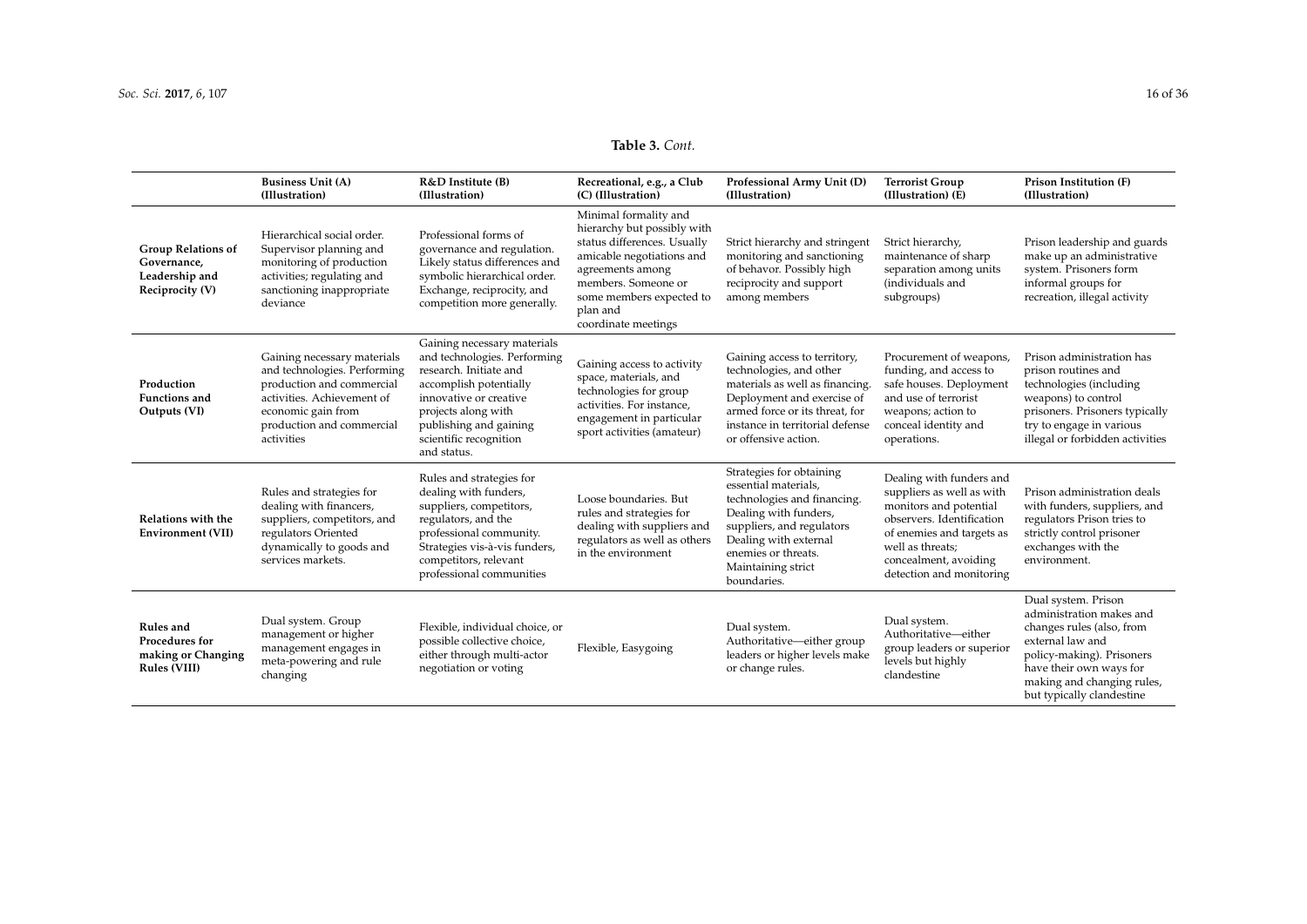#### **Table 3.** *Cont.*

|                                                                 | <b>Business Unit (A)</b><br>(Illustration)                                                                                                                                                         | R&D Institute (B)<br>(Illustration)                                                                                                                                                                                                                                               | Recreational, e.g., a Club<br>(C) (Illustration)                                                                   | Professional Army Unit (D)<br>(Illustration)                                                                                                                                 | Terrorist Group<br>(Illustration) (E)                                                                                                                                                   | Prison Institution (F)<br>(Illustration)                                                                                                                                                           |
|-----------------------------------------------------------------|----------------------------------------------------------------------------------------------------------------------------------------------------------------------------------------------------|-----------------------------------------------------------------------------------------------------------------------------------------------------------------------------------------------------------------------------------------------------------------------------------|--------------------------------------------------------------------------------------------------------------------|------------------------------------------------------------------------------------------------------------------------------------------------------------------------------|-----------------------------------------------------------------------------------------------------------------------------------------------------------------------------------------|----------------------------------------------------------------------------------------------------------------------------------------------------------------------------------------------------|
| <b>Group Resources</b><br>(IX) (materials and<br>technologies). | Specified appropriate<br>materials, technologies used<br>in production and<br>commercial activities;<br>Sufficient financial resources<br>(capital) for group<br>sustainability and<br>production. | Appropriate resources and<br>equipment for research and<br>development in the group's<br>domain (e.g., computers,<br>special equipment, programs,<br>laboratories).<br>Sufficient funding base is a<br>critical component of group<br>knowledge production and<br>sustainability. | Specified equipment for<br>activities; access to<br>activity space                                                 | Armaments, military<br>equipment, access to territory<br>to locate in. Sufficient<br>funding to function<br>effectively relative to real or<br>potential military challenges | Weapons of destruction;<br>safe houses. Sufficient<br>funding to obtain<br>weapons and to engage<br>in preparations such as<br>training and maintaining<br>save houses and<br>weaponry. | Prison administration has<br>substantial resources of<br>control and sanctioning.<br>Prisoners have to smuggle in<br>or to produce themselves<br>many of their technologies<br>and other materials |
| Times and Places for<br>Group Activities (X)                    | Specified times and places<br>(factory, office) for<br>production, bur possibly<br>with "farming out" and<br>Flextime-thus likely<br>fuzziness and variability.                                    | Flexible or loose times and<br>places for research (work).                                                                                                                                                                                                                        | Free time of members;<br>identity of places accessible<br>to members or the group as<br>a corporate entity (club). | 24-7 readiness, military<br>camps and offensive and<br>defensive positions.<br>Specified territory or<br>territories for bases.                                              | 24-7 readiness. Available<br>safe group spaces,<br>training camps                                                                                                                       | Administration has 24-7<br>readiness. Prisoner times and<br>places decided by prison<br>administration and/or courts                                                                               |

<span id="page-16-0"></span>Notes: (1) This table concerns rule complexes which, when enacted, generate patterns of group interaction and outcomes/outputs. There is substantial variation in patterns among diverse groups. Such variation is traceable to differences in group rule configurations and in their situational contexts; (2) Note that groups A, B, D, E and F involve task-oriented groups (there are goals, means, specific membership recruitment, governance structures, conceptions and "measures" of success and failure, and reflectivity and, under some conditions, predisposition to reform (see Category VIII)). C, on the other hand, is expressive or "fun" oriented; group activity itself and the experience of pleasure are the aims. However, to engage in a fun activity such as to bowl or to play basketball together, the group has to make arrangements and gain access to, for example, a bowling alley or a basketball court—and dealing with the rules and demands of these facilities becomes a preoccupation or goal consideration (group requisites and derivative goals). Group E (and possibly A, B, and D as well) are task as well as expressive oriented in that there is high emotional involvement of members in productive activities and group matters; (3) A group may undergo changes as a result, for instance, of the development of new goals, new technologies, or new production complexes. Thus, a recreational group might develop a more professional and ultimately business-like orientation with concerns about improved performance, competitivity and obtaining money to finance better technology and qualified participants. Or, an informal research group or network may institutionalize itself within a university, or may establish an independent institute on its own but with appropriate goals about obtaining sustained funding, a physical location and edifice—and, of course, satisfying external requirements for the appropriate features of its organization, membership, and productive activities. Note that time rules in business and research groups have been changing, for instance, more flexible times for group activities (Flextime). Also, space rules are changing with many businesses and research groups as well as military units are globalizing (changing territories and space conditions and rules). Technological systems such as the internet are obviously playing a major role here; (4) For military, prison, and terrorist groups, governance entails hierarchical systems with strict rules of command and obedience. In other words, the rules tend to be stringently applied, monitoring is systematic, and there is considerable disciplinary sanctioning—even substantial internal physical and psychological violence. In research and social play groups, there is more likely to be rules of collegiality and negotiation for internal governance and the changing or reform of group rules. Business governance operates with hierarchy as well as negotiation forms; physical and even psychological violence tends to be low in many such contexts; (5) Rules concerning the requirements of recruits and participants varies a great deal: To a greater or lesser extent, loyalty to the group and its norms and arrangements is typical of any group. But some groups require high loyalty: for instance, the military and terrorist groups. Merit and skill are important for military, business, and science groups as well as terrorist groups such as Al-Qaeda.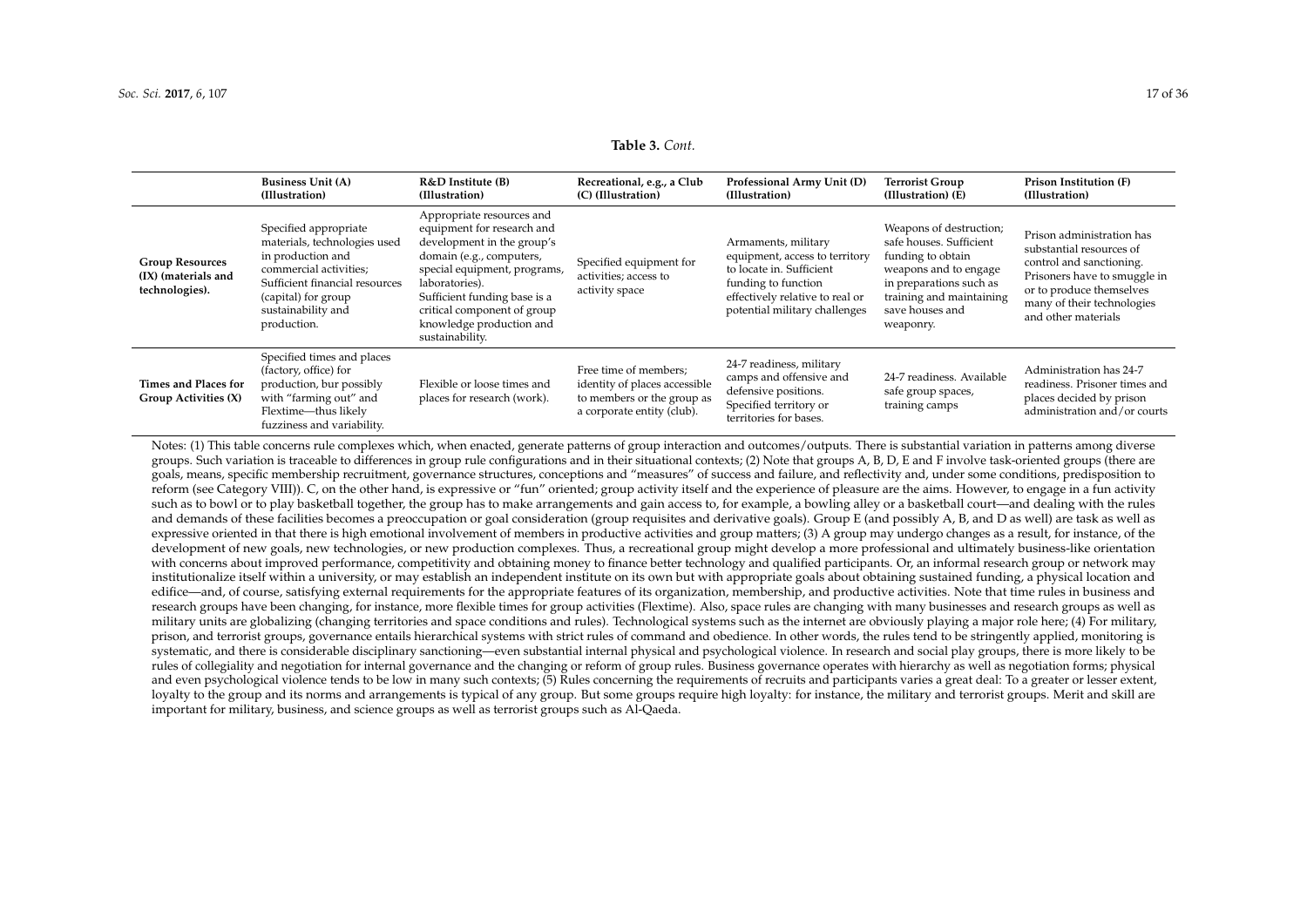In the discussion below we focus initially on the "internal coherence" of a single group configuration. The coherence or "logic" relates to the rules of multiple categories fitting together in connection with group purpose, group identity, production functions, roles and role relationships, etc.

*The first principle of coherency.* The rule content of group rule configurations typically can be characterized by more or less stable, distinct coherencies or logics. In other words, the rules of a configuration are not arbitrarily determined or selected but are required to fit together into a more or less meaningful whole (although at the same time there may be gaps and degrees of inconsistency in rule configurations because the order is a "negotiated order", involving compromises, local adaptations, etc.), it is a historical development. Each of the groups in Table [3](#page-16-0) has a more or less coherent rule configuration in the sense that the production functions of the group and its technologies and other resources "fit" or are "appropriate" with respect to the principal group purpose and identity. Similarly, the rules relating to recruitment and involvement of members are also fitting or appropriate in such terms.<sup>40</sup> And the "place" of group action tends to fit such ends, means, and membership.<sup>41</sup> *In general, there is a patterning or ordering of the universal rule category contents for any given group according to the principle of matching or coherency).*<sup>42</sup>

Thus, the rule configuration of the military unit (see Column A in Table [3\)](#page-16-0) consists of specific identity rules as well as rules that articulate group purpose and production functions together with appropriate technologies, recruitment, training, and involvement (skills, loyalties, orientation to authority), authority relations and patterns of governance, and place or location (the rules of these categories relate in expected ways to purpose).<sup>43</sup> The rule configuration is more or less a coherent *package*, an identifiable, more or less orderly rule complex. Its coherence and, if you will, its performance effectiveness, varies depending on group tasks, the membership and resource bases and other variables such as the ones suggested below.

Consider a research laboratory, for instance a high-energy lab such as CERN or the Stanford Linear Accelerator (SLAC) (see column D in Table [3\)](#page-16-0). Its identity rules, in addition to name, logo, and location, concern its purpose, its particular research production functions with appropriate technologies, and its rules for recruitment, training, and involvement of participants. Besides permanent scientific leadership and staff, there are selected visitors who come to CERN (or SLAC) to conduct experiments during allocated time periods, they are, in other words, temporary participants in the group, bound to accept the rule regime governing the facility.

In sum, the first principle concerns the coherence or logic of the basic group rule configuration(s). One purpose or function of a coherent group rule configuration entails making group behavior understandable, predictable and controllable in the group domain(s) of activity. It enables predictable coordinated action—and under certain conditions—more effective group actions. However, the level of rule coherence varies depending on the type of group and its main concerns [\(Burns et al.](#page-34-25) [2014\)](#page-34-25).

There are multiple coherencies (or incoherencies as the case may be) associated with any rule regime. Other principles of coherence relating to group rule configurations concern *the compatibility among multiple regime regimes applying in a group or organization, or the compatibility between a group*

<sup>&</sup>lt;sup>40</sup> In most group contexts "fit" or "appropriate" are fuzzy concepts rather than precise or "crisp".

What we are doing here may relate to Merton's juxtaposition of values and norms (means) in his famous table of deviance. Of course, he overlooked technologies, time, place, social structure, etc. in his highly abstract characterization.

<sup>&</sup>lt;sup>42</sup> Groups do not establish rule configurations from scratch. They typically make use of "cultural blueprints or algorithms" for setting up a particular group. Of course, the group makes adjustments and adaptations based on the people involved, the context, etc. at the same time there are "family resemblances among the patterns of a certain ideal type of group".

<sup>&</sup>lt;sup>43</sup> Of course, there are odd units that do not fit this pattern very neatly, for instance, "military intelligence", "drone units", "purely administrative staff", etc.—and provide some of the humor as well as challenges to "fit them in" appropriately (see below on multiple logics in groups and organizations).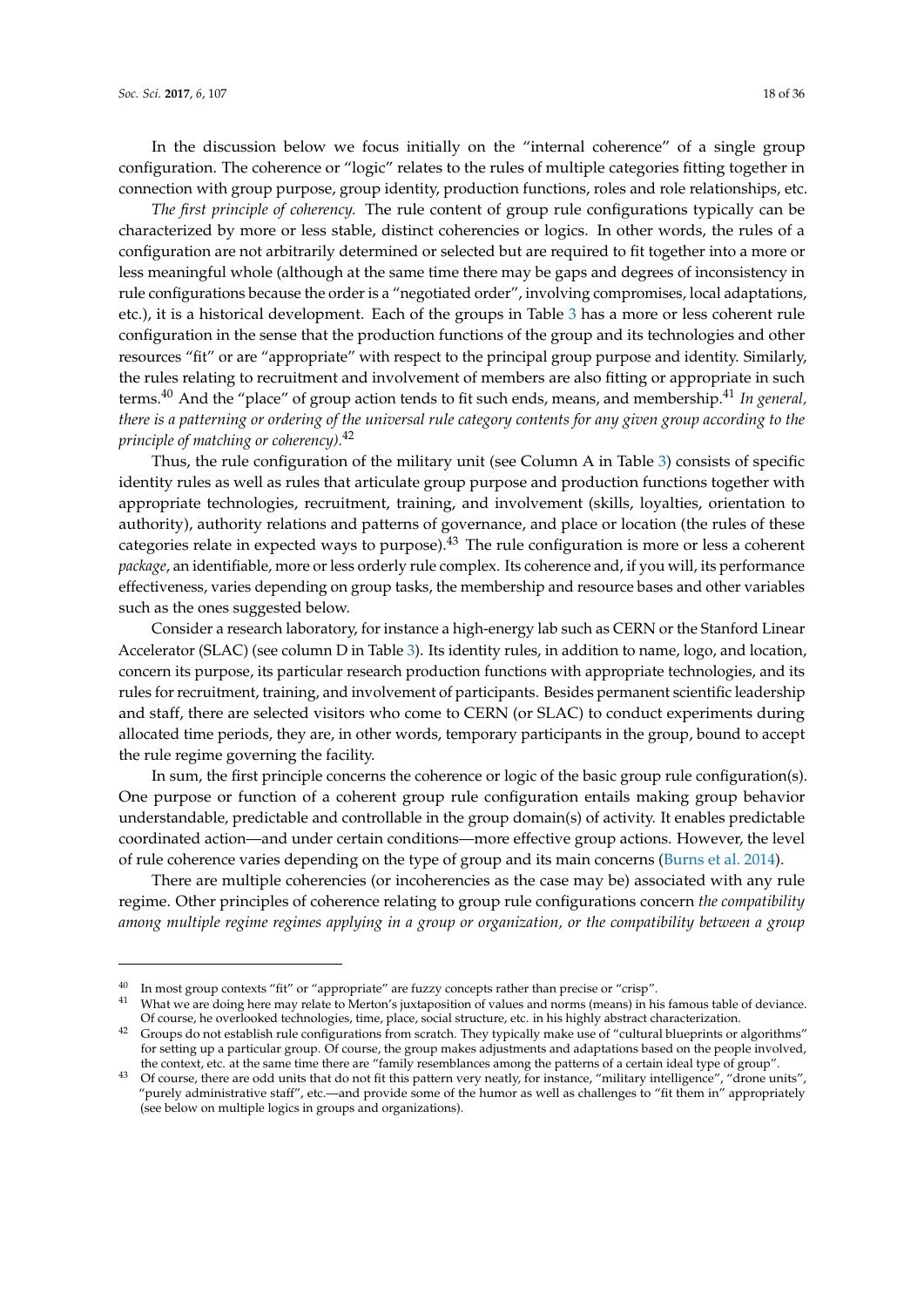*configuration (inter-configuration coherence*);<sup>44</sup> and *the compatibility between a group configuration and external agential and institutional demands deriving from the larger socio-cultural and institutional context*.

## *2.4. Compatibility of Multiple Group Regimes*

We mentioned earlier that a group may have more than one configuration—which is characteristic of groups or organizations that operate with multiple purposes and production functions, for instance in the case of a group of physicians, which has its professional functions as well as an economic or business function if they operate on a market. These two logics (and possibly more) may operate side-by-side (in a certain sense, parallel and interlinking) or may operate in sequence (phase model) or even in a multi-level fashion (where in case of incompatibility, the higher level process trumps the lower level one), that is, determines the leading or hegemonic rule logic of the complex of multiple rule configurations.

All of our illustrations (Table [3\)](#page-16-0) are ostensibly single logic cases ("ideal types"), but our approach is not limited to such cases and is capable of analyzing groups with multiple group rule configurations or logics, as in the case of a professional group of physicians involved in a private health care market, so that the group operates with a professional configuration as well as a market group configuration; often these are kept distinct through a division of labor, buffering roles between the two domains, and taboos and rituals to prevent or correct any "market pollution" of the professional order (ethos), or any risky subversions of the logic of the market by professional considerations [\(Machado](#page-35-6) [1998;](#page-35-6) [Machado and Burns](#page-35-16) [1998\)](#page-35-16).

*Compatibility between a group configuration and the requisites of the larger context.* The question is to what extent does the group configuration "fit", or is coherent with, a larger socio-cultural and institutional context, for example, relevant laws and strong societal norms. A group may find one or more rules in its particular rule configuration in *contradiction with the demands of external social structures and/or powers.*<sup>45</sup> It may be incapable or unwilling to satisfy specific "performance" demands or legitimation requirements of the regulative environment because doing so would violate rules in its group regime—for instance, professional norms in the case of a professional group or market demands in the case of business enterprises. *Neo-institutionalists stress the role of such an environment in constraining and selecting and* "*reproducing*" *certain institutional forms, making for greater similarity or convergence of institutional forms than otherwise might be expected*. <sup>46</sup> However, the extent of homogeneity will depend to a greater or lesser extent on the uniformity and force of regulation and on the uniformity and strength of predisposition to compliance among regulated groups (see discussion below concerning deviant behaviour and frontstage and backstage differentiation).

For instance, a medical practice cannot be referred to and operate as a "clinic" unless it meets certain legal, professional, and financial criteria. Similarly, the requisites of legitimation and specific performance demands apply to organizations wishing to be certified as hospitals—they have to provide

<sup>&</sup>lt;sup>44</sup> The stress here is on rule configurations that make sense, and in that respect are considered coherent. But group members typically consider it important for themselves and others that their identity is coherent. They use particular discourses for this purpose. They also make distinctions in their accounts between front-stage and back-stage performances and discourses in order to convey a coherent identity, not one that is fragmented, inappropriate, contradictory, etc. *The front-stage and back-stage variants are usually incoherent to a greater or lesser extent*.

<sup>45</sup> The larger cultural-institutional context may support, for instance, equality, democracy, or secularity, but the group regime is oriented to inequality, extreme authoritarianism, or religious fanaticism, even vicious criminal behavior (or, vice versa, when a democratic group like the Brazilian football team, the Corinthians, after an internal democratization process, decides in the early 1980s to launch a national-wide process that contributed to establishing democracy in Brazil. This became an effective and powerful movement, given the significance of football in Brazil and the national prestige of several of the Corinthians players). Group incoherencies generate the development of front stage-back stage differentiation (see later discussion) but, in some cases, motivates movements to overcome incoherence as in the case of the Corinthians movement in Brazil, striking out at societal tyranny and anti-democratic practices.

Illustrations are numerous and diverse: The U.S. Supreme Courts upheld a criminal ban on the use of peyote in Native American sacramental practices. On the other hand, peyote-using groups may maintain a front stage compliance with the law and a backstage violation of the law under conditions where concealment is possible (see later discussion of frontstage and backstage differentiation).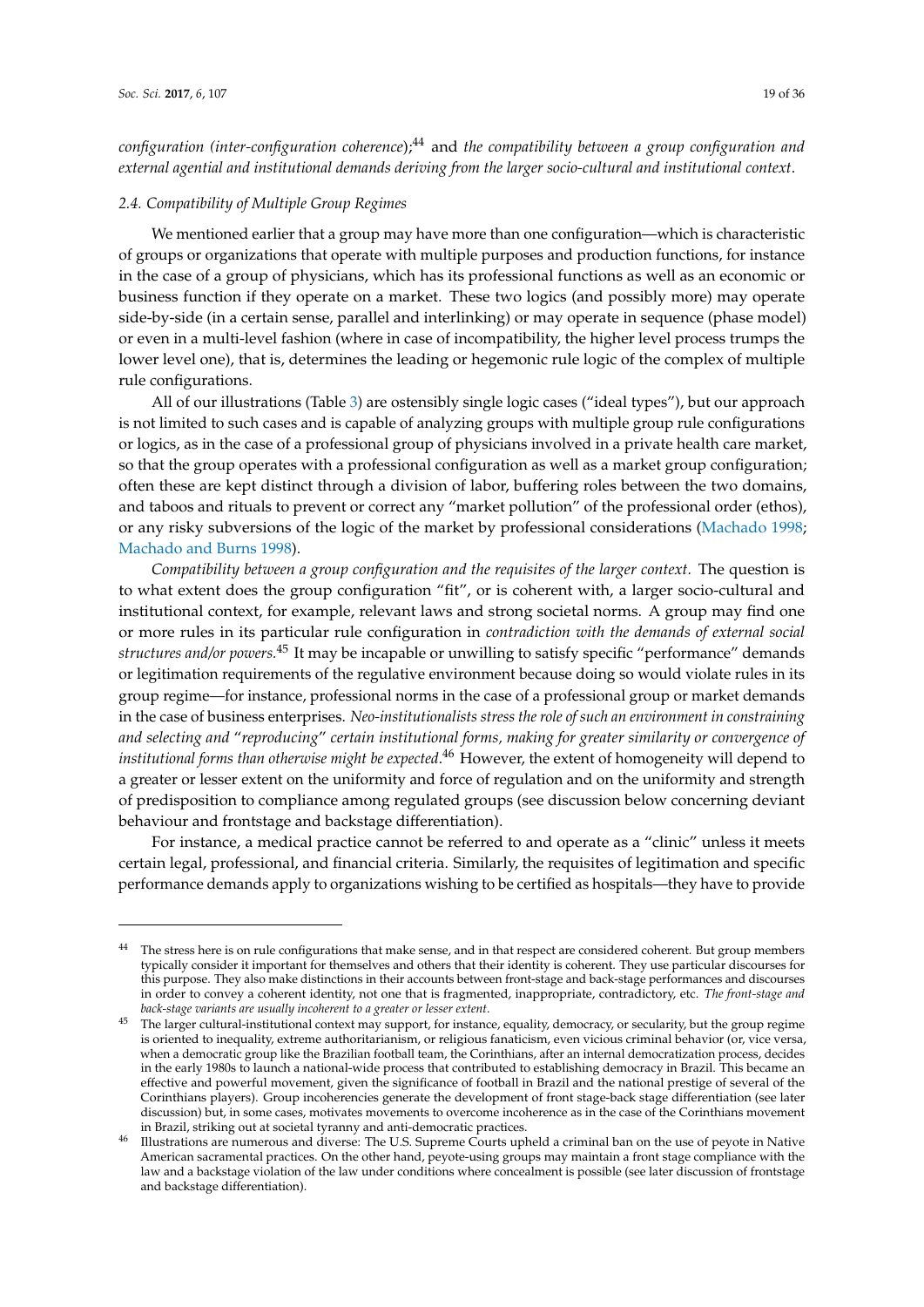designated services and maintain certain levels of professional treatment and service. This holds true in a similar fashion in cases of accreditation of a school, college, or university; a "five star" hotel, a "security service", a company or a bank licensed to handle or operate with such dangerous chemicals such as dynamite. The external demands to a greater or lesser extent make for common rule coherency (a major factor in the institutional and cultural context) and the homogeneity of groups operating in a given regulated domain or sector.

To be certified or legitimized in such a context, a group's operating rule regime is expected to satisfy particular criteria and to result in specified performance patterns and practices. Once again, the rule contents of the group configuration are not arbitrary but are "selected" and adapted to satisfy external institutional, legal, and legitimation requisites as well as internal coherence requirements.

Of course, some groups (the proportion varies depending on the field of action and the diverse properties of the groups) do *not* fit in or conform to environmental demands. They contradict or are *incoherent* with respect to the environmental legal and normative requisites. This may be because of a lack of sufficient resources, or agential expertise and capabilities, or the pressures to make gains and/or avoid losses through pursuing deviant strategies. This is obvious in the case of a terrorist group (column E in Table [3\)](#page-16-0) but it is also true of apparently legitimate military, business, professional, or research groups that secretly *betray* their designated purposes and normative requisites. Any of the groups may deviate in some respects from their established "frontstage regime" and, thus, are likely to operate so as to conceal their deviance from authorities and/or publics.<sup>47</sup> Indeed, such is true of many apparently legitimate enterprises, political parties, professional groups, universities, hospitals, etc. whose *operative rule configurations and their actual realizations* (that is their "back stage performances")<sup>48</sup> deviate to a greater or lesser extent from their front stage presentation of self and the ostensible adherence to the laws and norms applying to them [\(Burns and Flam](#page-33-0) [1987\)](#page-33-0). Consequently, they operate to conceal their deviant activities and to carefully maintain a front stage/back stage distinction in their behaviour.

*The theoretical concepts of multiple group rule configurations and incoherency shed new light on and point to new research questions about differentiation between front stage and back stage* [\(Goffman](#page-34-15) [1959\)](#page-34-15). In other words, frontstage-backstage differentiation is one form of incoherence between more or less distinct rule configurations, namely that of the frontstage normatively legitimate performance patterns and that of backstage deviation. This is one instance of the general pattern of multiple incoherent but related rule configurations—but where each configuration may be more or less internally coherent. *The frontstage rule configuration is one required by law or institutional authorities, at the same time the group operates or tries to operate with a backstage rule configuration that better fits its purpose, limited resources, and/or the local context with its own incompatible pressures.*

This pattern of discrepancy between what is legally and/or administratively required in the larger context and the group operative rule configuration and production activities shows up in many

The purpose of an ethnically oriented group might be similar to the social group in column B of Table [3,](#page-16-0) namely to get together to enjoy themselves playing ethnic games, ethnic dancing and singing. But its purpose might also be (or become (under conditions of threat)) to protect or advance the ethnic group (a transition would occur between a purely social group for self-enjoyment and a more militant and outwardly aggressive type group). In the latter case, this may require arming itself, possibly obtaining resources of weapons through criminal means. In this way, they become a multi-logic group. In addition to the logic of an inwardly oriented ethnic group, it develops the logic of an armed group to carry out violence against others as well as to engage in the pursuit of income and other resources through criminal means. These pursuits put them, of course, at odds with the larger society—at the same time their militancy may escalate in response to policing and "repression" from the larger society.

<sup>&</sup>lt;sup>48</sup> There are almost daily revelations about individual and collective agents deviating from legal and normative requirements: In politics, one observes political parties' "dirty tricks", "Watergate" rigged elections; in the corporate world: Enron's bookkeeping fraud, Bernard Madoff's ponzi scheme, Cendant corporation scandal, Bernard Ebbers' WorldCom securities fraud, etc.; Health care: the French blood scandal (HIV contaminated blood), illegal buying and selling of organs for transplantation; cases of euthanasia and mass murders in hospitals; scandals of NGOs, universities, and research institutes in the illegal or improper use of their funds; public and private organizations: release of toxic chemicals, dumping of hazardous wastes, including Love Canal Disaster and innumerable other tragedies, etc.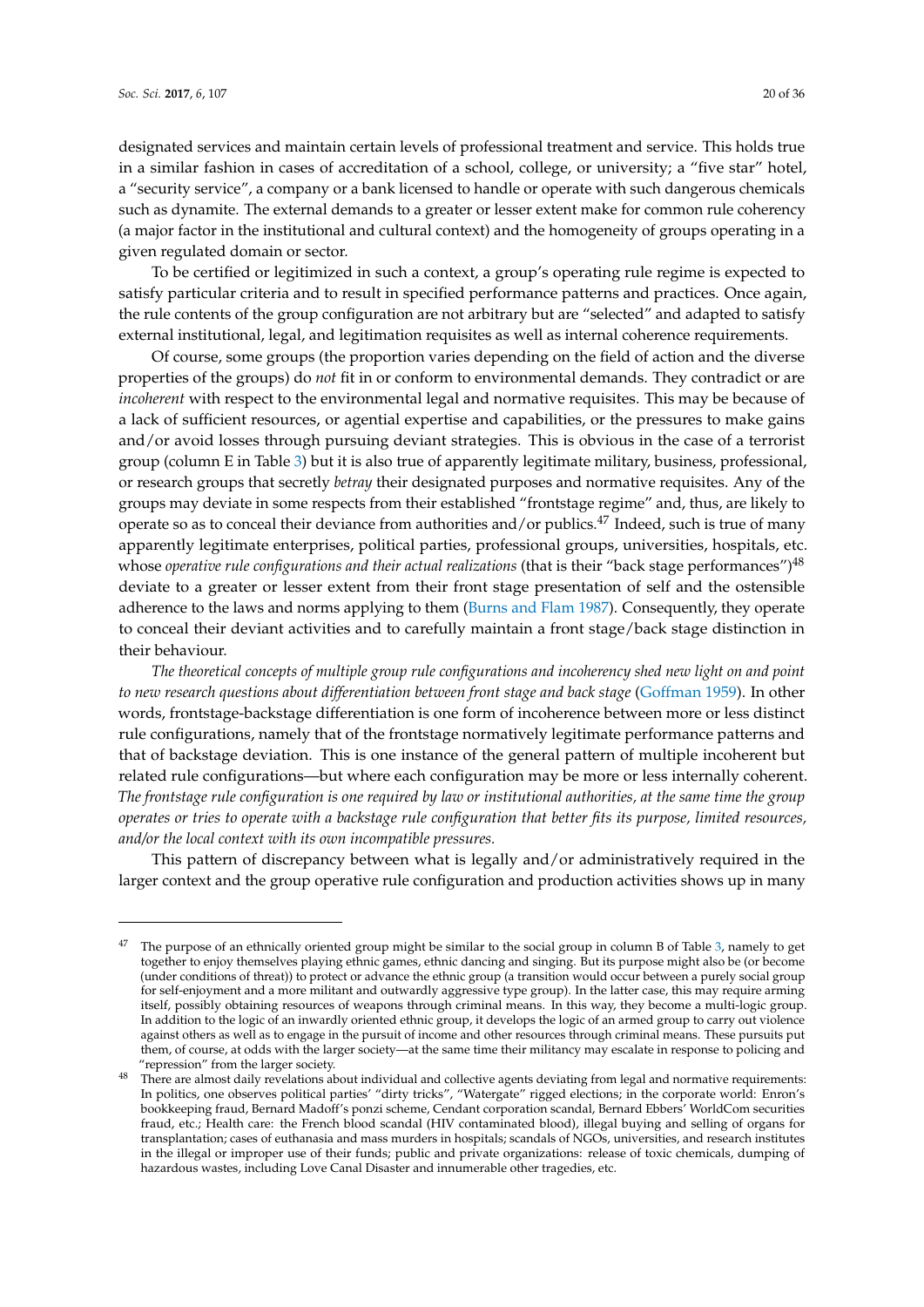forms of group deviance (corruption, unprofessional and unethical behaviour, criminality, etc.).<sup>49</sup> The concept of rule configuration coherence sheds light not only on frontstage-backstage differentiation but on Goffman's "conman" [\(Goffman](#page-34-15) [1959\)](#page-34-15).<sup>50</sup> He or she (and often there is a group engaged in such systematic deception) constructs and maintains a coherent image vis-à-vis their potential victims (investors, key agents of an enterprise, or wealthy persons). At the same time, con-agents establish and maintain a secret rule configuration known only to themselves, including secret rules of deception, bookkeeping and reporting. Their secret illegal configuration dovetails at key junctures with the frontstage legal version. Money or "real" resource outputs flow into, for instance, their secret accounts—but there is dual and, of course, deceptive bookkeeping: that of the frontstage with virtual accounts and the backstage with more real accounts for use by the "con-group". Particularly interesting from a rule system perspective is that *Con-agents require coherent rules in their rule complex used to translate back and forth between the fraudulent system and the legitimizing frontstage system*. Of course, the fraudsters keep the translation rules and processes known only to themselves.

The multiple mechanisms structuring group rule configurations point up the importance of an analysis of the process of determining the contents of universal rule categories that make up rule configurations. At the same time, much group rule determination involves compromises—because of internal differences among members but also because of divergence between, on the one hand, internal group rule preferences and, on the other hand, external requirements for group rules and practices.

Our approach alerts one to the fact that multiple mechanisms structure group rule configurations (that is, the selection and determination of their contents). It is not only the group itself which decides on its rules. The multiple and to a certain extent contradictory mechanisms make for incoherencies and compromises of group purposes, norms, production functions, and performances. There are some groups, of course, that operate in minimally regulated spheres or domains (or, are able to effectively avoid through institutionalized powers and/or methods of deception vis-à-vis external constraints and regulation), and they may enjoy considerable freedom and leeway to determine the rule configuration as they wish; this obviously applies to the underground and backstage-oriented groups referred to above.

## *2.5. Group Prioritization with Respect to Coherence: Issues of Identity, Social Order, and Its Impact on Performance and Group Outputs*

Why are group actors concerned at all—and to what extent—about the coherence of their rule configurations? A further question relates to the issues about which group actors show the most concern with respect to coherency?

*Coherency considerations are most likely in areas where group concerns are high concerning predictability, control/governance and social order*: considerations such as, for instance, group identity and status, areas of sacrality, areas of key collective activities and performances, and security. These considerations lead to the articulation of overarching *meta-rules* which define or assure that the particular rules selected or determined for a rule configuration are appropriate and fitting one another (and fitting

<sup>&</sup>lt;sup>49</sup> Corruption can be treated in this way if there are legal/administrative requisites concerning proper group behaviour. One can speak then of incoherence. But a group configuration might be designed in such a way that some would consider it "corrupt", but the group itself considers the configuration fully appropriate and not discrepant with respect to its own norms, laws, etc. Even in the case there are laws and regulations against some forms of corruption, group members may believe and argue that no one is adhering to the laws and regulations, therefore they are defunct, and thus there is no incoherence between the legal requisites and their own practices. *Corruption is the norm in this case*.

<sup>50</sup> The confidence game entails a ploy confidence people use for obtaining money from one or more persons under false pretences (the exercise of deceit). A "con-person" builds up informal social relationships with roles constructed for the purpose of abusing them; such exploitation is practiced in banks and business organizations by persons who have learned to abuse positions of trust. There are increasing numbers and examples of "conning" through internet presentations of self [\(Goffman](#page-34-15) [1959\)](#page-34-15). [Goffman](#page-34-15) [\(1959,](#page-34-15) pp. 218–19) points out: *we find that confidence men must employ elaborate and meticulous personal fronts and often engineer meticulous social settings, not so much because they lie for a living but because, in order to get away with a lie of that dimension, one must deal with persons who have been and are going to be strangers, and one has to terminate the dealings as quickly as possible*.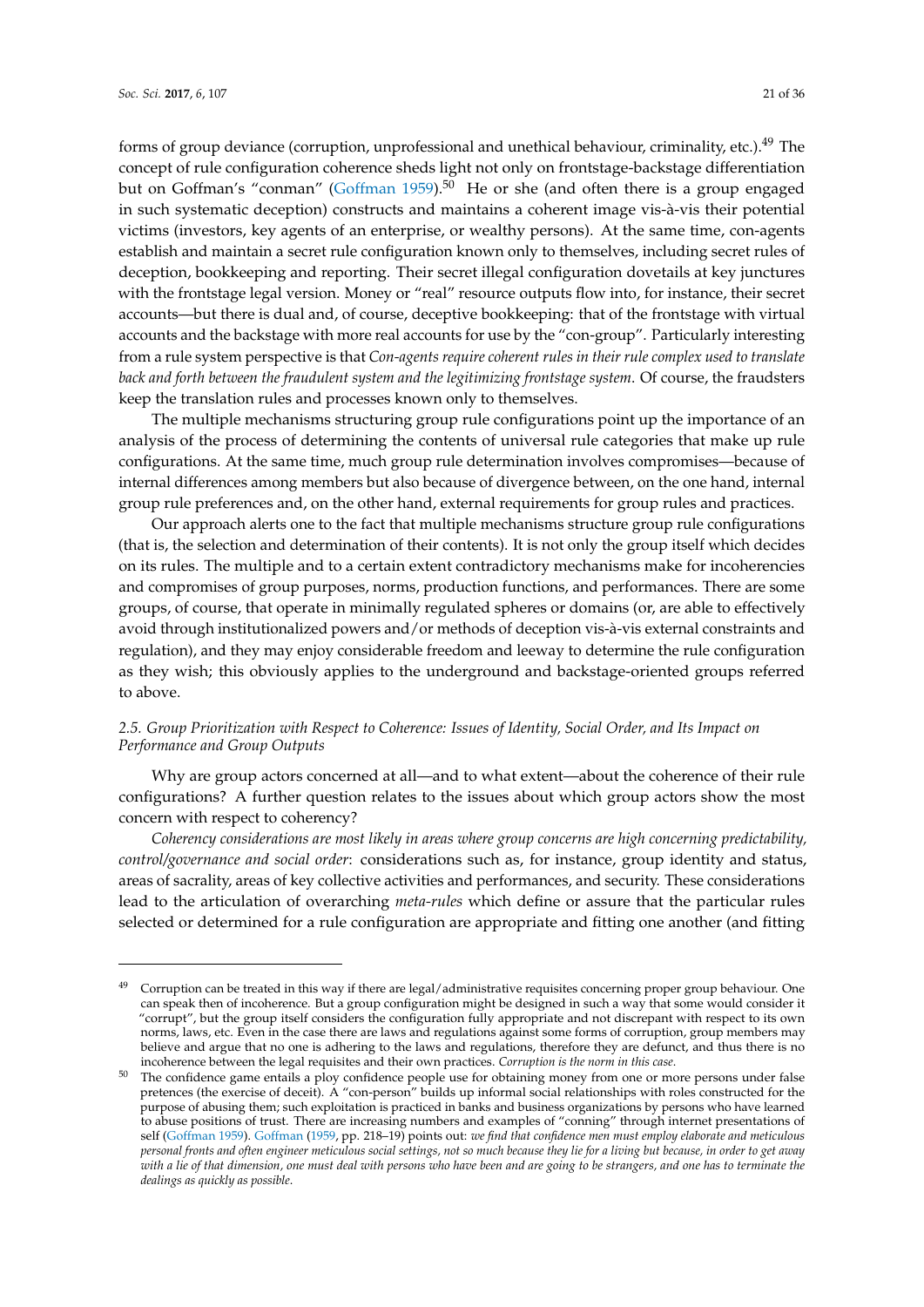other significant rule complexes) and provide sufficient levels of coherence in one or more areas of critical importance.

Of course, some groups have relatively low rule configuration coherence and may show little or no concern about issues of coherency—for reasons identified in the following discussion. However, many groups are highly attentive to these issues; in large part because they concern matters of order and control in areas of major importance to the group.

- *Identity and boundary control*. If the group is highly concerned about identity issues and, in particular, distinguishing itself from other group(s), then it tries to assure coherence and implementability of recruitment, participation, and performance rules in the rule configuration relating directly (or even indirectly) to group identity. Coherency failure results in ambiguous and confusing identity, status, and performance—for example, instances of group boundary transgression and "pollution". Performances are required to be compatible with or to realize identity.
- *The boundary between "the sacred and the profane"*. In areas of sacrality, a group tries to assure coherence of rule configuration(s) relating to distinctions between the sacred and the profane, and securing the appropriate behavior in relation to these distinctive domains of social action. Incoherence or ambiguity of rules leads to risks of dangerous transgressions and pollution of a sacred area. Violation of rules and rituals that play an important part in distinguishing the sacred from the profane is responded to with fury and even violence.
- Demand for highly effective collective performance. In the cases (see Table [3\)](#page-16-0), the military,<sup>51</sup> the business unit, $5^2$  and the terrorist group try to assure coherence among rules so as to assure effective group coordination and *collective* performance—as they relate to key concerns or purposes of such groups.<sup>53</sup>
- *Risky technologies and materials*. A group (concerned about its own safety) and/or the external legal and institutional environment demands are oriented to *high control of, for instance, risky technology* (nuclear power plant, commercial aircraft, high speed trains, etc.), dangerous materials such as hazardous chemicals and explosives. Therefore, it tries to assure appropriate and coherent rules relating directly or indirectly to effective deployment and controlled handling of the risky technologies and materials.

In general, the coherence of a group's rule configuration is essential to group social order: predictability, understandability, and controllability (through rule based controls) of behavior in the group and control over outputs. To varying degrees, groups succeed in establishing and maintaining rule coherency and stringency of implementation for the purposes of reliable performance and predictability—and social order generally—at least in those groups concerned about social order and effective performance relative to their purpose(s) and group requisites.<sup>54</sup>

Established groups tend to develop and operate with a meta-rule or higher level commitment rule which is one of the main bases for selection and coordination of the particular rules of a configuration (such prioritizations are especially noticeable when rule adaptations or changes are necessary) (see later discussion).<sup>55</sup> Typically, such a meta-rule is associated with group purpose and identity as well as

<sup>&</sup>lt;sup>51</sup> The distinction is found in the differentiation between "battle-ready units" and "barracks units".<br> $\frac{52}{2}$  Of course, the context is important. A business unit in a demanding regulative environment of

<sup>52</sup> Of course, the context is important. A business unit in a demanding regulative environment or in a highly competitive environment may be subject to stringency and coherency controls differing significantly from a unit in a far less demanding environment (see later comment on stable and unstable environments).

<sup>53</sup> Although a research unit is highly task-oriented and concerned with performance, there may be no overall coordination and regulation, unless it entails a mega-project like the Manhattan Project. There may be, therefore, multiple purposes, diversity in methods and means.

<sup>54</sup> Notice that the need to coordinate participants and maintain social order is arguably a more decisive factor *in general* than technology in determining group social organization [\(Perrow](#page-35-13) [1967\)](#page-35-13) (see footnote 34).

<sup>55</sup> In times of change, adaptation of some rules or replacement/new selection may be considered necessary, but some changes are typically prioritized over others—in an appropriate or coherent manner.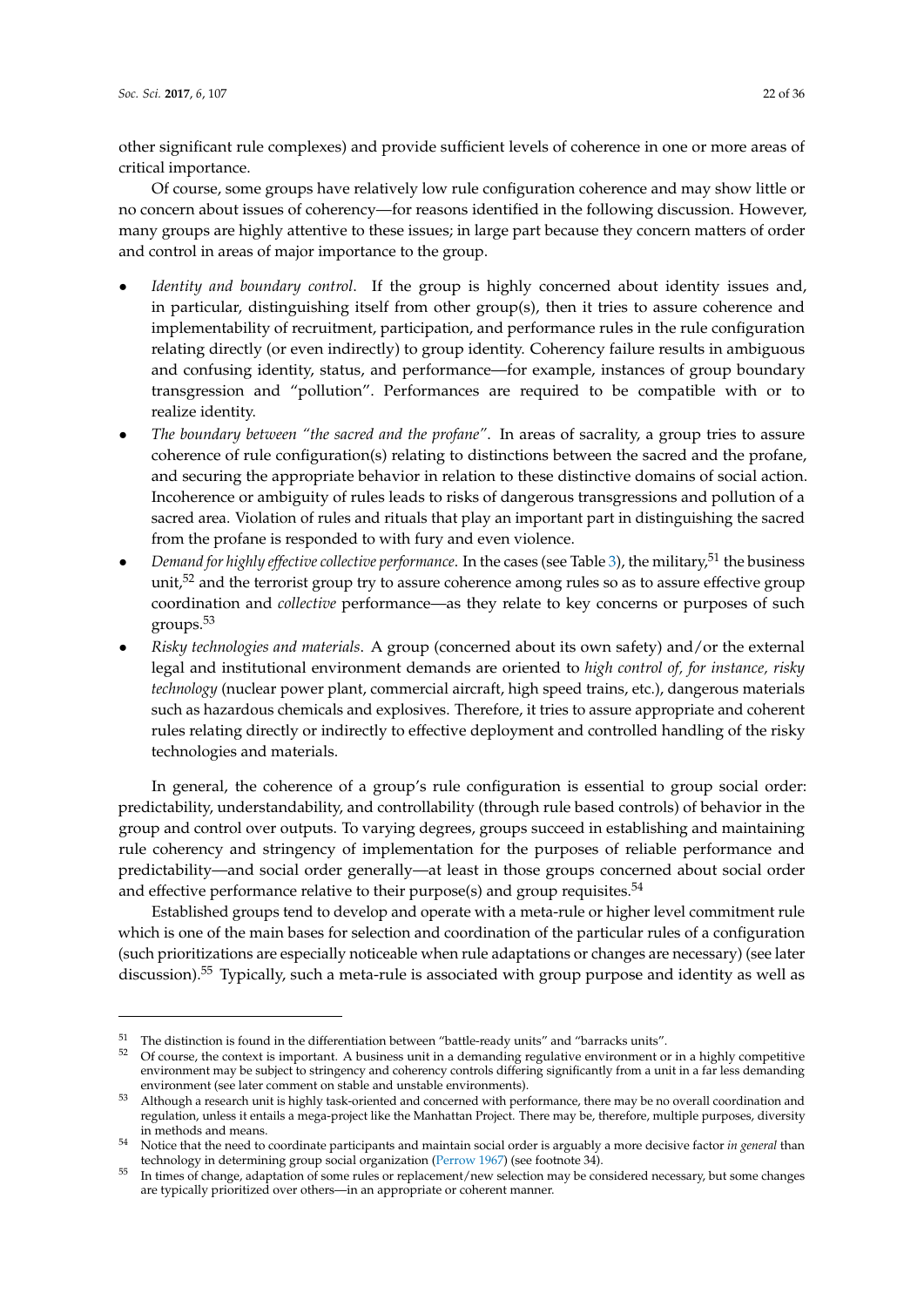effective functioning.<sup>56</sup> As indicated in Tables  $1-3$  $1-3$  as well as Appendix [A,](#page-26-0) identity does not concern only visible symbols but often concerns the special group purpose(s) and means of production and even its internal social structure and governance as well as locations—all playing a part in its "identity complex". In many groups, *the meta-rule of coherent design or structuration* is embodied in, articulated by, and even imposed by a charismatic or powerful leader—the principal source of "*group configuration design*"—possibly one external to the group.

Groups may strive for coherence in key areas but fail to achieve it. The world is messy, confusing, difficult to order, because of not fully controllable internal and external forces and dynamics. For instance, regarding key group concerns specified earlier:<sup>57</sup> Incoherencies increases the likelihood of misperception, confusion, coordination and, in general, governance problems. Examples of group and organizational problems arising from incoherence are discussed and illustrated below.

*In sum, what we are claiming is that the characteristic coherence or logic of a group rule configuration is typically motivated by considerations such as identity, sacrality, effective collective action, and security. These need not always be related to ostensibly group purpose*(*s*). However, in any case, such considerations lead to the establishment of overarching meta-rules which are oriented to defining and assuring that the particular rules selected or determined in the rule categories are appropriate for the overall rule configuration and are also appropriate or fitting for one another. *However, such aims may fail resulting in cognitive-normative incoherence, confusion, disorder and performance failings.*<sup>58</sup>

#### **3. Linking Group Theory to Social Science Game Theory**

This section links the two theories. The linkage is based on social rule system foundations, which is a cultural-institutional approach to group as well as game conceptualization.

We have identified a particular group subculture—group rule configuration—that characterizes an ideal type or class of groups. The configuration specifies rule regime(s), in particular, norms regarding appropriate members, their roles, group technologies and materials, group settings/places and times, production algorithms, and other group rule complexes (see Figure [2\)](#page-23-0).

<sup>56</sup> On the other hand, if the purpose of a given group is to "test" or "find uses for" a particular technology, this would provide the foundation or decisive principle for the group's institutional logic. [Perrow](#page-35-13) [\(1967\)](#page-35-13) claims a general, decisive role for technology. In our perspective, the rules of group purpose, leadership, and production function are usually more decisive, indeed often determining the criteria for specifying or selecting the technology and other resources. At the same time, once the latter are specified, they play a role in further rule determinations or selections, for instance, where the selection of the place(s) that group operations may be located and the times they may operate. Thus, contrary to Perrow, technology is *not* consistently a determining factor, although nevertheless an important structuring factor). Notice that the social activity group (column 3 in Table [2\)](#page-12-0) may have decided to get together to bowl or to play pool. Once this choice (the activity and technology) has been decided, however, other determinations follow: where they would getting together, the times for doing this. Therefore, other constraints and constrictions come into play, although the main purpose of the group is simply to get together for sociability and fun.

<sup>57</sup> *Incoherent group functioning*. A highly incoherent group where many of the rules of the group configuration do not fit one another readily—or do not fit the conditions/context of the group, result in decline in capabilities and performance failings. We are so accustomed to some minimum level of coherence, that we can hardly imagine the truly incoherent. But writers and performers do so, for instance Dostoevsky (Crime and Punishment), Kafka (The Process, etc.), the Marx Brothers (they could make their thousands of jokes because of our common understandings of coherence or order—even how particular types of groups should function); the director Tarantino played on this in *Pulp Fiction*.

<sup>&</sup>lt;sup>58</sup> What can be shown is the problematic nature of incoherence and incompatibilities in rule configurations. Particularly problematic is incompatibility of configurations with respect to group size, technologies, the knowledge and capabilities of group members, group tensions and conflicts, tensions and conflicts with external regimes and/or agents. The result is that members cannot properly or effectively perform norms, roles, production algorithms cannot be properly or effectively performed; there are group and individual performance failures. As a result, pressures and initiatives tend to arise within groups to increase the levels of compatibility—these may or may not lead to improvement.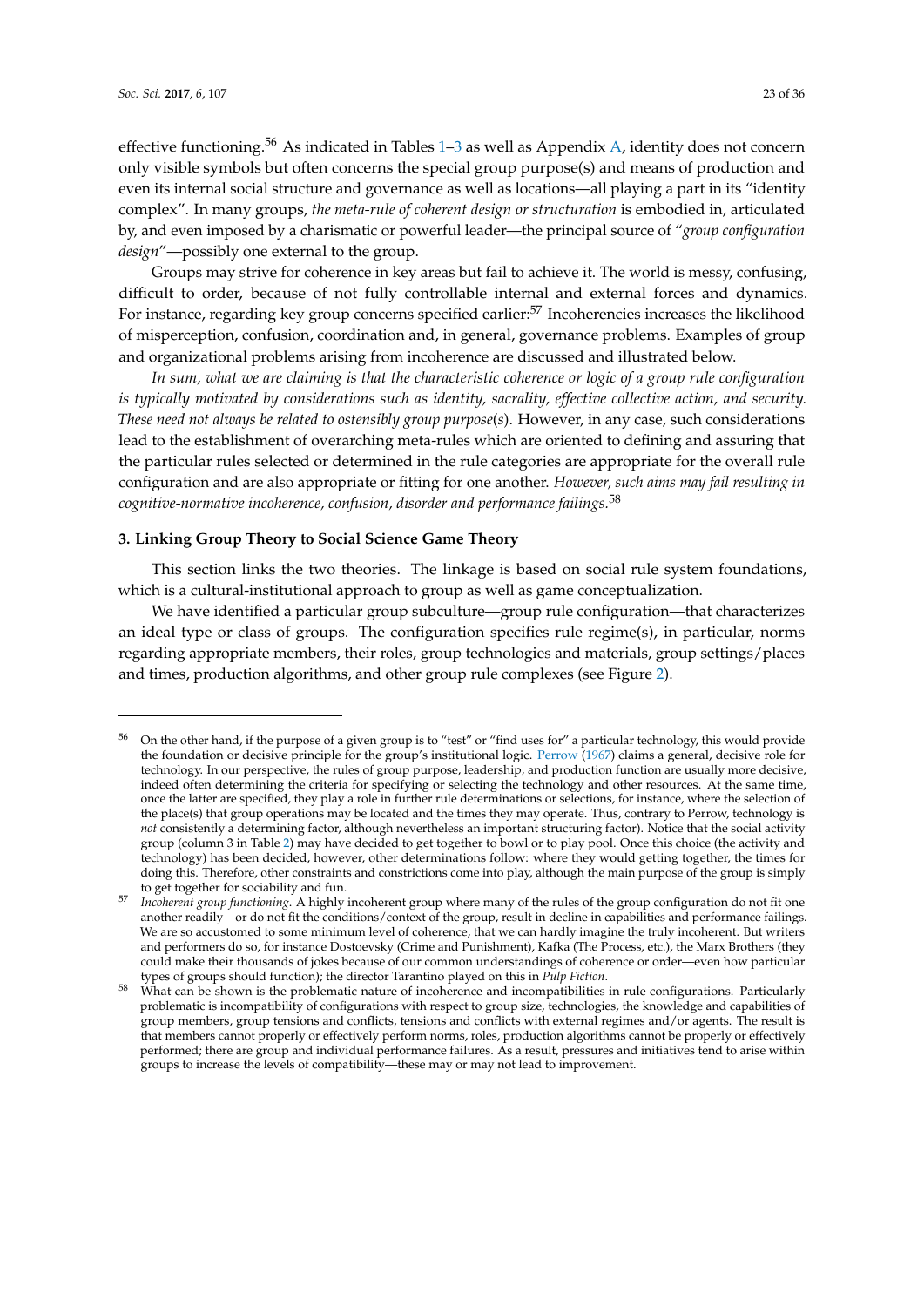<span id="page-23-0"></span>

**Figure 2.** Group Rule Configuration and the Structuration of Group Games and Interactions. **Figure 2.** Group Rule Configuration and the Structuration of Group Games and Interactions.

Group actors participating in interactions—subject to and regulated by group rule regime(s)— Group actors participating in interactions—subject to and regulated by group rule regime(s) generate patterns of interaction and outcome. This occurs in one of the two ways specified in the game generate patterns of interaction and outcome. This occurs in one of the two ways specified in the game theory framework: (I) activity determination entailing following or implementing rules, rule theory framework: (I) activity determination entailing following or implementing rules, rule complexes, algorithms, for instance routinized or ritualist role interactions, standard operating procedures (S.O.Ps), etc.; (II) activity determination through game choice and decision-making, that is, a proper game. Games are socially embedded in the group subculture, they tend to be played according to the norms, roles, and other rule complexes characterizing the group rule configuration or sub-culture. For instance, the military unit produces ritual interactions expressing or reinforcing status differences, thus maintaining its internal social order. Also, a business unit generates interactions distinguishing between managers and subordinates, thus maintaining its social order. In both cases, "decision-making" may be involved but the superiors make the decisions and direct subordinates to comply with them (disobedience activates explicit governance processes). Even if a subordinate is ordered or encouraged by a superior to make choices—for instance, to take an initiative, to innovate—the superior is likely to judge whether or not the choice is acceptable [\(Burns et al.](#page-34-6) [1985\)](#page-34-6).

As a perusal of Tabl[e 3](#page-16-0) shows, patterns of activity and interaction are already specified for each of the *ideal type of groups.* Many of the patterns are routine and entail predictable group behavior. However, *ideal type of groups.* Many of the patterns are routine and entail predictable group behavior. However, the patterns vary substantially among groups—because group sub-cultures (i.e., rule configurations) the patterns vary substantially among groups—because group sub-cultures (i.e., rule configurations) vary. Factors that play a significant role in differentiating groups are, of course: group identity and vary. Factors that play a significant role in differentiating groups are, of course: group identity and purposes, group membership, group production functions or algorithms, and group technologies, as well as such factors as group size.<sup>59</sup>

<sup>&</sup>lt;sup>59</sup> Size and scale are long-recognized factors in social science and sociology. For instance, as a group grows in size, it often will develop at more or less the same time (or, possibly, with a time-lag) appropriate rules and procedures for production functions, internal governance processes, collective decision procedures, etc.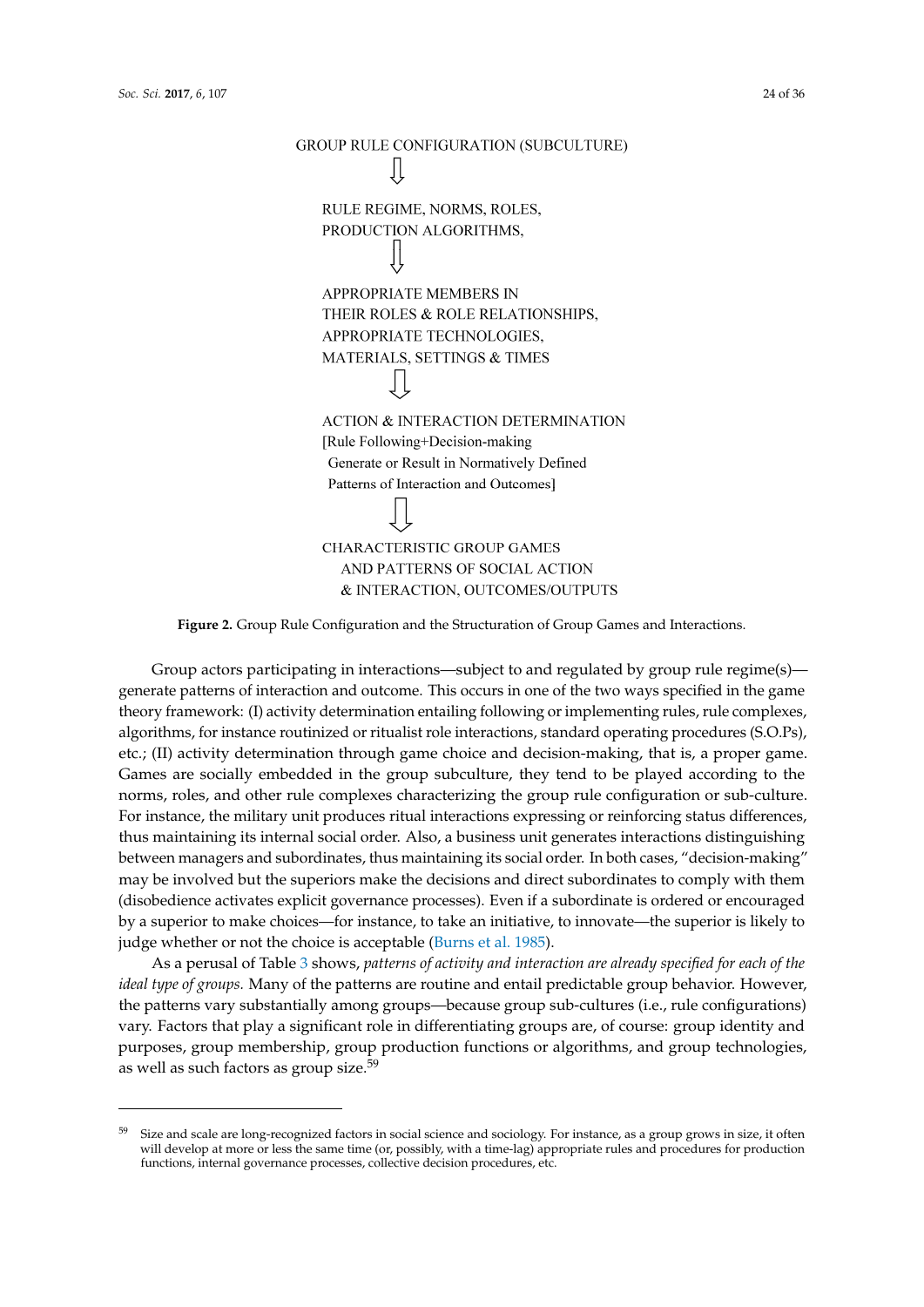Multiple factors make for the particular patterns characteristic of a type or class of group. Groups even in the same class or ideal type will differ to a greater or lesser extent because of external/contextual factors (the particular environments in which they function) as well as internal factors (differences in the people participating, their characteristic technologies, their particular production functions and algorithms, their governance and leadership processes, etc.). Thus, although there are rough family resemblances in the groups belonging to an ideal type, the interactions and outcomes vary because of internal and external differences—they can still be systematically compared and analyzed using our framework.

## *3.1. Universal Group Games*

While much group behavior is relatively routine and predictable, all functioning or established groups have certain universal games, for instance, collective decision situations that are repeated, more often in some groups than others. That is, bounded free will, collective choice and less than fully predictable behavior occurs. The following is a selection of several such games:

- (a) *Group collective problem-solving*. This concerns *non-routine problems* which calls for judgment and decision-making in dealing with them. Questions such as the following confront the group: what is the problem? How to deal with it? The problem(s) may be internal ones arising in connection with new members, new leadership, new technologies, changes in resource levels, growth in group size or scale. Or, changes in key external conditions or external agents evokes group decision processes. For instance, external agent(s) on whom the group is dependent ("resource dependency") increase demands in exchange for the resource provided or make additional demands. The group must decide how to react to the demands, for instance, whether or not to accept the demands. Negotiation may ensue, requiring further group decision-making. Radical material change taking place in the environment—flooding, an emerging volcano, or declining food resources (as a result of overhunting or soil salinization) forces the group to abandon the area in order to survive. The group or its leadership makes decisions about departure and where to migrate to.
- (b) *One universal type of group problem-solving is non-routine conflict-resolution* (internal and/or external conflict). Internal conflicts may arise in connection with rivalry among leaders or ongoing hostility between some group members or subgroups. Or, it may involve conflict with external agents. Some sroups establish procedures or mechanisms to resolve non-routine conflicts such as adjudication, negotiation, and democratic vote, which they activate in such situations.
- (c) *Games about changing rules, policies, paradigms*. Functioning or ongoing groups sooner or later engage in games that relate to non-routine changes in group rules and policies as well as entire paradigms. That is, the change is not automatic or algorithmic but involves deliberation and choice. In these situations, there is often a vigorous situational "politics" in the group games to establish, maintain, and change social rules and complexes of rules (in groups as well as organizations and communities). Actors may disagree about, and struggle over, the definition of the situation, and thus over which rule system(s) should apply or how the rule system(s) should be interpreted or applied in the situation. Actors in any group tend to encounter resistance from others when they deviate from or seek to modify established important group rules—or even merely talk about such actions. This sets the stage for games of exercising power either to enforce rules or to resist them, or to introduce new ones. Pressure to change rules and rule complexes may also come from outside the group, for instance external legal requirements or pressures from powerful external agents. Typically, in these cases, the group will try to decide whether to accept the change requirement or oppose it, or accept it "frontstage" but operate clandestinely ("backstage") in opposition to the external demands.
- (d) *Games about internal and external governance*. All functioning groups have such games. These are particularly observable in the case of non-routine deviance or breakdown in group order.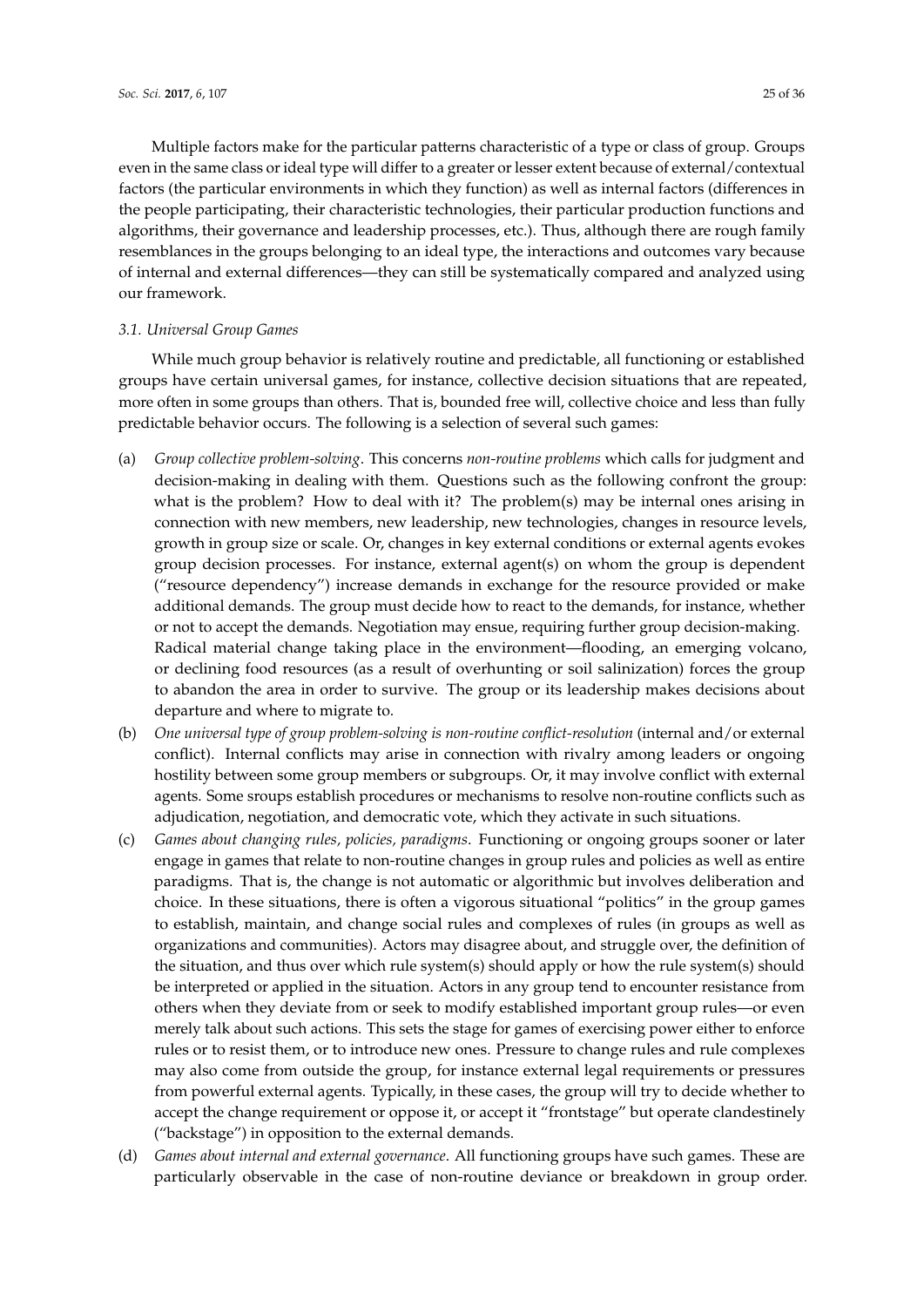Some groups have stringent governance, multiple internal controls such as in our illustrative military and terror groups concerning internal behavior such as required manifestations of loyalty and explicit adherence to key norms and role patterns.

(e) *Games of Secrecy*. All groups have secrets and maintain a frontstage public position as distinct from a backstage group or subgroup position. Much concealment and deception is routine, automatic. Foror non-routine situations, however, there are well-recognized games and strategies around frontstages, back-stages, and their interconnections [\(Goffman](#page-34-15) [1959,](#page-34-15) [1974\)](#page-34-8). Some groups emphasize or exaggerate the distinction between frontstage and backstage, especially if their performance, their freedom, their sustainability depends on concealing illegal activities, inappropriate bership, and forbidden resources and technologies This is particularly important for spy groups or groups engaged in illegal activities (e.g., criminal groups).

## *3.2. Differentiation in Rule Configurations and the Definition and Regulation of Games*

Because group sub-cultures (characteristic rule configurations) differ, the norms and other rules that define and regulate the universal games will be different. Differences are suggested by, for instance, the Type V and VIII rule categories—norms governing forms and patterns of leadership and collective decision-making, respectively, for problem-solving and changing rules. A group leader—appointed or elected—may be in a position with (some) group support to change symbols of identity, group purpose or paradigm, its action repertoires, or modalities of collective choice. Or, a group introduces a new technology which calls for new recruitment of people to operate or to maintain the technology; or changes have to be made in performance norms/production algorithms, division of labor, application of norms of distributive justice. Groups with substantial authority and status differentiation tend to organize their universal games accordingly: for instance, the military, terrorist, prison administration, and business groups have authoritative forms for collective decision making to change a rule, role relations, or production algorithms (that is, there are *asymmetry rules* in contrast to the symmetry assumption of classical game theory). In research groups and many social clubs, the typical form for making decisions is either through multi-agent negotiation and/or democratic procedures (while some form of symmetry obtains, the actual negotiation or democratic forms may differ substantially depending on the particular rule regime and context applying to the group).

## **4. Concluding Remarks**

- (1) The universal interaction grammar specifies the finite rule categories for all ongoing groups, communities, and organizations. These make up a meta-system. The specific empirical rule content of each and all categories for each group defines the characteristic rule configuration (a specific group "subculture"). That is, a configuration provides key game "rules and rule complexes" for each group. This is the linkage based on social rule system theory between group theory and social science game theory, as we have suggested here.
- (2) The group configuration is then a complex of norms and other rules providing a major part of the particular socio-cultural character and "rules of games" (game structures) for the group. Norms of purpose, norms for maintaining/reproducing identity, norms of interaction (authority relations, cooperation, rules of fairness, norms of production/performance (for instance, having fun, producing new scientific or policy knowledge, or norms for doing business and making money and also satisfying clients)). There are also norms for accounting as well as for producing group narratives; norms about appropriate places and times for group activities. Game and interaction outputs—production of patterns are often normative equilibria.
- (3) A group or organizational rule configuration coordinates actors, contributes to organizing and regulating them; it enables participants to understand what is going on, who does what (or can do what), how, why, etc. It can be used thus to simulate and to predict (as long as the rule regime continues to be applicable and to function properly); also, the regime provides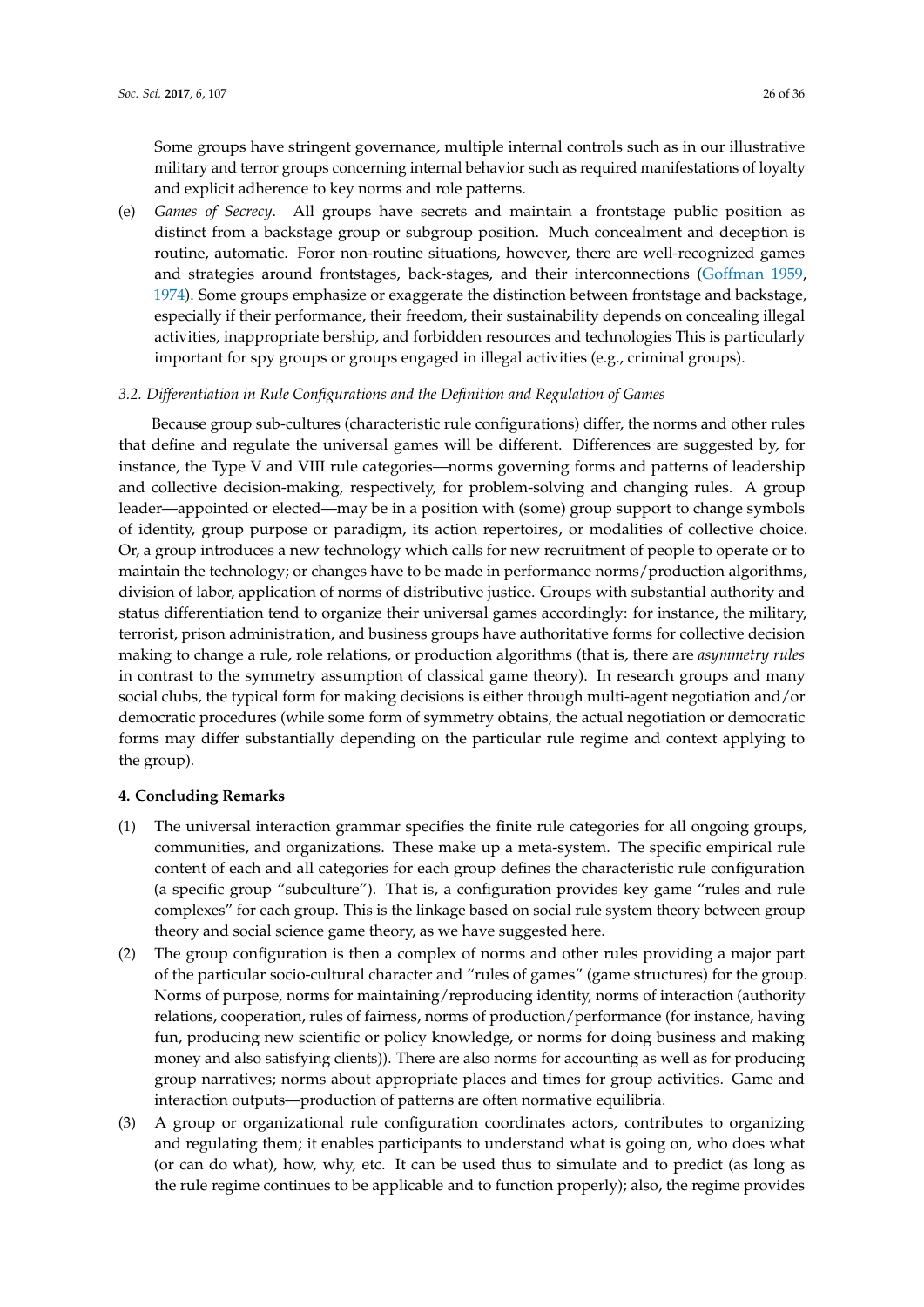a basis for the asking and giving of group and individual accounts, to criticize and penalize wayward performance and outcomes as well as to praise and reward successful group and individual behavior.

- (4) A particular group rule configuration = group subculture = distinct rule regime or norm complex. A configuration has a "cultural logic" or rationality based on the regime organizing and regulating group and individual activities and outputs/outcomes. It contributes to defining a group and differentiating it from other kinds of groups. It contributes to defining types of group interaction situations and their "rules of the game".
- (5) All functioning groups have identity rules—at least for referring to and reflecting on group conditions and behavior. For some groups, identity—especially identity contrasted with other competing or conflicting groups—is a major group dimension. While in some groups identity rules and identity are major factors in group life, in many other groups, identity is only a name or symbol for themselves, with no special value attached to the identity, other than their attachments to the group and/or its members.
- (6) Norms of cooperation and integration are found to varying degrees in all of the groups in Table [3](#page-16-0) (and are typical of most ongoing groups, until conflict or death and disease undermine groupness). The obvious exception in our sample of groups is the "prison social organization" where there are barriers and norms of limited cooperation; there is often even relatively intense enmity between prison guards and prisoners. Cooperation among most members of terrorist groups tend to be highly constrained since cells are meant to be kept secret from the outside world and from one another (as part of their overall clandestine functions).
- (7) All groups have to acquire and maintain their material and agential bases (their place(s), particular technologies for group existence, recruitment of new members for purposes of replacement and/or growth, and some level of financing and resource support) Some groups are high-resource consumers (energy, water, land, or financial resources); others require minimal resources for their purposes and activities. This relates, of course, to issues of group vulnerability and sustainability.

**Acknowledgments:** We are grateful for comments and suggestions relating to this article of Helena Flam as well as two anonymous reviewers.

**Author Contributions:** Tom R. Burns initiated the preparation of the article. Ewa Roskowska and Tom R. Burns have collaborated on much of the conceptualization, methodology, and applications presented in the paper. Ugo Corte and Nora Machado contributed to extending and elaborating the earlier work and provided literature reviews.

**Conflicts of Interest:** The authors declare no conflict of interest.

## <span id="page-26-0"></span>**Appendix A. Illustrations of Rules in Rule Categories**

Below we illustrate for each universal rule category some of the rich variation in rule contents, illustrating the diversity of rules making up group rule regimes. As pointed out earlier, rule regimes may or may not be consistently formalized. In addition, the rules include not only directives (normative rules) but also evaluations and value judgments (value rules) and descriptions (descriptive and factual rules, beliefs). Most importantly, *the model specifies the universal categories and types of production outputs, but leaves the contents open to group determinations and contextual influences. To a greater or lesser extent, groups themselves determine or select the rule category contents, as illustrated below*—but they are often following established designs or prototypes in their fields of action.

## *Appendix A.1. (I). Group Identity Rules*

Groups are to a greater or lesser extent identified by their purposes, their modus operandi, or some particularities of their rule regimes (reliance on charismatic leadership, extreme coercion, or intense group concern with spirituality and the sacred). In addition, most groups have rules concerning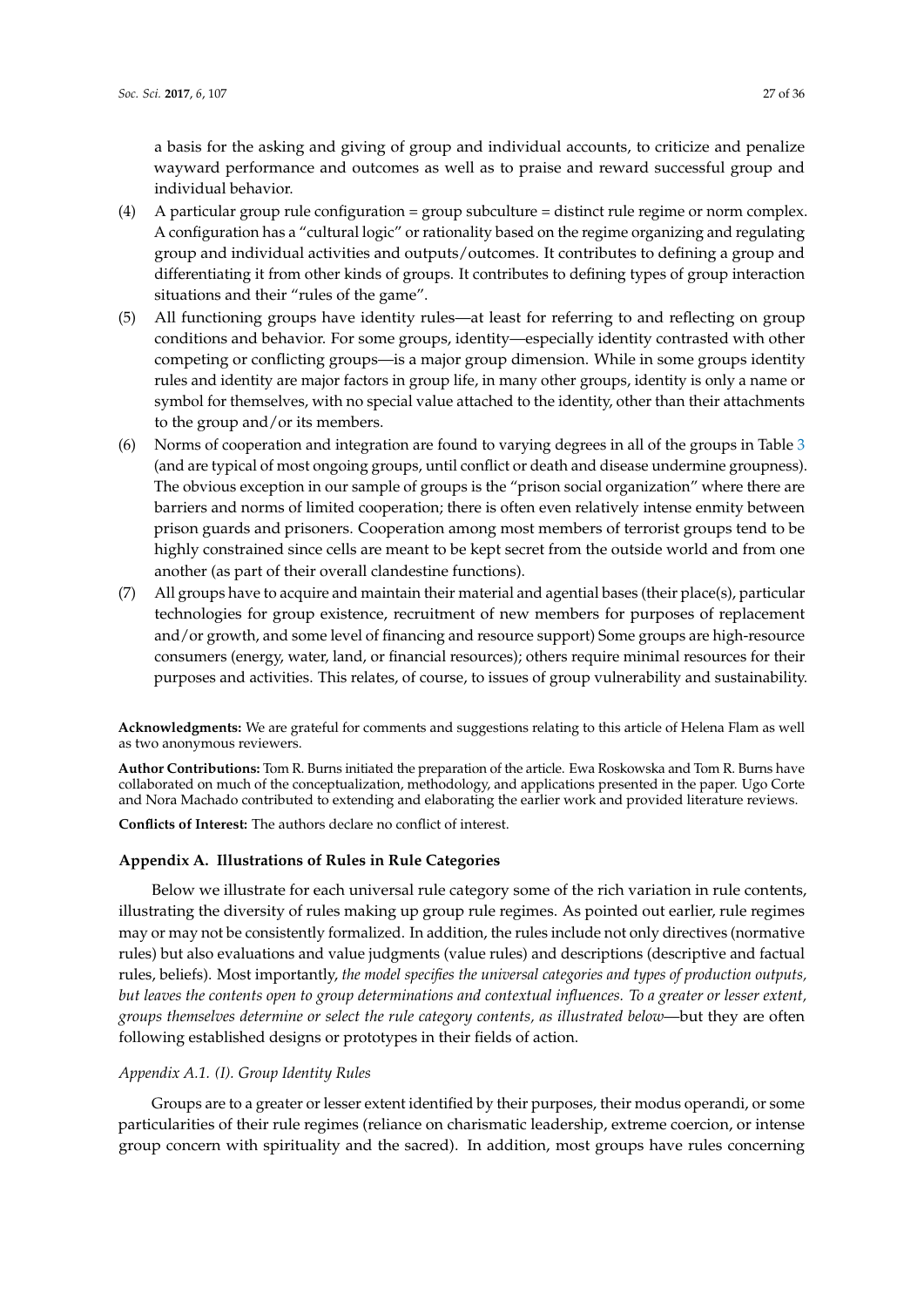concrete identity properties—but again with great variation. Some stress visible symbols: clothes,<sup>60</sup> hairstyles, tattoos, gestures, speech forms (accents), rituals, and styles of behavior generally. Similarly, particular technologies and material artifacts (rings, lapel pens, the doctor's stethoscope, the bishop's staff) may be emphasized in particular groups, others not. Some groups find the physical structures (built environment) in which they associate or meet essential, yet others do not. Group names may be local, a street or ethnicity area ("Norton Street gang, "Irish Club"), or the name might include a type of task, expertise, or sport. It is not uncommon that the name of a charismatic leader is taken by a group such as "Maoists" and "Peronists." The variation in the content of Category I is very wide-ranging and reflects human imagination and ingenuity.

In sum, identity markers are as much for the members themselves as for "outsiders". At the same time, many particular rules and sub-systems of the group rule-regime may define or contribute to defining a group or constructing its identity, for instance, particular norms and rituals, leadership roles, types of social relationships, characteristics of membership, particular places where the group gathers and the particular times they do it.

#### *Appendix A.2. (II). Membership and Participation/Involvement Rules*

Membership rules (inclusion/exclusion) are a key category of the rule regime. Persons with certain characteristics may be accepted and included as members: for instance, male candidates in the case of all male clubs or female candidates in the case of all female clubs, "Jews" in the case of the Israeli State. These rules specify criteria of recruitment, selection and membership. The criteria may be based, for instance, on gender, ethnicity, religion, education, profession, family or friendship connections, etc. Thus, group recruitment (and "discriminatory" exclusion) may concern religion: no Jews in this group, or no Muslims; similarly for persons because of their educational or professional background. On the other hand, the recruitment rules of the group may be very open to all adults or to large groups of people with certain types of jobs or work experiences, etc. Such differences in recruitment rules establish some of the particularities of the membership base.

Group members are expected to varying degrees to accept and abide by group rules. Involvement concerns motivation, emotion, identification with the group and its agential, rule regime, and social structural features. The number in a group is not critically important except for the small numbers (2, 3, or 5) discussed by [Simmel](#page-35-17) [\(1898\)](#page-35-17) (but also, see [Fine](#page-34-26) [\(2010,](#page-34-26) [2012\)](#page-34-27) concerning face-to-face interaction). More important is the varying frequency and qualities (for instance, multi-modal) of interaction which occur even in sizeable communities. Obviously, large-scale groups do not provide opportunities for all members to interact face-to-face, although such a possibility may be a part of "group imagination". Large-scale groups are a particular challenge when it comes to recruitment/involvement and maintaining/reproducing and regulating their agential, resource, and rule regime bases [\(Burns et al.](#page-34-25) [2014\)](#page-34-25).

The nature and quality of member involvement in groups varies considerably. Some groups expect and try to enforce strict adherence to group demands, its regime, its leadership (for instance, elite military and police groups, terrorist groups, some extremist religious or political groups); other groups are laissez faire about the stringency and enforcement of some of their standards, norms and roles (at least not the rule complex concerning matters of sacrality), allowing for considerable individual interpretation and choice about the degree and quality of engagement: many clubs, professional associations, and voluntary organizations, among others, provide examples of such laissez faire arrangements. This concerns not only the degree or intensity of emotional and behavioral involvement but the control mechanisms used or applicable. Regime descriptive and normative

<sup>60</sup> Some ethnic, religious, professional, and other groups are consistently dressed for public presentation of identity: many Islamic groups, nuns, priests, monks, military, police, etc.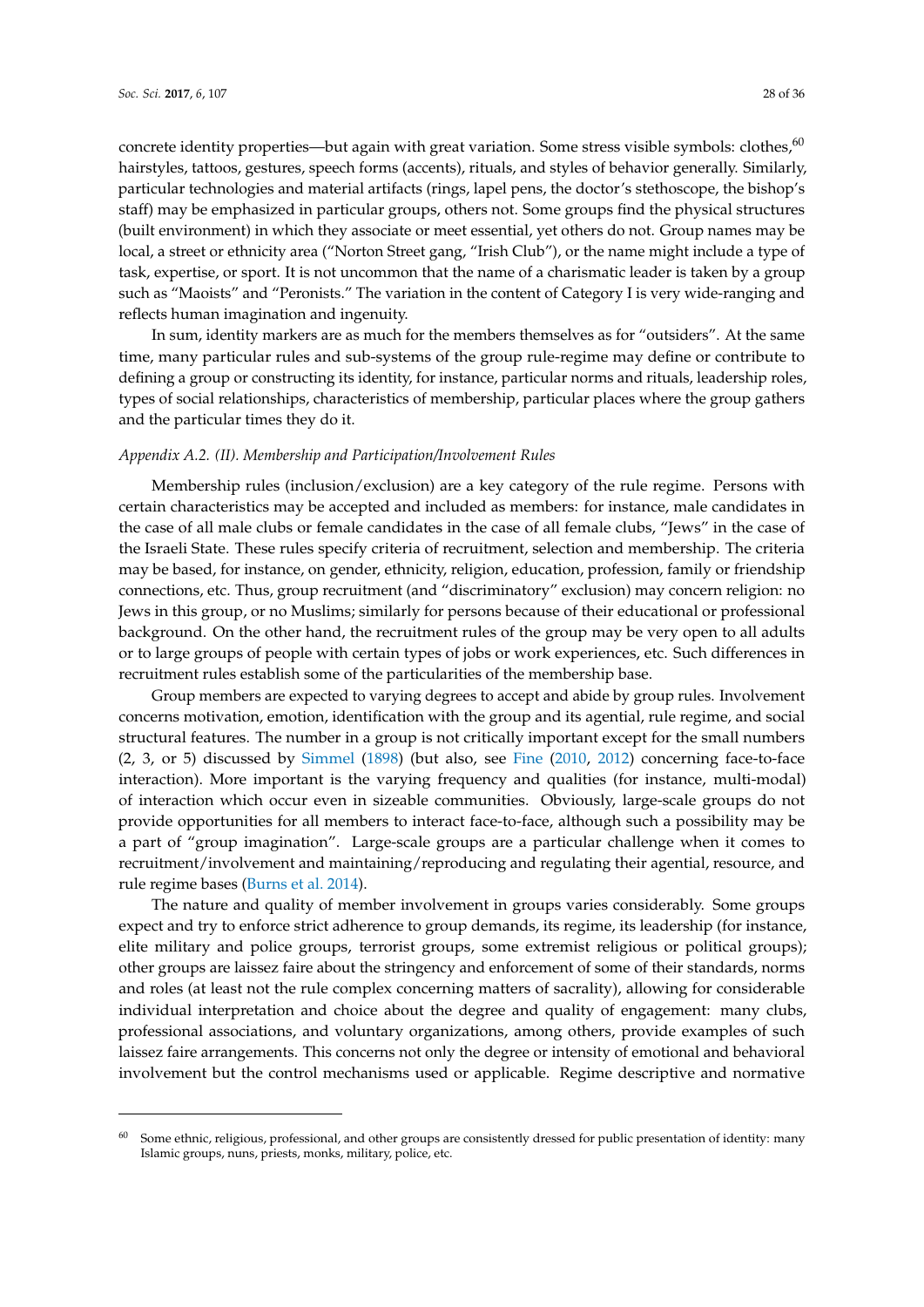rules typically specify in the governance function (Category V rules) the coercive, remunerative, or normative mechanisms (in the latter case, through appealing to particular norms or ideology).

Involvement/participation rules for group members typically correspond to group production rules concerning recruitment and governance (see below). In an agential base, not all "members" need to be fully socialized but non-socialized members must be controlled/controllable so that the group can function properly and effectively.

Typically, there are multiple mechanisms, which motivate/compel members of a group commit themselves to or adhere to the group, its rules, and its leaders. People may be recruited to a technical or scientific group because of the resources provided for the group, or the attraction of the prestige of the group or the high remuneration, or many combinations of these. Often the motivation is over-determined and, therefore, hyper-stable: (i) Strong affinity to the group itself, its leadership, particular members and/or the rule regime; (ii) Identity, status from association with the group, for instance, involvement with a prestigious professional group or group leadership; (iii) Group symbolism and status defines an attractive group and its identity; (iv) common belief, ideology, values fit with the group's image, behavior, and identity ("normative fits"); (v) Ritual processes bind members to the group and to one another and provide experiences of belonging and mutual emotional feelings; (vi) Remuneration: Rewards such as career, respect, good reputation, consideration by others and anticipation of future assistance (that is, *potential* help), access to group or leader resources, or simply substantial payment. However, also protection from outsiders as well as from some insiders; (vii) The group has strong norms of reciprocity among members (and with the leadership); (viii) Groups produce collective effervescence, creating passion and ecstasy in shared spaces and times, as [Durkheim](#page-34-28) [\(1976\)](#page-34-28) understood [\(Fine](#page-34-27) [2012,](#page-34-27) p. 166). The challenge is to sustain such emotional attachment in the face of routine and external demands [\(Fine](#page-34-27) [2012,](#page-34-27) p. 166); (ix) Force is deployed in the form of severe physical or psychological punishment, in order to constrain or regulate deviance.

Strength of group ties is a variable stressed by [Fine](#page-34-26) [\(2010,](#page-34-26) p. 163) and [Granovetter](#page-34-17) [\(1985\)](#page-34-17) relating to earlier sociological distinctions between primary groups (strong ties) and secondary groups and networks (weak ties). In our model, the involvement-adherence factor encompasses variables that are a matter of degree. Members' ties (attachments, sentiments) may be to the group as a whole, to its particular rule regime, to its leadership, and/or to particular members. These diverse orientations are often conflated, making a difference in the quality and stability of involvement. For instance, involvement is weakened or collapses for members attached to the particular group leader (a person) when that leader leaves or dies. Similarly, if attachment of some is to particular members, and these drop out, then involvement and commitment to the group is eroded or collapses. Since strength of ties is a matter of degree, and this tends to vary among members, it is a *distributed pattern* [\(Hannerz](#page-34-29) [1992\)](#page-34-29). Groups that consist of members who are attached to the rule regime (group identity, ideology, practices) and to the leadership as well as to many members are involved in a different way and to a different degree than members who are involved because a few of their friends are involved. In groups constructed on the basis of charismatic leadership, members express a form of "love with" the leader.

Most purely task-oriented groups are built not on any attraction or genuine attachments but on remuneration (R) (payment for group involvement and production) or even on coercion (C) (such task-oriented work teams have been constructed and functioned to a greater or lesser extent, as in durable slave systems and in the Nazi and Soviet camps using forced labor). These R-groups and C-groups, respectively, are distinct from affinity groups, A-groups. These are all, however, ideal types. Most functioning groups make use of mixtures of group commitment and social controls.

In general, motives for group involvement may be complex: friendship, status, fun, collective effervescence, normative/spiritual motives. [Fine](#page-34-27) [\(2012,](#page-34-27) p. 161) points out that members of, for instance, a religious group may be more oriented to group experiences—increased life satisfaction—than to the religious system of faith [\(Fine](#page-34-27) [2012,](#page-34-27) p. 164) . . . "commitment to other seekers is often as powerful—or more so—than one's relationship with the divine" (or the system of belief). As pointed out earlier, the quality and level of adherence and involvement of members varies significantly among groups.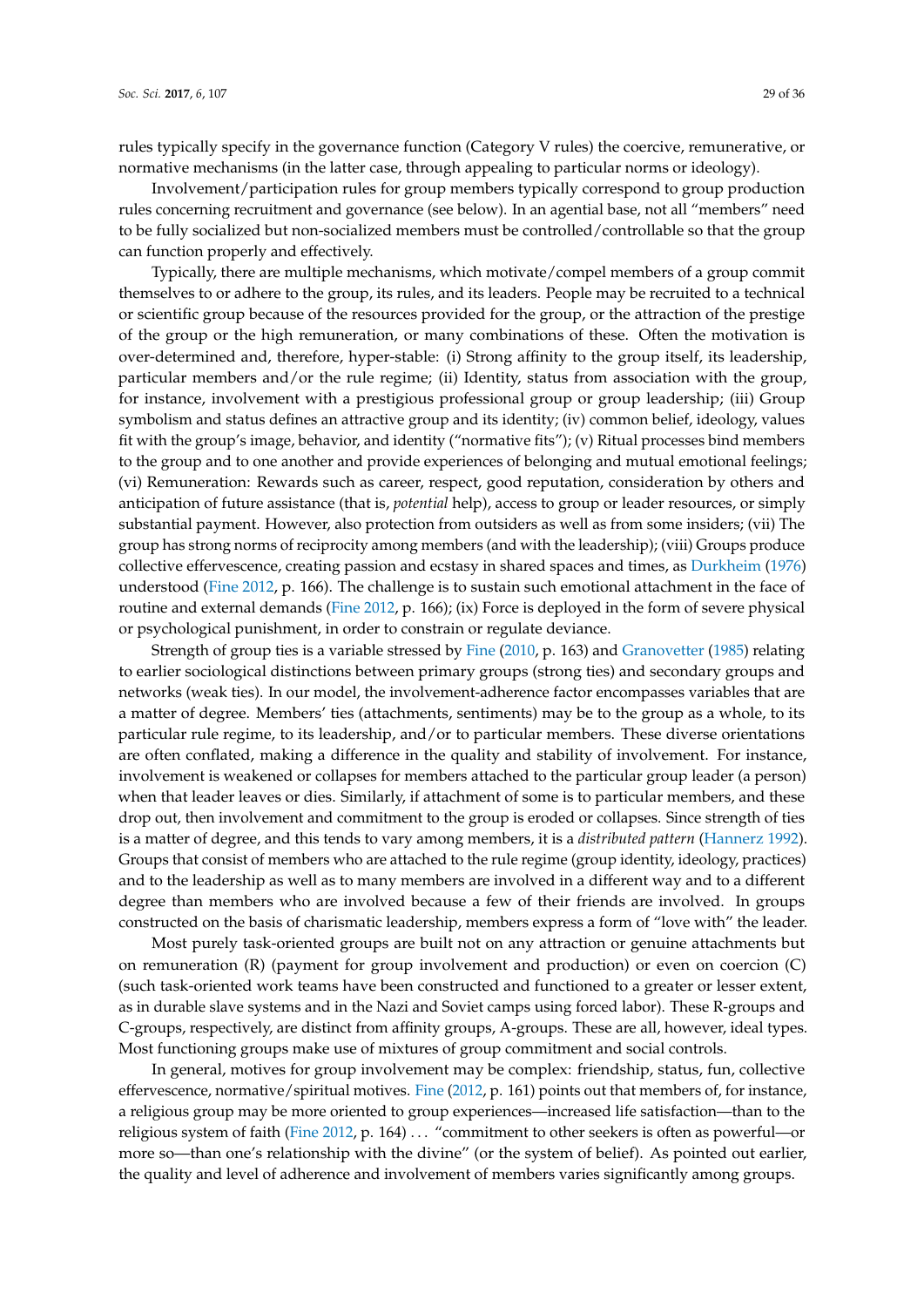## *Appendix A.3. (III). Shared Value Orientations and Ideals*

These rules specify what purposes, values and goals the group and its members are expected to orient toward in the context of group performances and productions. They vary greatly among groups from "having fun" or engaging in a sport, providing mutual psychological or material support, making money/becoming rich, producing new knowledge, helping/serving clients, successfully stealing from or robbing others, defending or "liberating" their community, terrorizing particular groups or communities, or multiples of such value orientations. These values are realized—or implicated—in the production rules and procedures of the group, the division of labor, and the resources mobilized and applied in group performance.

Often, the group itself is highly valued, and its members are expected to treat it with much respect. Groups set value on—and arrange in practice—particular social relations whether hierarchical relations or, on the contrary, egalitarian relations (see category V below). Also, group values may concern private property—supporting it or possibly opposing it. In the latter case, groups may expect members to share with the group most of what was at one time their private property. A group and its members may value themselves as superior to other groups or populations.

## *Appendix A.4. (IV). Shared Beliefs and Models of Reality*

Members of a group share beliefs—which are particular rule forms—about, among other things, particular concepts about themselves, others and their social and material environment. In the case it is a professional group, it is likely to see itself as in large part competent and ethical; perhaps, it also sees its clients as genuinely needy, although some of these may be experienced as "difficult", sometimes "ungrateful". Beliefs among many groups concern the environment, whether it is threatening or supportive, whether it can or cannot be changed, and, if changeable, how the group might go about accomplishing change.

#### *Appendix A.5. (V). Social Structural and Relational Rules (Internal Governance)*

Category (V) of the group rule regime defines and regulates relations among group members, their roles and role relationships, norms about reciprocity, competition and conflict.

Groups vary in the degree to which they stress hierarchy (authority, status differentiation) or equality; or the degree of emphasis put on reciprocity and mutual obligations; or the degree of tolerance of deviance or conflict.

- (a) What determines the "strength" of the group's social structure—and integration—is the rule regime, group commitment to it, and group control over power resources (in part constituted and regulated by the regime) with which a group social order can be maintained, realized, and reproduced.
- (b) What is the appropriate basis of group members to orient to, adhere to, and comply with the rule regime? Above, we identified multiple (often over-determined factors in members' commitment and compliance, although there is variation among members to a greater or lesser extent [\(Burns](#page-33-11) [2008\)](#page-33-11)).
- (c) Integration of a group may occur because of external threat or challenge which members feel requires cooperation/collaboration to resist or overcome.
- (d) When members, particularly key members, lose their orientation and commitment to the group, the group is destabilized and is likely to erode or disintegrate, unless a revitalization is set in motion.
- (e) It is not only motivation and adherence which is critical to group order. Group functioning and stability depend on effective coordination, leadership, and conflict resolution as well as maintenance of group agential and resource bases. A group leadership may manage to synthesize or integrate a group as part of its leadership or governance functions.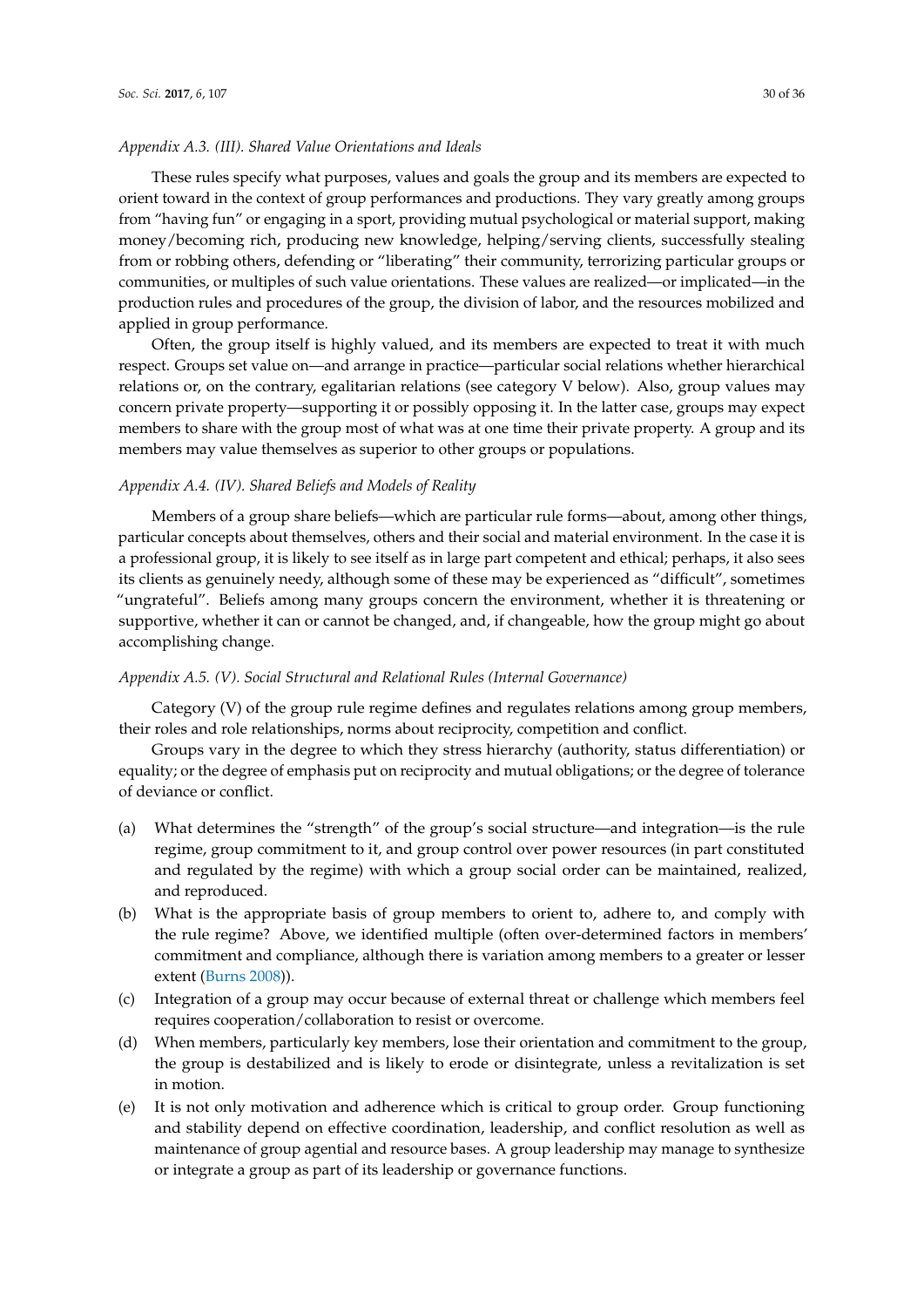- (f) Any group may, in general, consist of some degree, even extreme degrees, of weak ties. This is apparent in the case of groups built up on the basis of coercion or employment based on low remuneration and exploitation. Some elements of groupedness (compared to ideal type solidary or strong-tie groups) are missing or undefined.
	- In general, in many groups, member commitment to the group, its norms, and its leadership are weak. Indeed, there may be no clarity about who is "controllable" and who is not, who is a genuine member and who is not. Weak-tie groups have weak controls over members, and members have relatively weak controls over one another and over the group as a whole. This makes for feeble and uncertain collective action, mobilization of resources, and effective social control.
	- When people from a work place get together for a drink after work, they make up a group of sorts, but the ties are typically weak. Their purpose is none other than socializing. There are weak shared norms and possibly vague role differentiation, but not necessarily friendships or close affinities. Similar observations apply to variation in the degree-of-strength in dyads, triads, etc.

The degree of attraction and integration (strength of ties to the group) may depend on the group's status, power resources, symbols as well as interpersonal links (for instance, a candidate or potential member wants to be in the group and accepts the group's regime because she is friends with or attracted to a key member of the group). Or, she is strongly attracted to the group as a whole and/or to its leader. Hence, those relatively frequent cases of a strongly adherent-committed group membership deriving from a charismatic/attractive leader.

Groups differ significantly in the degree they establish and develop strong ties and patterns of reciprocity and cooperation among members. Our systems model distinguishes between the degree of strength of ties of members to a given group [\(Granovetter](#page-34-30) [1973\)](#page-34-30)—"weak-tie groups" and "strong-tie groups" are simply based on a dichotomization of a variable which is a continuum distinguishing groups.

## *Appendix A.6. (VI). Rules for the Interface with the Environment ("External Governance")*

Production in relation to the larger social and material/ecological environment varies greatly among groups. In general, there are external relations to other groups, networks, and organization, e.g., a work group connects to a professional network, network of suppliers and state agencies, among others.

- (a) Boundary maintenance, a key group function, is produced through the effective application of recruitment and involvement rules and through particular strategies of procuring materials and technologies and interacting with the environment.
- (b) Groups function in networks and larger organizations as nodes in clusters [\(Fine](#page-34-26) [2010\)](#page-34-26). Moreover, these are segments of networks in which weak ties (secondary ties) may be replaced with a set of strong (and intimate) ties (primary). Not all functioning small groups can be characterized by primary ties, as indicated elsewhere in this article.
- (c) Powerful groups develop rules and strategies for controlling the environment so as to make it compatible and supportive, enabling group sustainability and evolution. Indeed, given sufficient power, the group changes the environment so "it fits," or "responds to its needs" [\(Burns and Hall](#page-33-1) [2012\)](#page-33-1). The possession of such powers, of course, differs greatly among groups.

A group oriented to control or coercive exploitation of its environment would try to acquire or develop the capabilities for such actions—and recruit and involve appropriate members to play the necessary roles and also acquire the appropriate technologies and other resources for such purposes. This would contrast to a group that is oriented to isolating or buffering itself as much as possible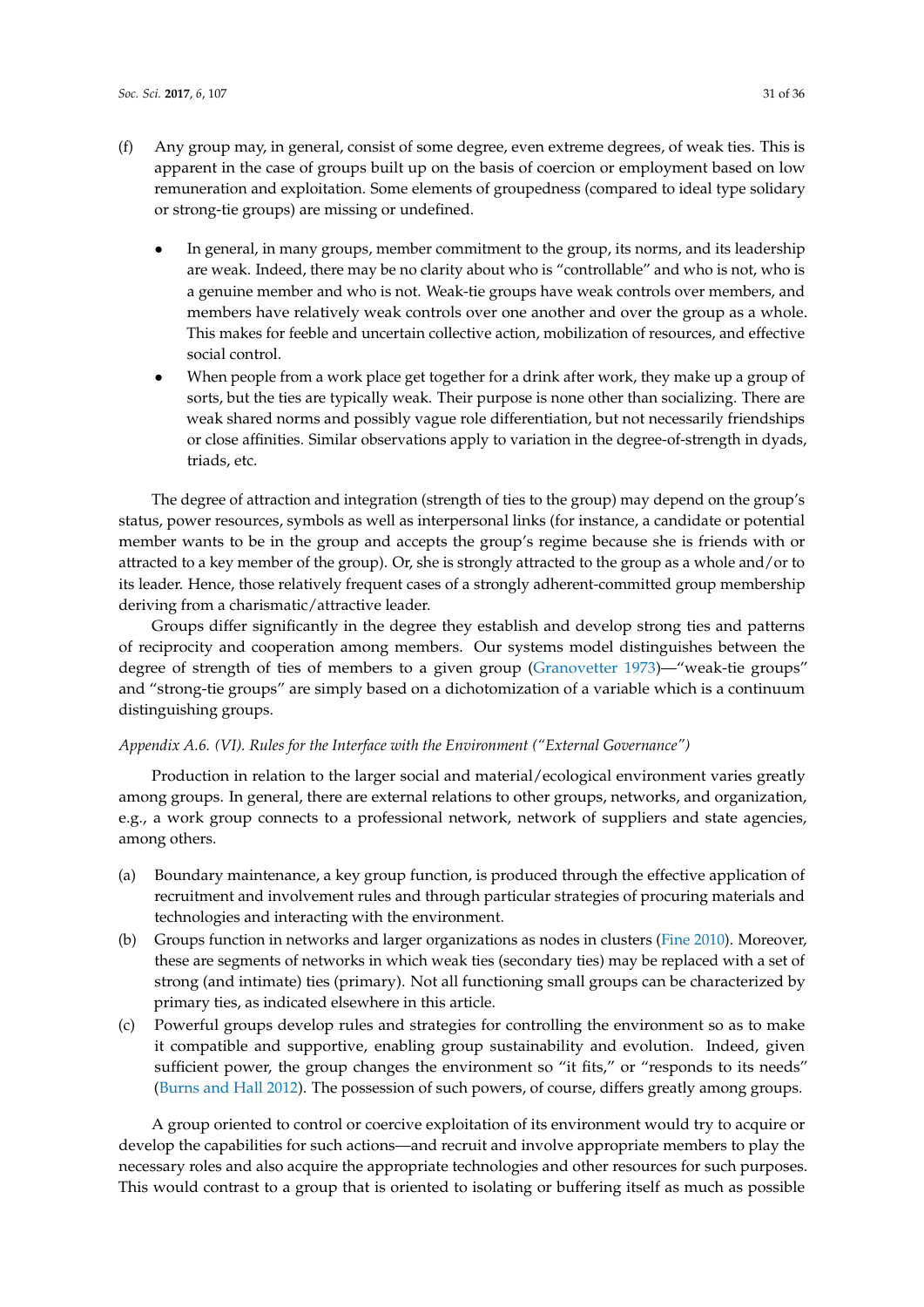from its social environment ("withdrawal"), requiring the development of appropriate strategies and capabilities.

#### *Appendix A.7. (VII). Production Rules and Procedures*

Groups regularly produce *organized collective action* with membership participation, division of labor, leadership, and the deployment of necessary resources. However, they vary greatly in their particular group rule configurations and patterns of symbolic interaction—although their outputs may in some cases be similar.

Rules and rule complex in this category specify how one is to produce (or obtain) specific materials, objects, services, performances, etc. in accordance with particular specifications and standards. The group may produce these for its own use and consumption and/or for external exchange and consumption. Given a group's value orientations, certain productions can be expected: groups oriented to money gains engage in exchange activities from which they expect to make money. "Liberation" groups engage in what they believe are liberating for others, for instance, particular communities and populations to which they are oriented. Terrorist groups produce acts of terrorism directed at meaningful targets in their scheme of things.

Production rules and procedures are designed and implemented on the assumption of appropriate or expected levels of member involvement/engagement. There are often roles designed for purposes of monitoring and regulating group activities and productions (but there are highly integrated groups where all members contribute). Internal governance and regulation are rule based and produced to accomplish group integration, stability, and effectiveness.

In general, groups vary in their production of internal governance, powering and regulatory processes and reciprocity.

- (a) Group members translate rule regimes and their rule categories—whose contents vary greatly among groups—into particular interaction patterns, social control and regulation, including the maintenance of role patterns, leadership, and group performances and outputs.
- (b) Social control including socialization is based on group specific agential and group procedural mechanisms: forms of recruitment, expulsion, and regulation of role performances (for instance, males and females, leaders and subordinates).
- (c) Patterns of agential powering vary among groups. Traditional (conventional) versus formal-legal patterns (in case of registered and publicly legitimized group, e.g., a condominium's self-governance).
- (d) There are greater or lesser possibilities for any group member to exercise mutual influence depending on group norms and the rule regime generally.

## *Appendix A.8. (VIII). Rules and Procedures for Changing Rule Regimes and Group Conditions and Mechanisms*

Groups collectively adapt/transform their models, action including production repertoires, value complexes, judgment systems, technologies, and agential base. A group draws on algorithms and heuristics to adapt and innovate producing new agential, rule regime, and resource bases as well as changing/controlling the environment, that is, group circumstances.

Groups provide "cultural arenas" for collective innovation and development, appropriating and interpreting meanings and cultural objects [\(Fine](#page-34-27) [2012,](#page-34-27) p. 318); that is, groups are settings for creation and production of group discourses, reflections, and representations (in part, *collective consciousness*)

- For example, groups form for the purpose of transforming their status (ethnic or other status enhancement)
- Clubs, gangs, cliques, or other voluntary organizations often have the *dual function of providing identity as well as status to members.* For example, wearing certain clothes, hats, shoes, hajib, tattoos; eating or not eating certain foods and beverages; participating in certain rituals and ceremonies;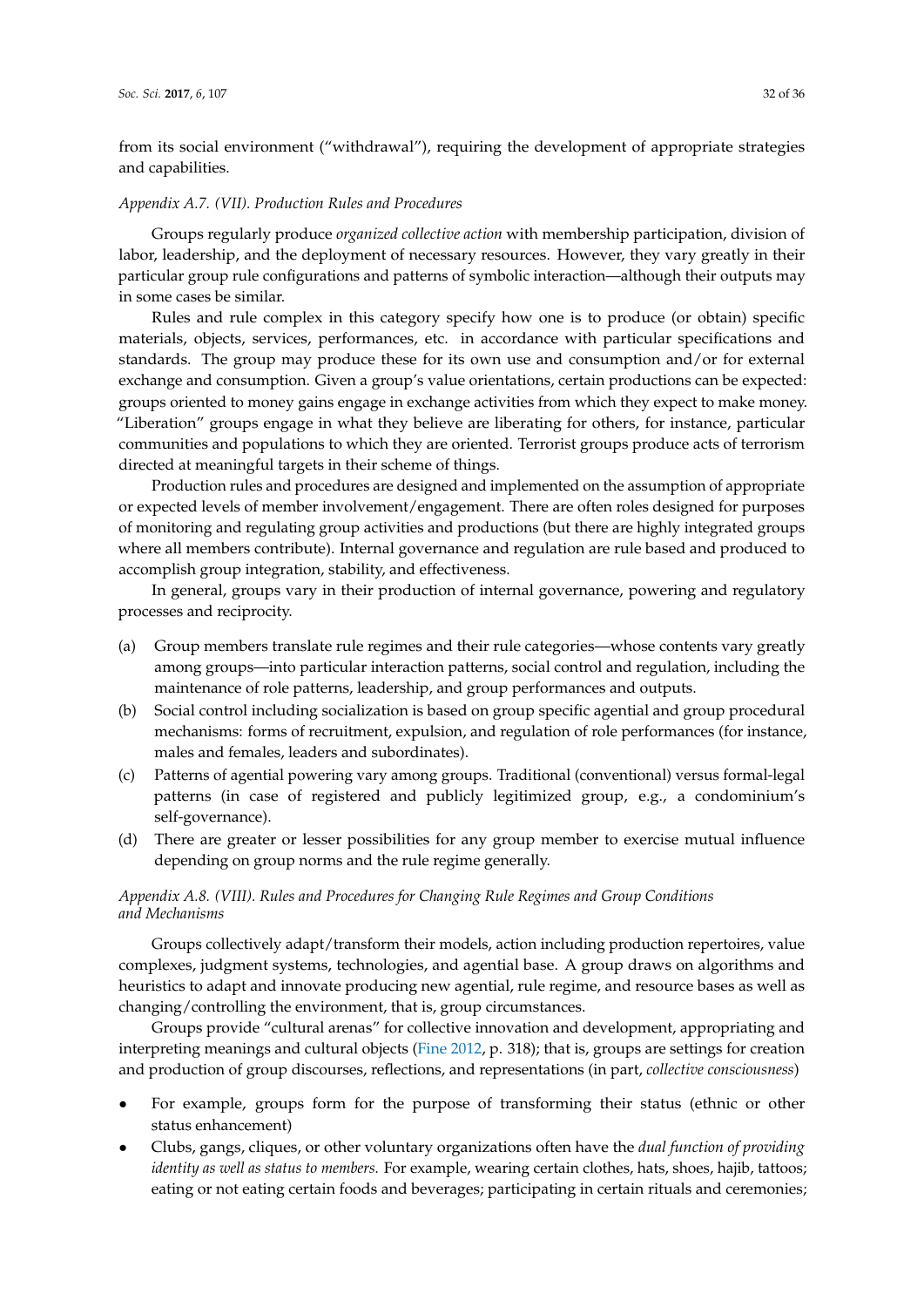rejecting association (particularly ritualistic occasions) with members of other groups (again, boundary maintenance)

The adaptation/innovation process may also be facilitated or blocked at the group level—in the latter case reflecting collective inertia, rigidity or ignorance. Groups vary greatly in their subjection to internal and/or external pressures to adapt or innovate and in their willingness or capacity to innovate (see (VI)). *What motivates a group to be innovative or creative (prepared to make changes), on the one hand, or oriented to sticking close, conservatively, to the established social order with its routines and rituals, on the other hand.* For instance, norms of creativity and innovation are part and parcel of a research group's rule regime/culture, that is, they are institutionalized in the group—possibly in particular roles and sub-groups and their practices. Other groups, for instance, those oriented to producing standardized products (whether goods or services) or those oriented to having "fun and games" tend to acquire or develop other goals and norms, appropriate roles, and practices.

- (a) There are internal value and governance mechanisms: in dynamic groups stressing learning, competition, the value of experimentation and innovation, on the one hand, versus those in static groups stressing stability and reproduction, adherence to routines and rituals, and minimization of internal and external competition and conflict.
- (b) External processes may produce in most groups' pressures, threats, hazardous events, shocks evoking under some conditions efforts at adaptation and innovation among most groups. The pressures may come, for instance, from natural catastrophes or from the actions or growing threats from established powerful agents or new powerful agents emerging in a group's context.

## *Appendix A.9. (IX). Technology and Resource Rules.*

All groups operate with particular resources, materials as well as technologies. Their resource bases concern the particularities of resources essential to group functioning and performance. Also important are resources available for recruitment purposes, for example, to attract and socialize new members. For instance, a group set up as a science and technology group will not only entail recruitment of appropriate group participants but also appropriate materials and equipment essential to their task. A "street corner gang" interested in sports needs whatever equipment the sport entails and access to or ownership of essential places or built environment of performance. A predatory or defensive gang would need to possess or gain access to appropriate weapons and materials of strategies and actions.

In the past, land and slaves were particularly important as critical resources. In the contemporary world, highly developed technologies, specialized knowledge, and access to critical information are particularly strategic. In any case, groups must obtain necessary resources for group functioning and performance—whether this concerns material resources or particular technologies, knowledge/ expertise, or even legitimacy provided by key agents in the environment:

- Some groups may obtain the resources they require on the basis of property rights or political authority over resources, i.e., rules of access to and use of critical group resources. Other sources of power including normative and coercive capabilities may play a critical role.
- To obtain resources in the environment, groups typically have to deal with agents possessing or controlling access to some of these resources. These activities often entail dealing with external challenges and threats. In general, a group develops external governance strategies and functions for these purposes.
- Collective resources belong to the group—possibly obtained from group members or simply belonging to the group or community (through legal ownership, tradition, exchange, coercion). There are group procedures for deciding how to deploy the resources, for instance, through collective direction (leadership), or collective decision-making, or application of group norms.
- The group itself and its members (or particular members) are themselves key resources—for themselves and their productions including dealing with external agents.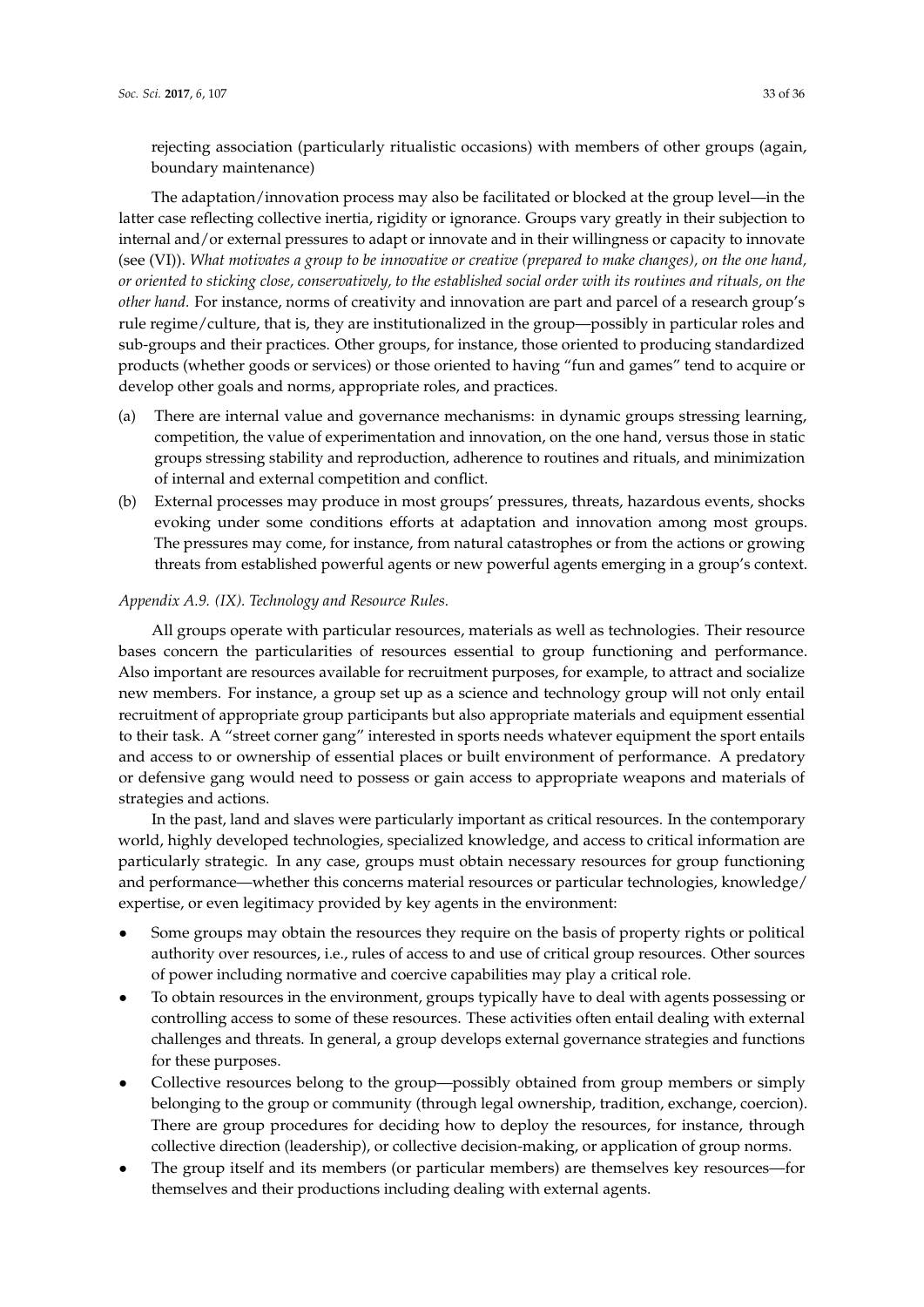#### *Appendix A.10. (X). Time and place rules*

Groups are distinguishable in terms of their rules about times and places for their activities. For example, the three "text" religions specify different days of worship: Friday (Muslims), Saturday (Jews), Sunday (Christians).

Spatial or domain rules define: Where? Where not? For example, can one set up a market agent in this place? Or initiate in a sacred place here a public debate group? Or is it a space reserved solely for religious practice. Many spaces are "zoned", defining the types of social and other activities such as economic activities which are permitted or forbidden. There may be spaces defined as multi-functional but where usually the functional activities are differentiated in time. For instance, is the time appropriate for the group to engage in a religious, market or other type of social activity? Time rules also indicate when, when not? Or, in more fuzzy terms, "when and where maybe?"

#### **References**

- <span id="page-33-12"></span>Abell, Peter. 2000. Sociological theory and rational choice theory. *The Blackwell Companion to Social Theory* 2: 223–44.
- <span id="page-33-8"></span>Baumgartner, Tom, Tom R. Burns, and Philippe DeVille. 2014. *The Shaping of Socio-Economic Systems: The Application of the Theory of Actor-System Dynamics*. London: Routledge.

<span id="page-33-15"></span><span id="page-33-7"></span>Blau, Peter, and William R. Scott. 1962. *Formal Organizations: A Comparative Approach*. San Francisco: Chandler Press.

- Burns, Tom R. 1990. Models of Social and Market Exchange: Toward a Sociological Theory of Games and Human Interaction. In *Structures of Power and Constraint: Essays in Honor of Peter M. Blau*. Edited by Craig Calhoun, Michael W. Meyer and William R. Scott. New York: Cambridge University Press.
- <span id="page-33-11"></span>Burns, Tom R. 2008. Social Rule System Theory: An Overview. In *Rule System Theory: Applications and Explorations*. Edited by Helena Flam and Marcus Carson. Frankfurt, Oxford and New York: Peter Lang Publishers.
- <span id="page-33-5"></span>Burns, Tom R., and Philippe DeVille. 2007. Dynamic Systems Theory. In *The Handbook of the 21st century Sociology*. Edited by Clifton D. Bryant and Dennis L. Peck. Thousand Oaks: Sage Publications.
- <span id="page-33-0"></span>Burns, Tom R., and Helena Flam. 1987. *The Shaping of Social Organizations: Social Rule System Theory and Its Applications*. London: Sage Publications.
- <span id="page-33-9"></span>Burns, Tom R., and Anna Gomolinska. 1998. Modelling Social Game Systems by Rule Complexes. In *Rough Sets and Current Tends in Computing*. Edited by Lech Polkowski and Andrzej Skowron. Berlin and Heidelberg: Springer.
- <span id="page-33-2"></span>Burns, Tom R., and Anna Gomolinska. 2000a. The Theory of Socially Embedded Games: The Mathematics of Social Relationships, Rule Complexes, and Action Modalities. *Quality and Quantity: International Journal of Methodology* 34: 379–406. [\[CrossRef\]](http://dx.doi.org/10.1023/A:1004884423573)
- <span id="page-33-6"></span>Burns, Tom R., and Anna Gomolinska. 2000b. Socio-cognitive Mechanisms of Belief Change: Applications of Generalized Game Theory to Belief Revision, Social Fabrication, and Self-Fulfilling Prophesy. *Cognitive Systems Research* 2: 39–54. [\[CrossRef\]](http://dx.doi.org/10.1016/S1389-0417(01)00014-6)
- <span id="page-33-1"></span>Tom R. Burns, and Peter Hall, eds. 2012. *The Meta-Power Paradigm: Structuring Social Systems, Institutional Powers, and Global Contexts*. Frankfurt, New York and Oxford: Peter Lang Publishers.
- <span id="page-33-13"></span>Burns, Tom R., and Ewa Roszkowska. 2001. Fuzzy Game Theory: The Perspective of the General Theory of Games on Nash and Normative Equilibria. In *Rough-Neuro Approach: A Way to Computing with Words*. Edited by Sankar K. Pal, Lech Polkowski and Andrzej Skowron. Berlin and London: Springer Publishing Company.
- <span id="page-33-14"></span>Burns, Tom R., and Ewa Roszkowska. 2004. Fuzzy Games and Equilibria: The Perspective of the General Theory of Games. In *Rough-Neural Computing: Techniques for Computing with Words*. Edited by Sankar K. Pal, Lech Polkowski and Andrzej Skowron. Berlin and London: Springer Publishing Company.
- <span id="page-33-3"></span>Burns, Tom R., and Ewa Roszkowska. 2005. Generalized Game Theory: Assumptions, Principles, and Elaborations Grounded in Social Theory. *Studies in Logic, Grammar, and Rhetoric* 8: 7–40.
- <span id="page-33-10"></span>Burns, Tom R., and Ewa Roszkowska. 2006. Economic and Social Equilibria: The Perspective of GGT. *Optimum-Studia Ekonomiczne* 3: 1–21.
- <span id="page-33-4"></span>Burns, Tom R., and Ewa Roszkowska. 2007. Multi-Value Decision-Making and Games: The Perspective of Generalized Game Theory on Social and Psychological Complexity, Contradiction, and Equilibrium. In *Festskrift for Milan Zeleny*. Amsterdam: IOS Press.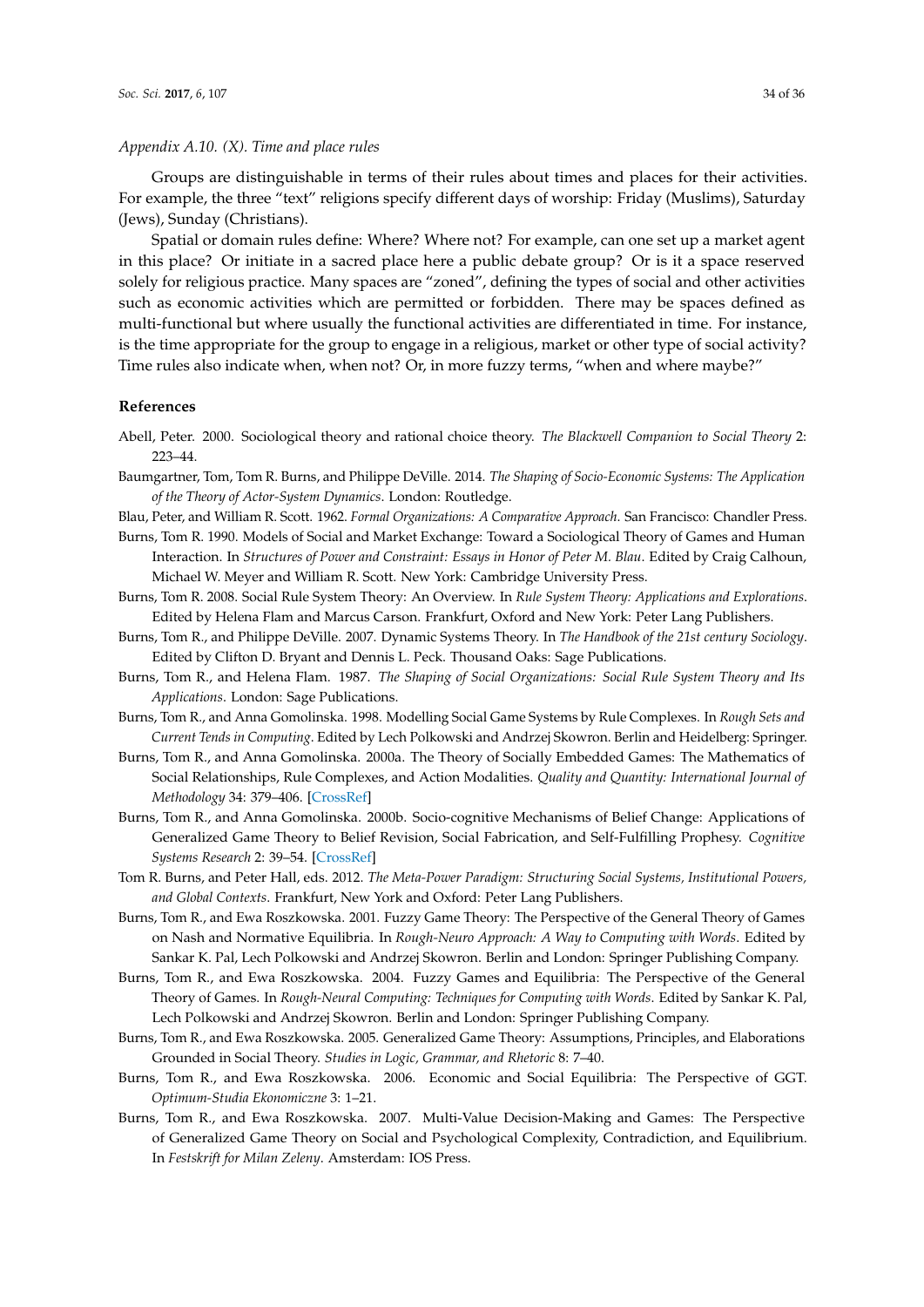- <span id="page-34-10"></span>Burns, Tom R., and Ewa Roszkowska. 2008. The Social Theory of Choice: From Simon and Kahneman-Tversky to GGT Modelling Of Socially Contextualized Decision Situations. *Optimum-Studia Ekonomiczne* 3: 3–44.
- <span id="page-34-6"></span>Burns, Tom R., Tom Baumgartner, and Philippe DeVille. 1985. *Man, Decisions, Society*. London and New York: Gordon and Breach.
- <span id="page-34-11"></span>Burns, Tom R., Anna Gomolinska, and Loren D. Meeker. 2001. The Theory of Socially Embedded Games: Applications and Extensions to Open and Closed Games. *Quality and Quantity: International Journal of Methodology* 35: 1–32. [\[CrossRef\]](http://dx.doi.org/10.1023/A:1004825116540)
- <span id="page-34-13"></span>Burns, Tom R., Jose Caldas, and Ewa Roszkowska. 2005. Generalized Game Theory's Contribution to Multi-agent Modelling: Addressing Problems of Social Regulatiion, Social Order, and Effective Security. In *Monitoring, Security and Rescue Techniques in Multiagent Systems*. Edited by Barbara Dunin-Keplicz, Andrzej Jankowski, Andrzej Skowron and Marcin Szczuka. Berlin and Heidelberg: Springer.
- <span id="page-34-25"></span>Burns, Tom R., Ewa Roszkowska, and Nora Machado. 2014. Distributive Justice. *Studies in Logic, Grammar, and Rhetoric* 37: 11–38. [\[CrossRef\]](http://dx.doi.org/10.2478/slgr-2014-0015)
- <span id="page-34-14"></span>Burns, Tom R., Ewa Roszkowska, Ugo Corte, and Nora Machado. 2017. Sociological Approaches to the Reformulation of Game Theory: Models, Comparisons, and Implications of a Social Science Game Theory. *Optimum*. in press.
- <span id="page-34-12"></span>Carson, Marcus, Tom R. Burns, and Dolores Gomez Calvo. 2009. *Public Policy Paradgims: Theory and Practice of Paradigm Shifts in the European Union*. Frankfurt, New York and Oxford: Peter Lang.
- <span id="page-34-28"></span><span id="page-34-21"></span>Dermott, Terry. 2005. *Perfect Soldiers: 9/11 Who They Were, Why They Did It*. New York: HarperCollins.
- <span id="page-34-20"></span>Durkheim, Émile. 1976. *The Elementary Forms of the Religious Life*. London: Allen and Unwin.
- Edling, Christofer R. 2002. Mathematics in sociology. *Annual Review of Sociology* 28: 197–220. [\[CrossRef\]](http://dx.doi.org/10.1146/annurev.soc.28.110601.140942)
- <span id="page-34-24"></span>Etzioni, Amitai. 1975. *Comparative Analysis of Complex Organizations*, rev. ed. New York: Free Press.
- <span id="page-34-26"></span>Fine, Gary A. 2010. The Sociology of the Local: Action and its Publics. *Sociological Theory* 28: 355–76. [\[CrossRef\]](http://dx.doi.org/10.1111/j.1467-9558.2010.01380.x)
- <span id="page-34-27"></span>Fine, Gary A. 2012. *Tiny Publics: A Theory of Group Action and Culture*. New York: Russell Sage Foundation Publications.
- <span id="page-34-19"></span>Flam, Helena, and Marcus Carson. 2008. *Rule Systems Theory: Applications and Explorations*. Frankfurt, New York and Oxford: Peter Lang.
- <span id="page-34-0"></span>Giddens, Anthony. 1984. *The Constitution of Society*. Oxford: Polity Press.
- <span id="page-34-15"></span><span id="page-34-7"></span>Goffman, Erving. 1959. *In the Presentation of Self in Everyday Life*. London: Penguin.
- <span id="page-34-16"></span>Goffman, Erving. 1961. *Encounters*. Indianapolis: Bobbs-Merrill.
- Goffman, Erving. 1969. *Strategic Interaction*. Philadelphia: University of Pennsylvania Press.
- <span id="page-34-8"></span>Goffman, Erving. 1974. *Frame Analysis: An Essay on the Organization of Experience*. Cambridge: Harvard University Press.
- <span id="page-34-3"></span>Gomolinska, Anna. 2002. Derivability of Rules from Rule Complexes. *Logic and Logical Philosophy* 10: 21–44. [\[CrossRef\]](http://dx.doi.org/10.12775/LLP.2002.002)
- <span id="page-34-4"></span>Gomolinska, Anna. 2005. Towards rough applicability of rules. In *Monitoring, Security, and Rescue Techniques in Multiagent Systems*. Edited by Barbara Dunin-Keplicz, Andrzej Jankowski, Andrzej Skowron and Marcin Szczuka. Berlin and Heidelberg: Springer, pp. 203–14.
- <span id="page-34-2"></span>Gomolinska, Anna. 2008. Rough Rule-Following by Social Agents. In *Rule Systems Theory: Applications and Explorations*. Edited by Helena Flam and Marcus Carson. Frankfurt, New York and Oxford: Peter Lang.
- <span id="page-34-5"></span>Gomolinska, Anna. 2010. Satisfiability judgement under incomplete information. *Rough Sets XI: Journal Subline of Lecture Notes in Computer Science* 5946: 66–91.
- <span id="page-34-30"></span>Granovetter, Mark S. 1973. The Strength of Weak Ties. *American Journal of Sociology* 78: 1360–80. [\[CrossRef\]](http://dx.doi.org/10.1086/225469)
- <span id="page-34-17"></span>Granovetter, Mark S. 1985. Economic Action and Social Structure and the Problem of Embeddedness. *American Journal of Sociology* 91: 481–510. [\[CrossRef\]](http://dx.doi.org/10.1086/228311)
- <span id="page-34-29"></span><span id="page-34-23"></span>Gross, Neil. 2009. A Pragmatist Theory of Social Mechanisms. *American Sociological Review* 94: 358–79. [\[CrossRef\]](http://dx.doi.org/10.1177/000312240907400302) Hannerz, Ulf. 1992. *Cultural Complexity: Distributive View of Culture*. New York: Columbia University Press. Harre, Rom. 1979. *Social Being*. Oxford: Blackwell.
- <span id="page-34-9"></span><span id="page-34-1"></span>Harre, Rom, and Paul F. Secord. 1972. *The Explanation of Social Behavior*. Oxford: Blackwell.
- <span id="page-34-18"></span>Karpik, Leon. 1981. Organizations, Institutions, and History. In *Complex Organizations: Critical Perspectives*. Edited by Mary Zey-Ferrel and Michael Aiken. Glenview: Scott, Foresman and Company.
- <span id="page-34-22"></span>Kean, Thomas. 2014. *Report of the U.S. National Commission on Terrorist Attacks upon the USA*; Washington: Government Printing Office.